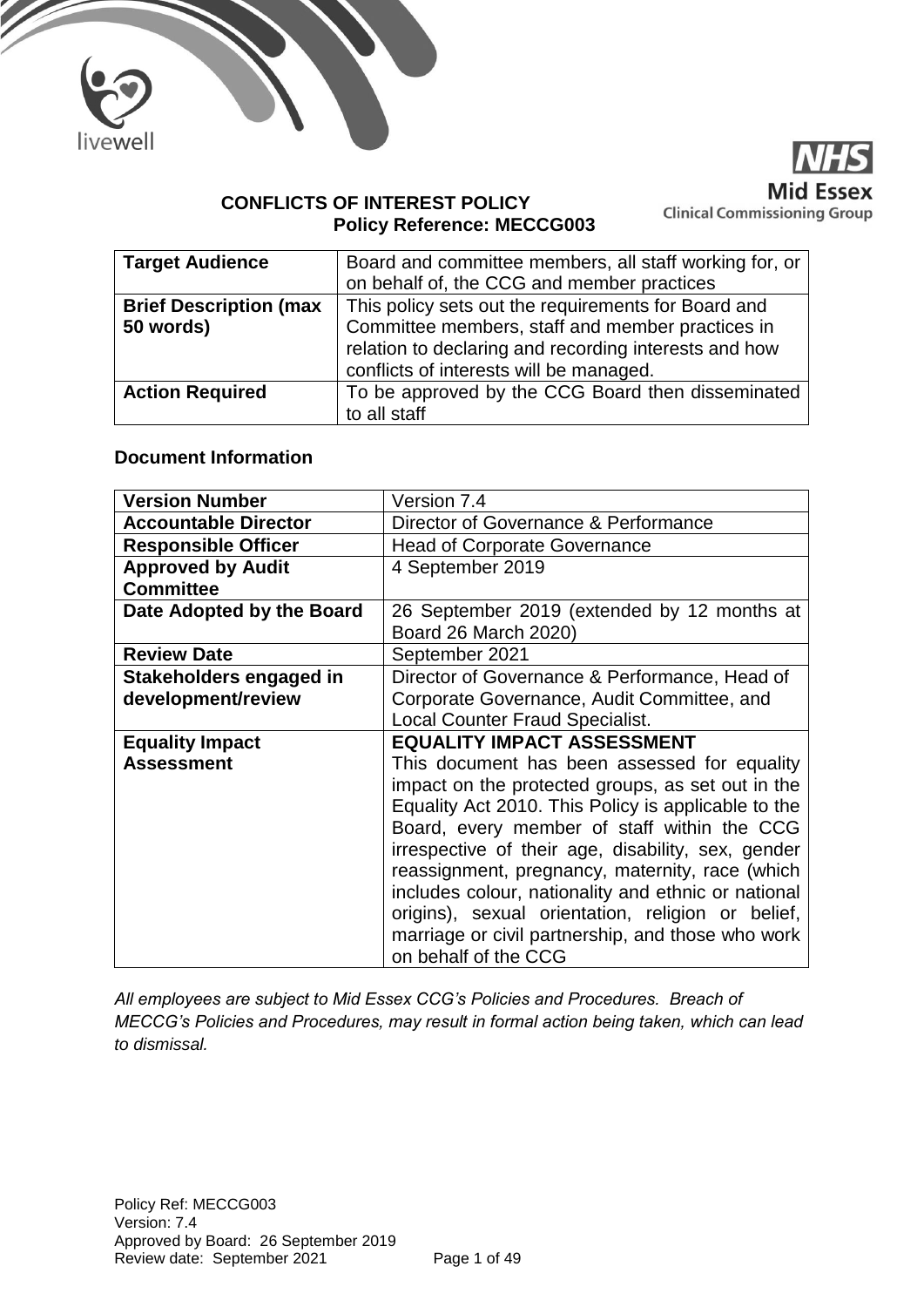# **Amendment History**

| <b>Version</b> | <b>Date</b> | <b>Reviewer Name(s)</b>                                                                                    | <b>Comments</b>                                                                                                                                                                                                                                                          |
|----------------|-------------|------------------------------------------------------------------------------------------------------------|--------------------------------------------------------------------------------------------------------------------------------------------------------------------------------------------------------------------------------------------------------------------------|
| 4.4            | 17/07/2013  | <b>K</b> Franklin                                                                                          | Policy up-dated in light of planned review<br>of policy to produce version 4.5.                                                                                                                                                                                          |
| 5.0            | 05/01/15    | V Barnes                                                                                                   | Annual review to ensure policy is<br>updated to reflect current organisational<br>structures, etc. No significant change<br>made to key principles within policy.                                                                                                        |
| 5.1            | 25/02/2015  | V Barnes &<br>S O'Connor                                                                                   | Up-dated to reflect NHS England<br>Managing Conflicts of Interest: Statutory<br>Guidance for CCGs.                                                                                                                                                                       |
| 5.2            | 09/03/2915  | <b>Audit Committee</b>                                                                                     | Minor amendments made following<br>comments on draft policy from Audit<br>Committee.                                                                                                                                                                                     |
| 5.3            | 30/04/15    | V Barnes &<br>D Davey                                                                                      | Declaration of Interests Form amended.<br>Submitted to Audit Committee, 11 May<br>2015 for approval.                                                                                                                                                                     |
| 5.4            | 04/06/2015  | <b>MECCG Board</b>                                                                                         | Policy approved by the Board.                                                                                                                                                                                                                                            |
| 5.5            | 03/11/2015  | S O'Connor                                                                                                 | Policy amended to take account of the<br>relevant provisions of the NHS England<br>document 'Managing Conflicts of<br>Interest: Statutory Guidance for CCGs'<br>relating to co-commissioning (Section<br>8.6 and addition of Appendix 5,<br><b>Procurement Template)</b> |
| 5.6            | 27/01/2016  | S O'Connor                                                                                                 | Section 7.8 amended so that Director of<br>Primary Care & Resilience is first to<br>stand down (due to Director of Corporate<br>Services no longer being a voting<br>member of the Board)                                                                                |
| 6.0            | 3/082016    | V Barnes                                                                                                   | Full re-write to reflect revised statutory<br>guidance for managing conflicts of<br>interests                                                                                                                                                                            |
| 6.1            | 19/08/2016  | C Roberts, Local<br><b>Counter Fraud</b><br>Specialist (LCFS)<br>and<br>S Clark, Senior<br>Manager, Attain | Amended to reflect comments made by<br>LCFS and Senior Manager at Attain.                                                                                                                                                                                                |
| 7.0            | 24/08/2017  | S O'Connor                                                                                                 | Policy amended to reflect Revised<br><b>Statutory Guidance on Managing</b><br>Conflicts of Interest for CCGs, June<br>2017.                                                                                                                                              |
| 7.1            |             | V Barnes                                                                                                   | Final review by Director of Corporate<br>Services (minor amendments made)                                                                                                                                                                                                |
| 7.2            | 31/07/18    | S O'Connor                                                                                                 | Annual Review - minor amendments<br>made to job titles, etc.                                                                                                                                                                                                             |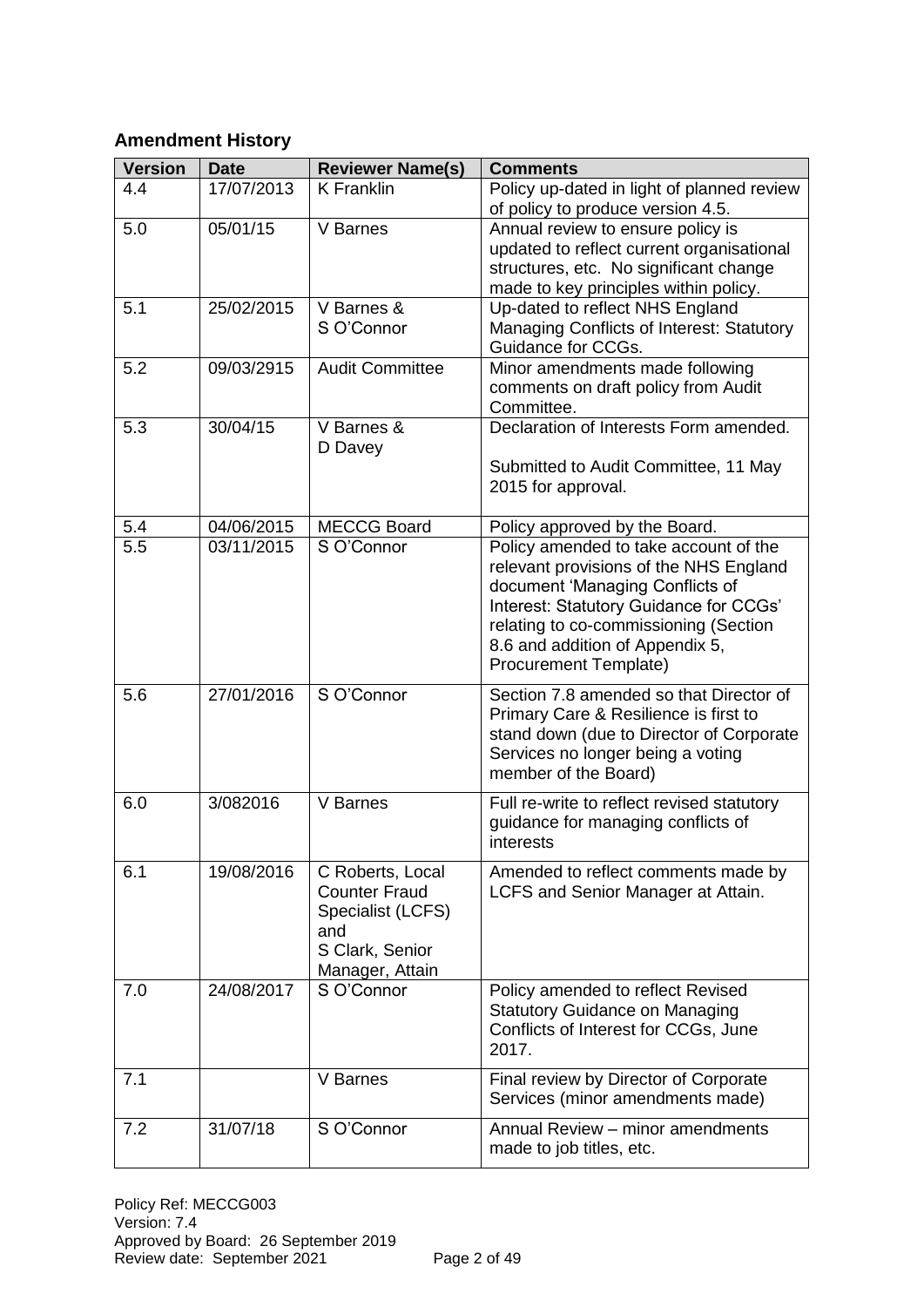| 7.3 | 28/08/18 | <b>Audit Committee</b> | Approved, subject to minor<br>amendments.    |
|-----|----------|------------------------|----------------------------------------------|
| 7.4 | 21/08/19 | S O'Connor             | Minor amendments following annual<br>review. |

|     | <b>Contents Page</b>                                                |                                                        |      |  |  |
|-----|---------------------------------------------------------------------|--------------------------------------------------------|------|--|--|
|     |                                                                     |                                                        | Page |  |  |
| 1.  | Scope                                                               |                                                        | 5    |  |  |
| 2.  |                                                                     | <b>Legal and Policy Basis</b>                          | 5    |  |  |
| 3.  |                                                                     | Definition of Conflicts of Interest                    | 5    |  |  |
| 4.  |                                                                     | <b>Role and Responsibilities</b>                       | 8    |  |  |
| 5.  |                                                                     | Declarations of Interest                               | 9    |  |  |
| 6.  |                                                                     | <b>Register of Interests</b>                           | 11   |  |  |
| 7.  |                                                                     | <b>Outside Employment</b>                              | 12   |  |  |
| 8.  | Appointing Governing Body/Committee members and Senior<br>Employees |                                                        |      |  |  |
| 9.  | <b>Commercial Sponsorship</b>                                       |                                                        |      |  |  |
| 10. | Managing Conflicts of Interests at Meetings                         |                                                        |      |  |  |
| 11. | Managing Conflicts of Interests throughout the Commissioning Cycle  |                                                        |      |  |  |
| 12. | <b>Procurement and Awarding Grants</b>                              |                                                        |      |  |  |
| 13. | <b>Contract Monitoring</b>                                          |                                                        |      |  |  |
| 14. |                                                                     | <b>Raising Concerns or Breaches</b>                    | 21   |  |  |
| 15. | Whistleblowing                                                      |                                                        | 22   |  |  |
| 16. |                                                                     | Anti-Fraud, Bribery and Corruption Policy              | 23   |  |  |
| 17. |                                                                     | <b>Associated Policies and Guidance</b>                | 23   |  |  |
| 18. | Training                                                            |                                                        | 23   |  |  |
| 19. |                                                                     | Monitoring of Compliance and Effectiveness             | 24   |  |  |
| 20. |                                                                     | <b>Review of Policy</b>                                | 24   |  |  |
|     | <b>Appendices</b>                                                   |                                                        |      |  |  |
|     | <b>Appendix 1</b>                                                   | Declaration of interests for CCG members and employees | 25   |  |  |
|     | <b>Appendix 2</b>                                                   | Register of interests                                  | 29   |  |  |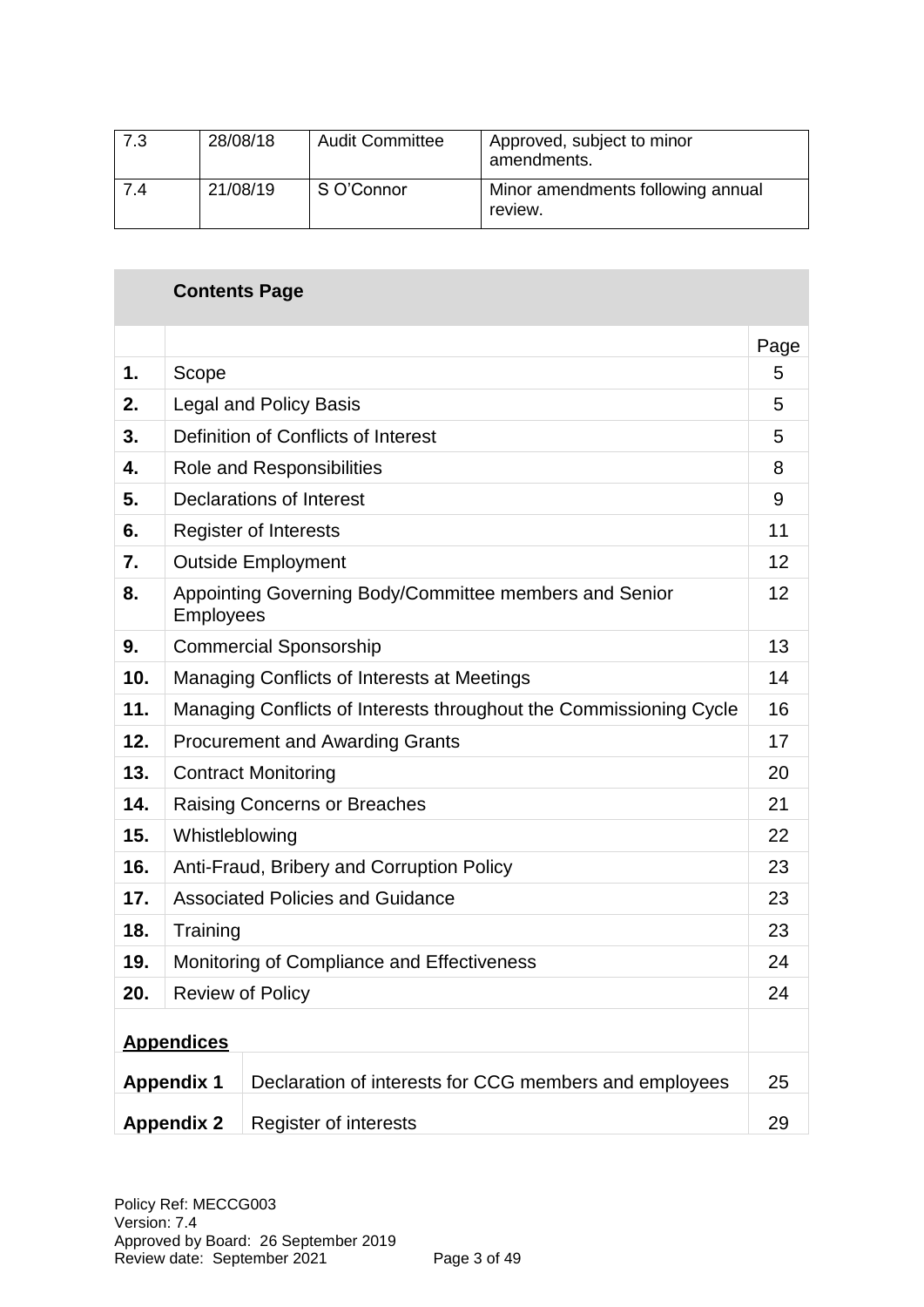| <b>Appendix 3</b>  | Chair's declarations of interest checklist                                                                                   | 30 |
|--------------------|------------------------------------------------------------------------------------------------------------------------------|----|
| <b>Appendix 4</b>  | Template to record interests during the meeting                                                                              | 33 |
| <b>Appendix 5</b>  | Template for minutes                                                                                                         | 34 |
| <b>Appendix 6</b>  | Procurement checklist                                                                                                        | 36 |
| <b>Appendix 7</b>  | Register of procurement decisions and contracts awarded                                                                      | 38 |
| <b>Appendix 8</b>  | Declaration of conflict of interests for bidders/contractors                                                                 | 39 |
| <b>Appendix 9</b>  | Declaration of conflicts of interests for bid evaluators                                                                     | 42 |
| <b>Appendix 10</b> | Summary of key aspects of the guidance on managing<br>conflicts of interest relating to commissioning of new care<br>models. | 44 |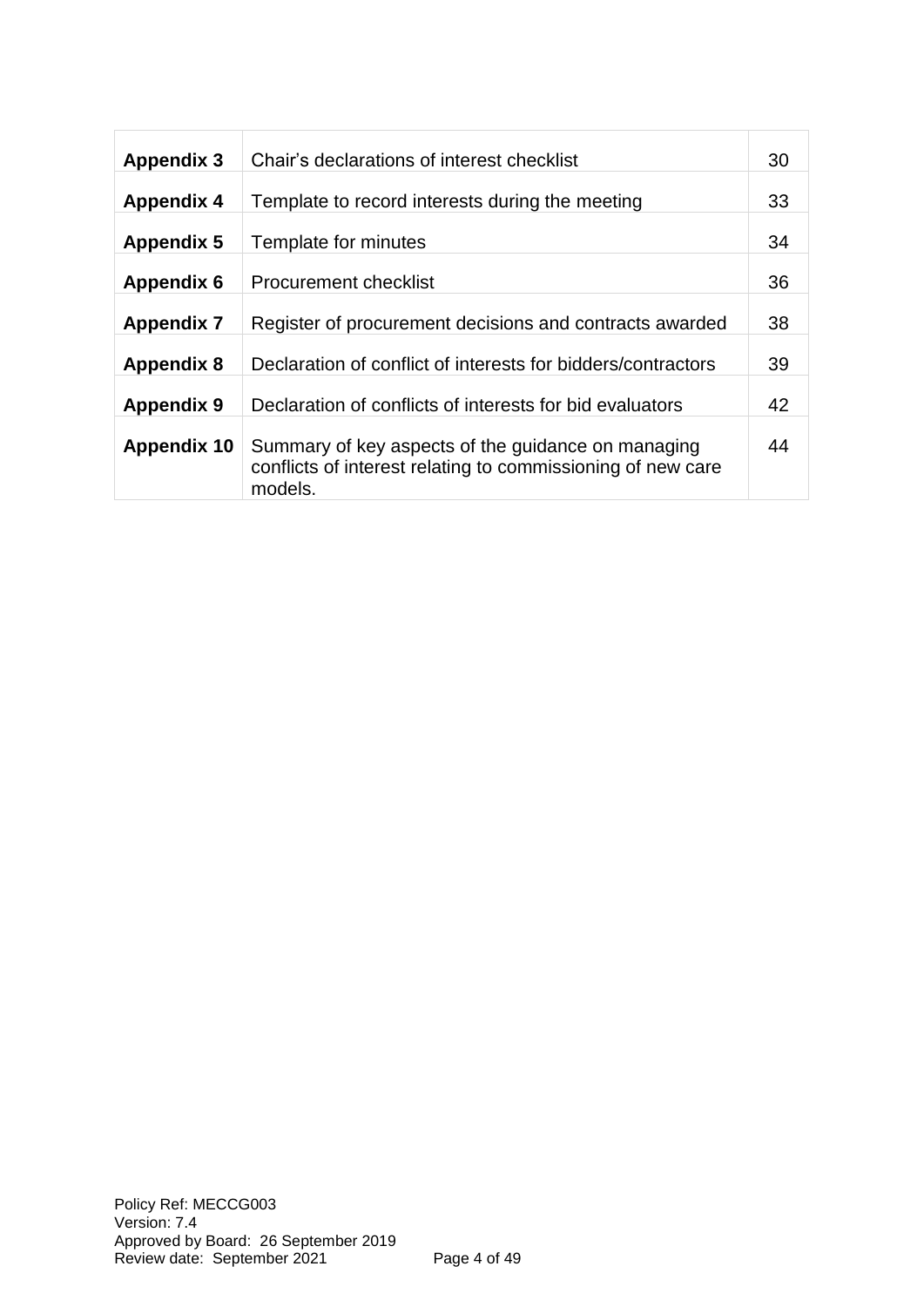# **1. Scope**

- 1.1 This policy applies to Mid Essex Clinical Commissioning Group ("the CCG") and will be the subject of review and, if necessary, amendment as and when required.
- 1.2 This policy applies to all Board and committee members, all staff working for, or on behalf of, the CCG, the Mid and South Essex CCGs Acute Commissioning Team and to member practices.

# **2. Legal and Policy Basis**

- 2.1 The CCG has defined its functions and governance arrangements within its Constitution. Section 8 sets out the standards of business conduct and the management of conflicts of interest and potential conflicts of interest. The Constitution takes account of the primary legislation of the Health and Social Care Act 2012, secondary legislation and other relevant guidance.
- 2.2 In discharging their responsibilities, employees, member practices, the Board and its committee and sub-committee members should act in good faith and in the interests of the CCG and follow the *Seven Principles of Public Life,* set out by the Committee on Standards in Public Life (the Nolan Principles). They must comply with the CCG's policy on standards of business conduct.
- 2.3 This policy reflects the **Statutory Guidance for CCGs on Managing Conflicts of Interest** ("the statutory guidance") published on 16 June 2017.

# **3. Definition of Conflicts of Interest**

3.1 A conflict of interest occurs where an individual's ability to exercise judgement, or act in a role is, could be, or is seen to be impaired or otherwise influenced by his or her involvement in another role or relationship. In some circumstances, it could be reasonably considered that a conflict exists even when there is no actual conflict. In these cases it is important to still manage these perceived conflicts in order to maintain public trust.

For the purposes of this policy a conflict of interest is defined as "a set of circumstances by which a reasonable person would consider that an individual's ability to apply judgement or act, in the context of delivering, commissioning, or assuring taxpayer funded health and care services is, or could be, impaired or influenced by another interest they hold".

3.2 A conflict of interest may be:

| <b>Actual</b>   | <b>Potential</b>                                                                   |  |  |  |  |
|-----------------|------------------------------------------------------------------------------------|--|--|--|--|
|                 | There is a material conflict between one or There is the possibility of a material |  |  |  |  |
| more interests. | conflict between one or more interests in                                          |  |  |  |  |
|                 | the future                                                                         |  |  |  |  |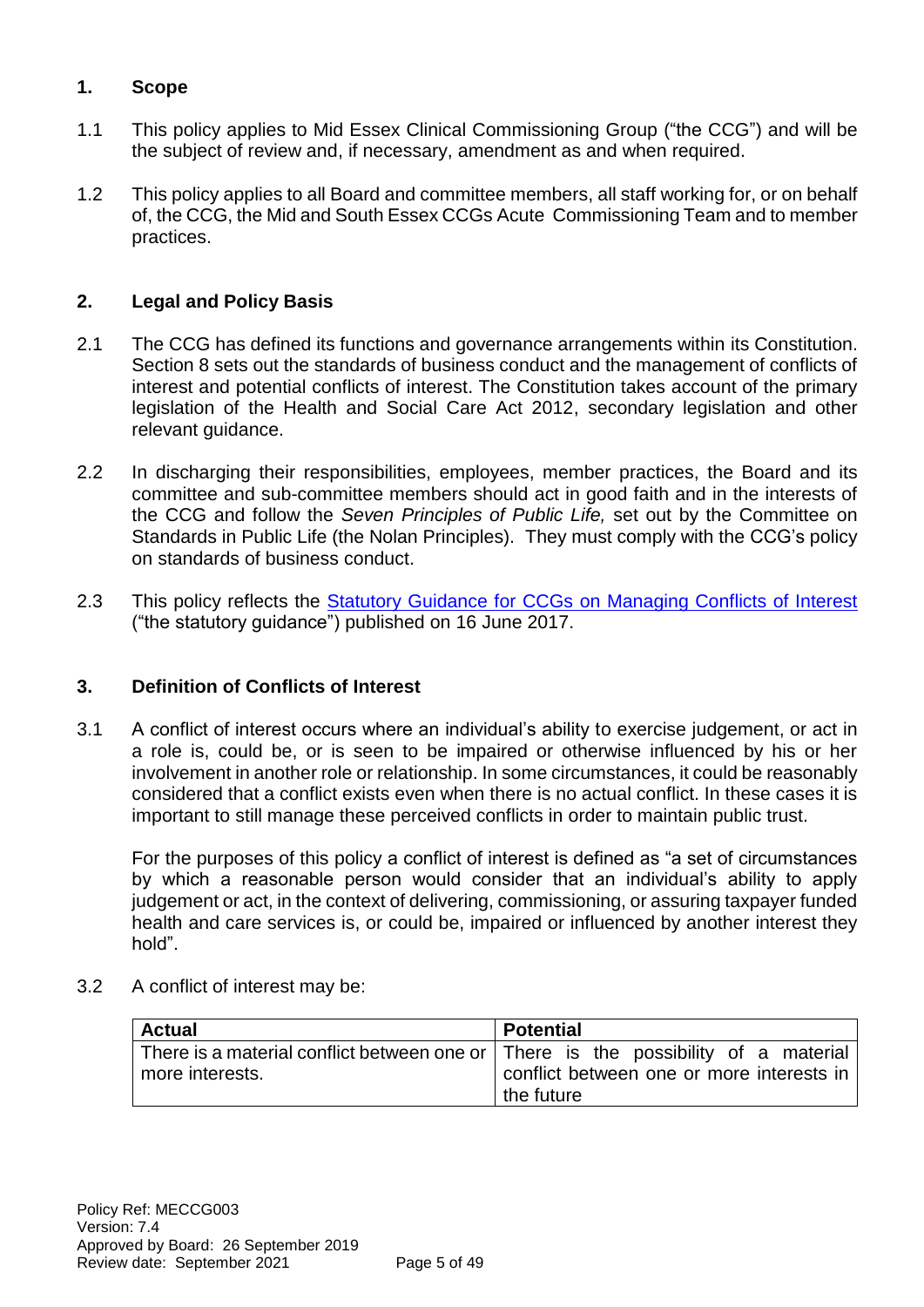- 3.3 Conflicts of interest can arise in many situations, environments and forms of commissioning, with an increased risk in primary care commissioning, out-of-hours commissioning and involvement with integrated care organisations, as clinical commissioners may here find themselves in a position of being at once commissioner and provider of services. Conflicts of interest can arise throughout the whole commissioning cycle from needs assessment, to procurement exercises, to contract monitoring. Where reference to 'new care models' is made within this policy it is referring to Multi-specialty Community Providers (MCP), Primary and Acute Care Systems (PACS) or other arrangements of a similar scale or scope.
- 3.4 A benefit may arise from the making of a gain or the avoidance of a loss. Interests can be captured in four different categories outlined below:
	- 3.4.1 **Financial interests**: This is where an individual may get direct financial benefits from the consequences of a commissioning decision. This could, for example, include being:
		- A director, including a non-executive director, or senior employee in a private company or public limited company or other organisation which is doing, or which is likely, or possibly seeking to do, business with health or social care organisations. This includes involvement with a potential provider of a new care model.
		- A shareholder (or similar ownership interests), a partner or owner of a private or not-for-profit company, business, partnership or consultancy which is doing, or which is likely, or possibly seeking to do, business with health or social care organisations.
		- A management consultant for a provider, or
		- A provider of clinical private practice.
	- 3.4.2 This could also include an individual being:
		- In employment outside of the CCG
		- In receipt of secondary income;
		- In receipt of a grant from a provider;
		- In receipt of any payments (for example honoraria, one-off payments, day allowances or travel or subsistence) from a provider;
		- In receipt of research funding, including grants that may be received by the individual or any organisation in which they have an interest or role; and
		- Having a pension that is funded by a provider (where the value of this might be affected by the success or failure of the provider).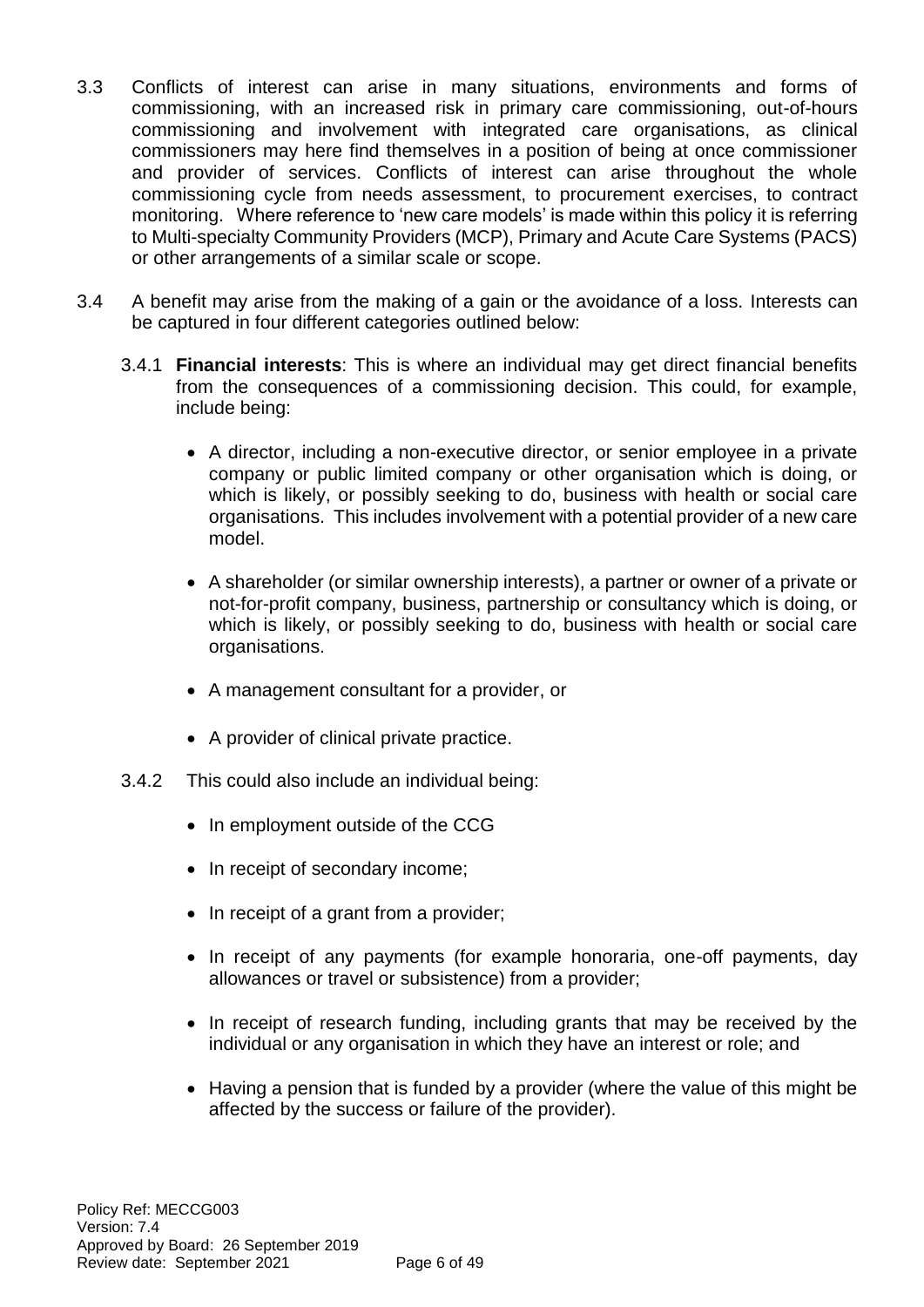- 3.4.3 **Non-financial professional interests**: This is where an individual may obtain a non-financial professional benefit from the consequences of a commissioning decision, such as increasing their professional reputation or status or promoting their professional career. This may, for example, include situations where the individual is:
	- An advocate for a particular group of patients;
	- A GP with special interests e.g., in dermatology, acupuncture etc.
	- An active member of a particular specialist professional body (although routine GP membership of the RCGP, British Medical Association (BMA) or a medical defence organisation would not usually by itself amount to an interest which needed to be declared);
	- An advisor for the Care Quality Commission (CQC) or the National Institute for Health and Care Excellence (NICE);
	- Engaged in a research role;
	- The development and holding of patents and other intellectual property rights which allow staff to protect something that they create, preventing unauthorised use of products of the copying of protected ideas; or
	- GPs and practice managers, who are members of the CCG Board or committees of the CCG, should declare details of their roles and responsibilities held within their GP practices.
- 3.4.4 **Non-financial personal interests**: This is where an individual may benefit personally in ways which are not directly linked to their professional career and do not give rise to a direct financial benefit. This could include, for example, where the individual is:
	- A voluntary sector champion for a provider;
	- A volunteer for a provider;
	- A member of a voluntary sector board or has any other position of authority in or connection with a voluntary sector organisation;
	- Suffering from a particular condition requiring individually funded treatment;
	- A member of a lobby or pressure group with an interest in health.
- 3.4.5 **Indirect interests**: This is where an individual has a close association with an individual who has a financial interest, a non-financial professional interest or a non-financial personal interest in a commissioning decision (as those categories are described above) for example, a:
	- Spouse / partner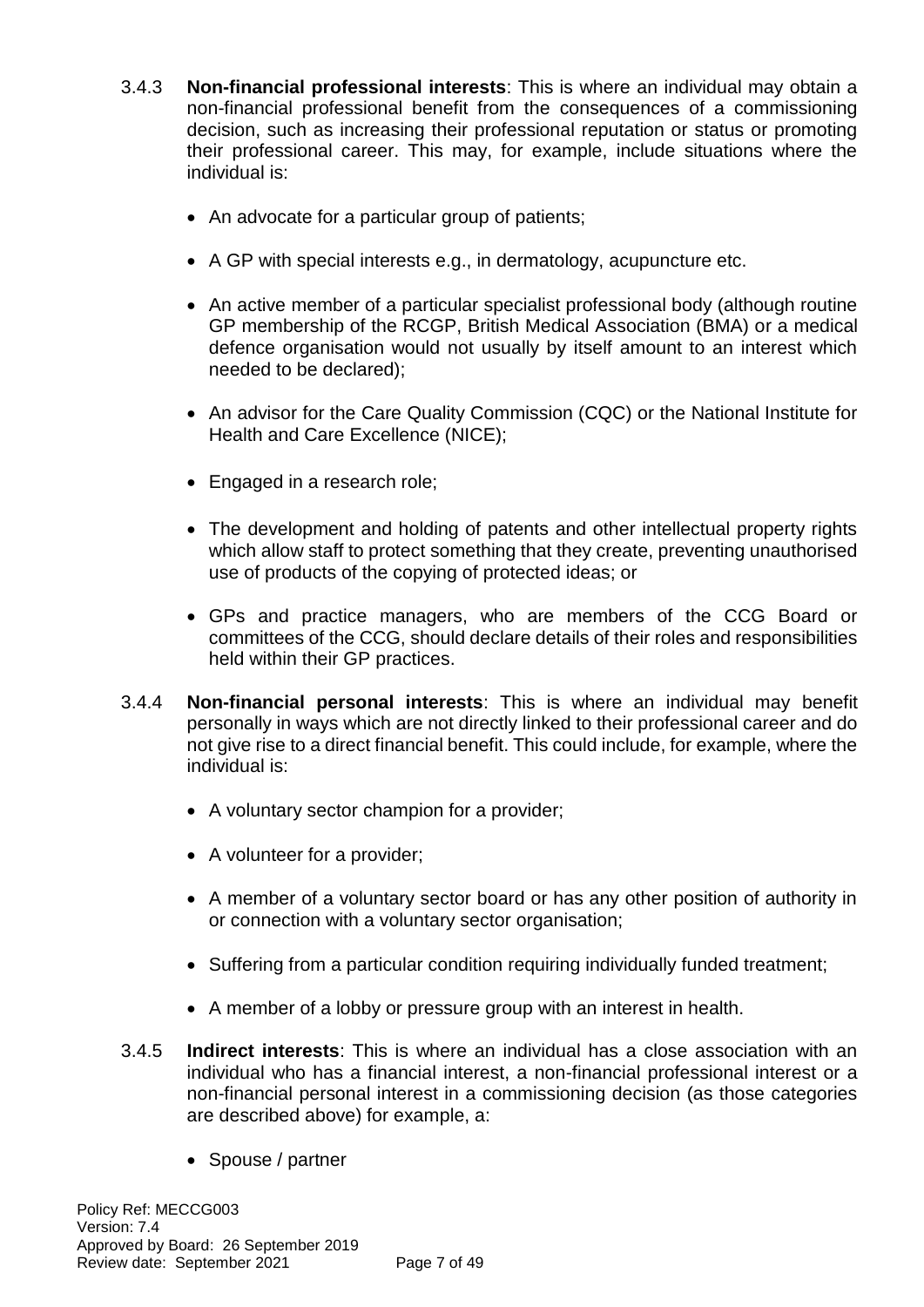- Close family member or relative e.g., (not limited to) parent, grandparent, child, grandchild or sibling;
- Close friend or associate;
- Business partner or colleague or former colleague; or
- Any other close relationship.
- 3.4.6 A declaration of interest for a "business partner" in a GP partnership should include all relevant collective interests of the partnership, and all interests of their fellow GP partners (which could be done by cross referring to the separate declarations made by those GP partners, rather than by repeating the same information verbatim).
- 3.4.7 Whether an interest held by another person gives rise to a conflict of interests will depend upon the nature of the relationship between that person and the individual, and the role of the individual within the CCG.
- 3.5 A range of case studies providing guidance on what might constitute a conflict of interest is available here: [https://www.england.nhs.uk/publication/managing-conflicts-of-interest](https://www.england.nhs.uk/publication/managing-conflicts-of-interest-ccg-case-studies/)[ccg-case-studies/ .](https://www.england.nhs.uk/publication/managing-conflicts-of-interest-ccg-case-studies/)
- 3.6 The above categories and examples are not exhaustive and the CCG will exercise discretion on a case by case basis in deciding whether any other role, relationship or interest which would impair or otherwise influence the individual's judgement or actions in their role within the CCG. If so, this should be declared and appropriately managed. If in any doubt as to whether a relationship would be deemed to be a conflict, the individual must declare it.

## **4. Roles and Responsibilities**

- 4.1 The Accountable Officer has overall accountability for the CCG's management of conflicts of interest.
- 4.2 The Director of Governance & Performance, assisted by the Head of Corporate Governance, is responsible for:
	- The day-to day management of conflicts of interest matters and queries;
	- Maintaining the CCG's register(s) of interest and the other registers referred to in this Guidance;
	- Supporting the Conflicts of Interest Guardian to enable them to carry out the role effectively;
	- Providing advice, support, and guidance on how conflicts of interest should be managed;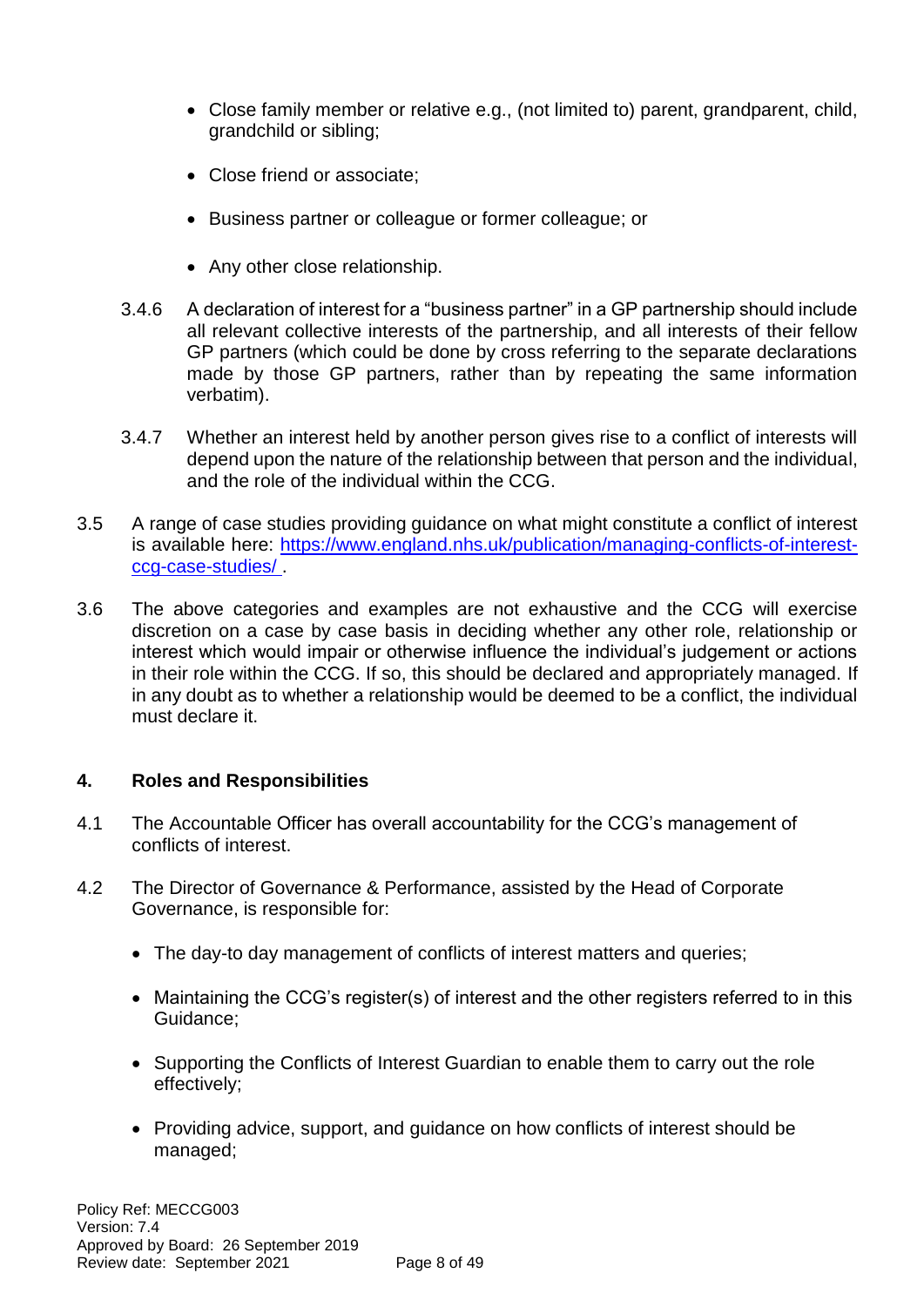- Approving the management of declared Conflicts of Interests; and
- Ensuring that appropriate administrative processes are put in place.
- 4.3 The Audit Committee Chair will be the CCG's Conflict of Interest Guardian and, in collaboration with the Director of Governance and Performance, will:
	- Act as a conduit for GP practice staff, members of the public and healthcare professionals who have any concerns with regards to conflicts of interest;
	- Be a safe point of contact for employees or workers of the CCG to raise any concerns in relation to this policy;
	- Support the rigorous application of conflict of interest principles and policies;
	- Provide independent advice and judgment where there is any doubt about how to apply conflicts of interest policies and principles in an individual situation;
	- Provide advice on minimising the risks of conflicts of interest.
- 4.4 All Executive members of the CCG's governing body have a shared responsibility for ensuring the robust management of conflicts of interest.
- 4.5 All CCG employees, governing body and committee members and member practices are individually responsible for playing their part in the management of conflicts of interest on an ongoing and daily basis.

# **5. Declarations of Interest**

- 5.1 The following individuals are required to make declarations of interest to the CCG:
	- All CCG employees, including:
		- $\triangleright$  All full and part time staff;
		- ➢ All members of the Mid and South Essex CCG Acute Commissioning Team who are employed by Mid Essex CCG
		- ➢ Any staff on sessional or short term contracts;
		- ➢ Any students and trainees (including apprentices);
		- ➢ Agency staff;
		- $\triangleright$  Seconded staff and
		- ➢ Contracted staff
	- In addition, any self-employed consultants or other individuals working for the CCG under a contract for services should make a declaration of interest in accordance with this guidance, as if they were CCG employees.
	- Members of the CCG Board (governing body)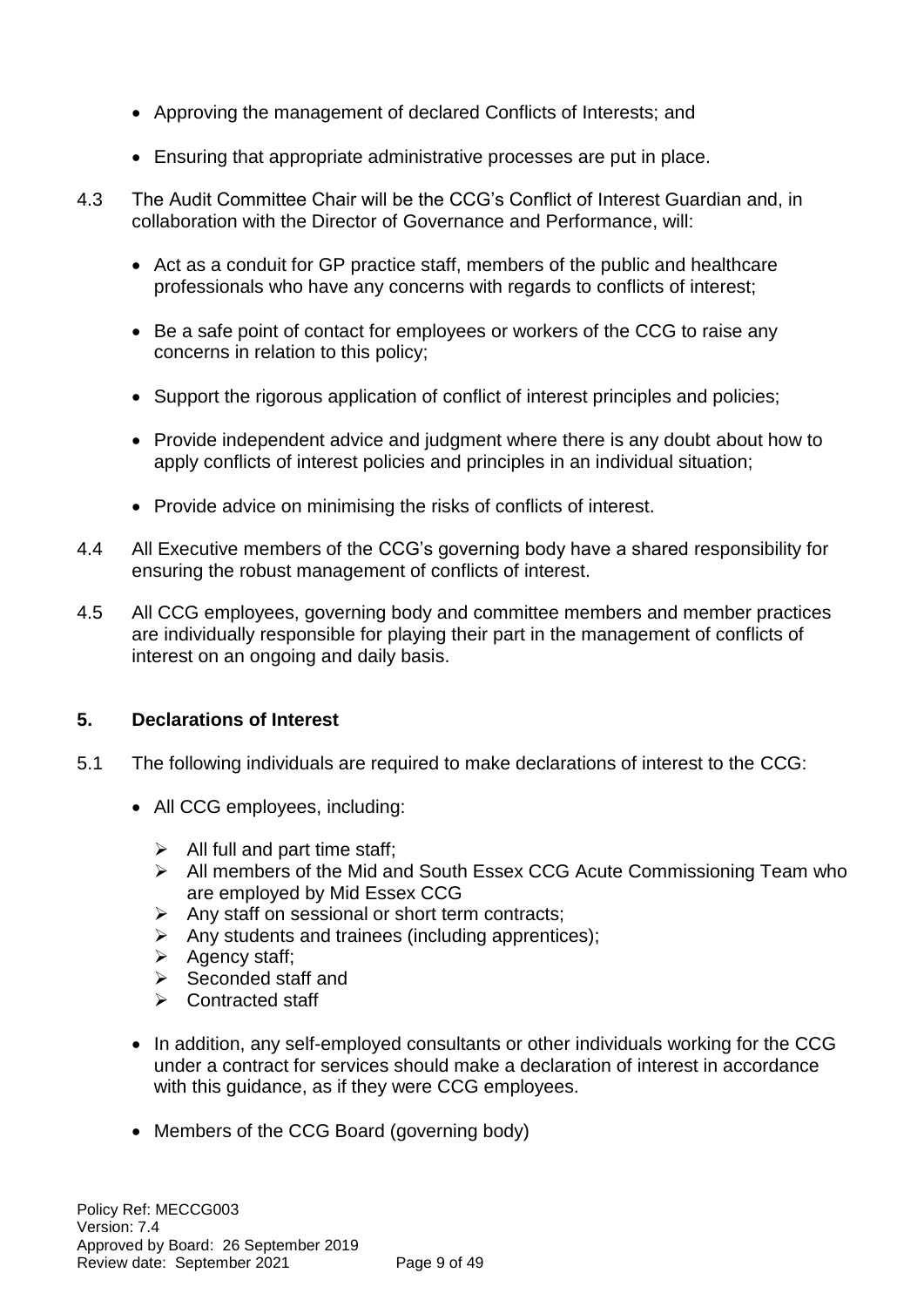- All members of the CCG's committees, sub-committees/sub-groups, including:
	- ➢ Co-opted members;
	- $\triangleright$  Appointed deputies; and
	- ➢ Any members of committees/groups from other organisations.
	- ➢ Any members of committees convened under collaborative or joint commissioning arrangements between the CCG and other CCGs (for example the Mid and South Essex Sustainability & Transformation Partnership CCG Joint Committee (STPJC) and sub-committees reporting directly to the STPJC.
- All members of the CCG (i.e. each practice). This includes each provider of primary medical services which is a member of the CCG under Section 14O (1) of the 2006 Act. Declarations should be made by the following groups:
	- $\triangleright$  GP partners of CCG member practices (or where the practice is a company, each director);
	- ➢ Any individual from a GP practice directly involved with the business or decisionmaking of the CCG.
- 5.2 Although all individuals referred to in paragraph 5.1 above must declare interests, it is recognised that some staff are more likely than others to have a decision making influence on the use of taxpayers' money because of the requirements of their role. For the purposes of this policy, these people are referred to as 'decision making staff'. The CCG has defined decision-making staff as:
	- All Board members;
	- Members of advisory groups which contribute to direct or delegated decision making on the commissioning or provision of taxpayer funded services such as working groups involved in service redesign or stakeholder engagement that will affect future provision of services;
	- Members of the Primary Care Commissioning Committee;
	- Members of other Committees of the CCG;
	- Members of the Mid and South Essex STPJC Committee and its sub-committees
	- Members of new care models/joint provider/commissioner groups/committees
	- Members of procurement committees/groups
	- Members of staff at Agenda for Change band 8d and above
	- Management, administrative and clinical staff who have the power to enter into contracts on behalf of the CCG and,
	- Management, administrative and clinical staff involved in decision making concerning the commissioning of services, purchasing of goods, medicines, medical devices or equipment and formulary decisions.

Interests of 'decision-making' staff will be included within the publicly available register of interest, published on the CCG's website and available on request.

5.3 Declarations of interest should be made as soon as reasonably practicable and by law within 28 days after the interest arises (this could include an interest an individual is pursuing). Further opportunities to make declarations include: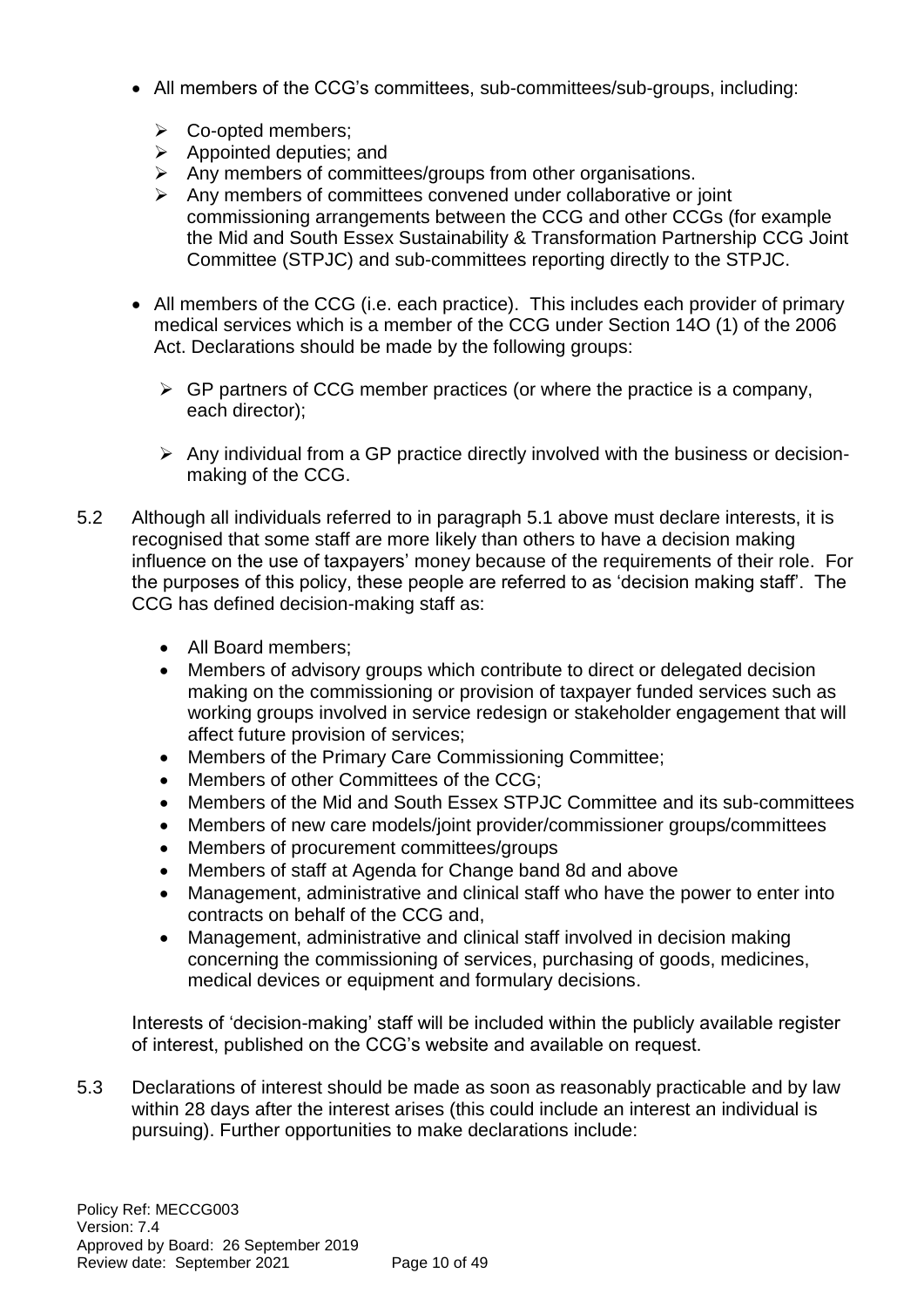- 5.3.1 **On appointment:** Successful applicants for any appointment to the CCG or its governing body or any committees will be asked to declare any relevant interests.
- 5.3.2 **When Prompted by the CCG:** Because of the CCG's role in spending taxpayer's money, the CCG will ensure that, at least annually, staff are prompted to update their declarations of interest, or make a nil return where there are no interests or changes to declare.
- 5.3.3 **At meetings:** All attendees will be required to declare their interests as a standing agenda item for every governing body, committee, sub-committee or working group meeting, before the item is discussed. Even if an interest has been recorded in the register of interests, it should still be declared in meetings where matters relating to that interest are discussed. Declarations of interest will be recorded in minutes of meetings.
- 5.3.4 **On changing role, responsibility or circumstances:** Whenever an individual's role, responsibility or circumstances change in a way that affects the individual's interests (e.g., where an individual takes on a new role outside the CCG or enters into a new business or relationship, starts a new project/piece of work or may be affected by a procurement decision, e.g. if their role may transfer to a proposed new provider), a further declaration should be made to reflect the change in circumstances as soon as possible, and in any event within 28 days. This could involve a conflict of interest ceasing to exist or a new one materialising. It is the individual's responsibility to make a further declaration as soon as possible and in any event within 28 days, rather than waiting to be asked.
- 5.4 The form to be used for declaring interests by Board and committee members, all staff working for, or on behalf of, the CCG and member practices is attached at **Appendix 1**.

# **6. Register of Interests**

- 6.1 The Head of Corporate Governance will maintain one or more registers of all relevant and material interests and positions of influence declared by CCG members, employees, Committee members and member practices, ensuring that all interests declared are promptly updated.
- 6.2 The register of interests will include the following information as a minimum:
	- Name of the person declaring the interest;
	- Position within, or relationship with, the CCG (or NHS England in the event of joint committees);
	- Type of interest e.g., financial interests, non-financial professional interests;
	- Description of interest, including for indirect interests details of the relationship with the person who has the interest;
	- The dates from which the interest relates; and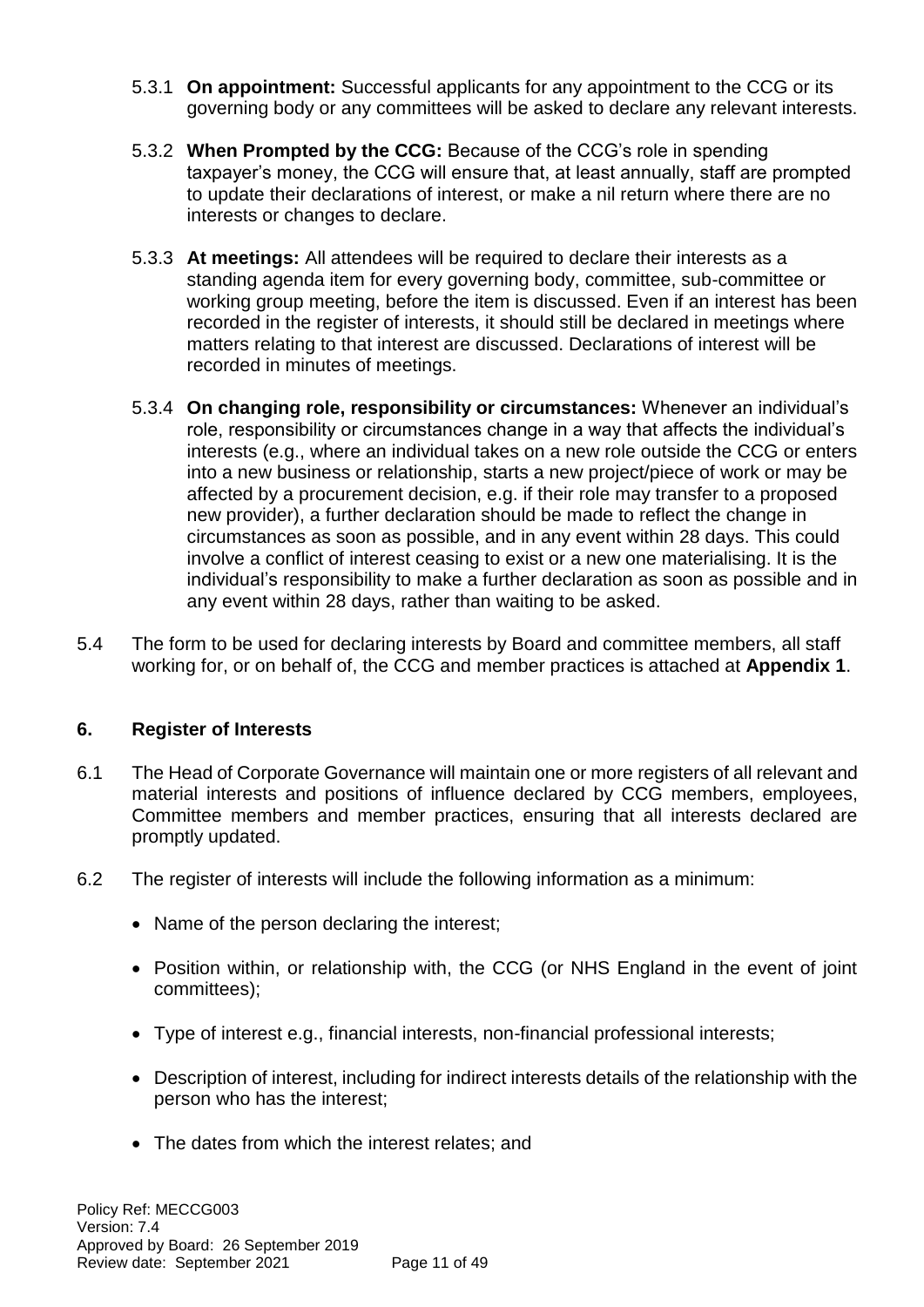- The actions to be taken to mitigate risk these should be agreed by at least an Assistant Director within the CCG and will be subject to final approval by the Director of Governance and Performance.
- 6.3 The template for recording registers of interest is attached at **Appendix 2**.
- 6.4 An interest should remain on the public register for a minimum of 6 months after the interest has expired. In addition, the CCG will retain a private record of historic interests for a minimum of 6 years after the date on which they expired.
- 6.5 The CCG will publish its register(s) of interests of all decision making staff at least annually on its website and within its Annual Report and Annual Governance Statement. The CCG's published register of interests will state that historic interests are retained by the CCG for a period of 6 years and provide details of how to contact the Head of Corporate Governance to submit a request for this information.
- 6.6 A separate register will be kept of any gifts or hospitality offered to CCG members or staff, irrespective of whether the offer is accepted or refused. Further details can be found in the CCG's [Gifts and Hospitality Policy \(MECCG041\)](http://midessexccg.nhs.uk/about-us/the-library/policy-library/corporate-policies/1986-meccg041-gifts-hospitality-policy) and [Standards of](https://midessexccg.nhs.uk/about-us/the-library/policy-library/corporate-policies/1985-meccg112-standards-of-business-conduct-policy)  [Business Conduct Policy](https://midessexccg.nhs.uk/about-us/the-library/policy-library/corporate-policies/1985-meccg112-standards-of-business-conduct-policy) (MECCG112).

## **7. Outside Employment**

- 7.1 The CCG will take all reasonable steps to ensure that employees, committee members, contractors and others engaged under contract with it are aware of the requirement to inform the CCG if they are employed or engaged in, or wish to be employed or engage in, any employment or consultancy work in addition to their work with the CCG (for example, in relation to new care model arrangements). The purpose of this is to ensure that the CCG is aware of any potential conflict of interest. Examples of work which might conflict with the business of the CCG, including part-time, temporary and fixed term contract work, include:
	- Employment with another NHS body;
	- Employment with another organisation which might be in a position to supply goods/services to the CCG, including paid advisory positions and paid honorariums which relate to bodies likely to do business with the CCG;
	- Directorship of a GP federation or non-executive roles; and
	- Self-employment, including private practice, charitable trustee roles, political roles and consultancy work, in a capacity which might conflict with the work of the CCG or which might be in a position to supply goods/services to the CCG.
- 7.2 The CCG requires that individuals obtain prior permission to engage in secondary employment, and reserves the right to refuse permission where it believes a conflict will arise which cannot be effectively managed.

# **8. Appointing Governing Body/Committee members and Senior Employees**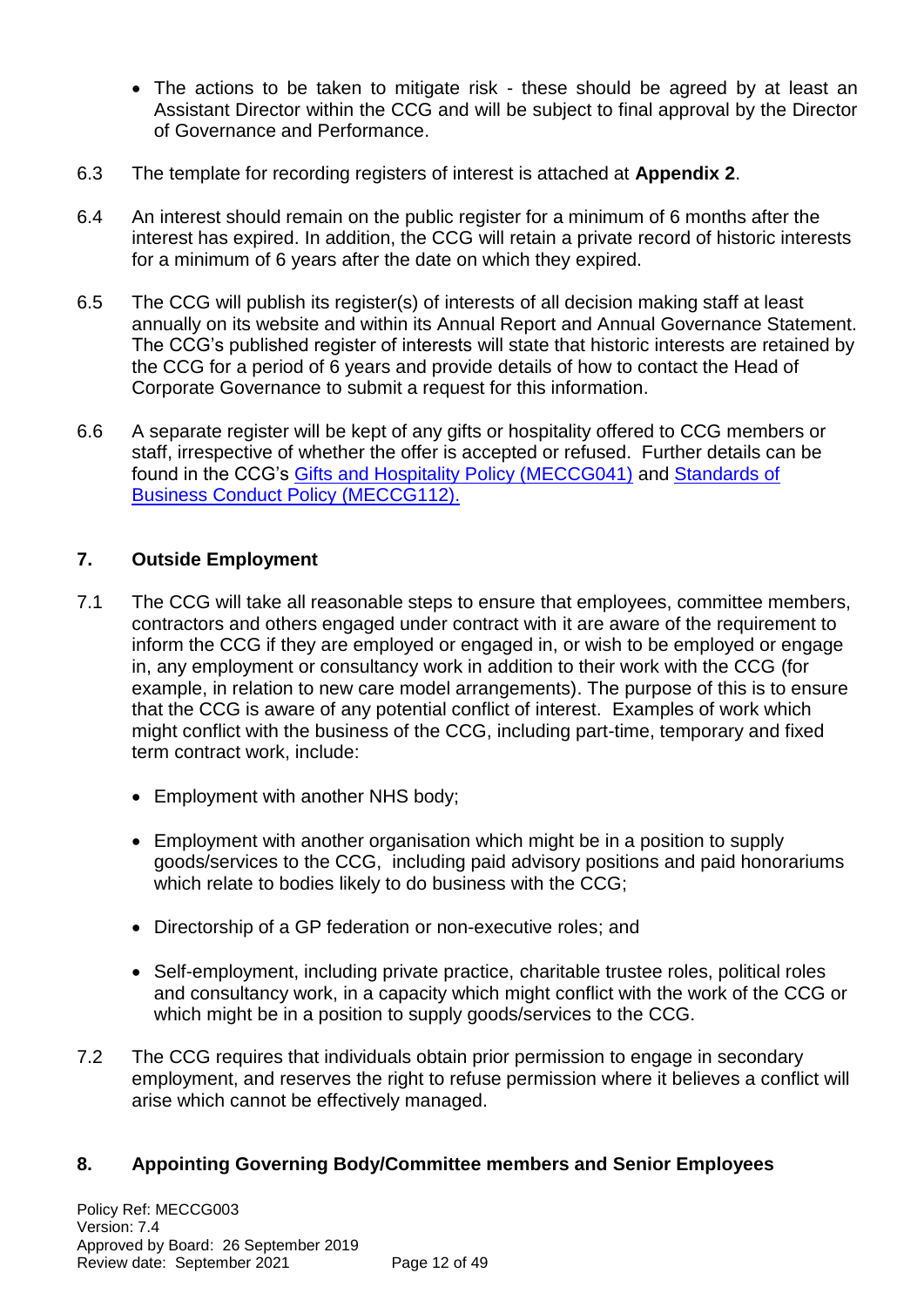- 8.1 On appointing governing body, committee or sub-committee members and senior staff, the CCG will consider whether conflicts of interest should exclude individuals from being appointed to the relevant role.
- 8.2 The CCG will assess the materiality of the interest, in particular whether the individual (or any person with whom they have a close association) could benefit (whether financially or otherwise) from any decision the CCG might make. This will be particularly relevant for governing body, committee and sub-committee appointments, but will also be considered for all employees and especially those operating at senior level.
- 8.3 The CCG will determine the extent of the interest and the nature of the appointee's proposed role within the CCG. If the interest is related to an area of business significant enough that the individual would be unable to operate effectively and make a full and proper contribution in the proposed role, then that individual should not be appointed to the role unless the individual is prepared to take appropriate action, e.g. by resigning from a relevant post, to ensure that the conflict of interest is negated
- 8.4 Any individual who has a material interest in an organisation which provides, or is likely to provide, substantial services to a CCG (whether as a provider of healthcare or commissioning support services, or otherwise) should recognise the inherent conflict of interest risk that may arise and should not be a member of the governing body or of a committee or sub-committee of the CCG, in particular if the nature and extent of their interest and the nature of their proposed role is such that they are likely to need to exclude themselves from decision-making on so regular a basis that it significantly limits their ability to effectively perform that role.

# **9***.* **Commercial sponsorship**

- 9.1 CCG staff, governing body and committee members, and GP member practices may be offered commercial sponsorship for courses, conferences, post/project funding, meetings and publications in connection with the activities which they carry out for or on behalf of the CCG or their GP practices. If such offers are reasonably justifiable and otherwise in accordance with this statutory guidance then they may be accepted.
- 9.2 Notwithstanding the above, acceptance of commercial sponsorship should not in any way compromise commissioning decisions of the CCG or be dependent on the purchase or supply of goods or services. At the CCG's discretion, sponsors or their representatives may attend or take part in the event, but they should not have a dominant influence over the content of the main purpose of the event. The involvement of a sponsor in an event should always be clearly identified in the interest of transparency. The CCG should not endorse individual companies or their products. It should be made clear that the fact of sponsorship does not mean that the CCG endorses a company's products or services. During dealings with sponsors there must be no breach of patient or individual confidentiality or data protection legislation. Furthermore, no information should be supplied to a company for their commercial gain unless there is a clear benefit to the NHS. As a general rule, information which is not in the public domain should not normally be supplied.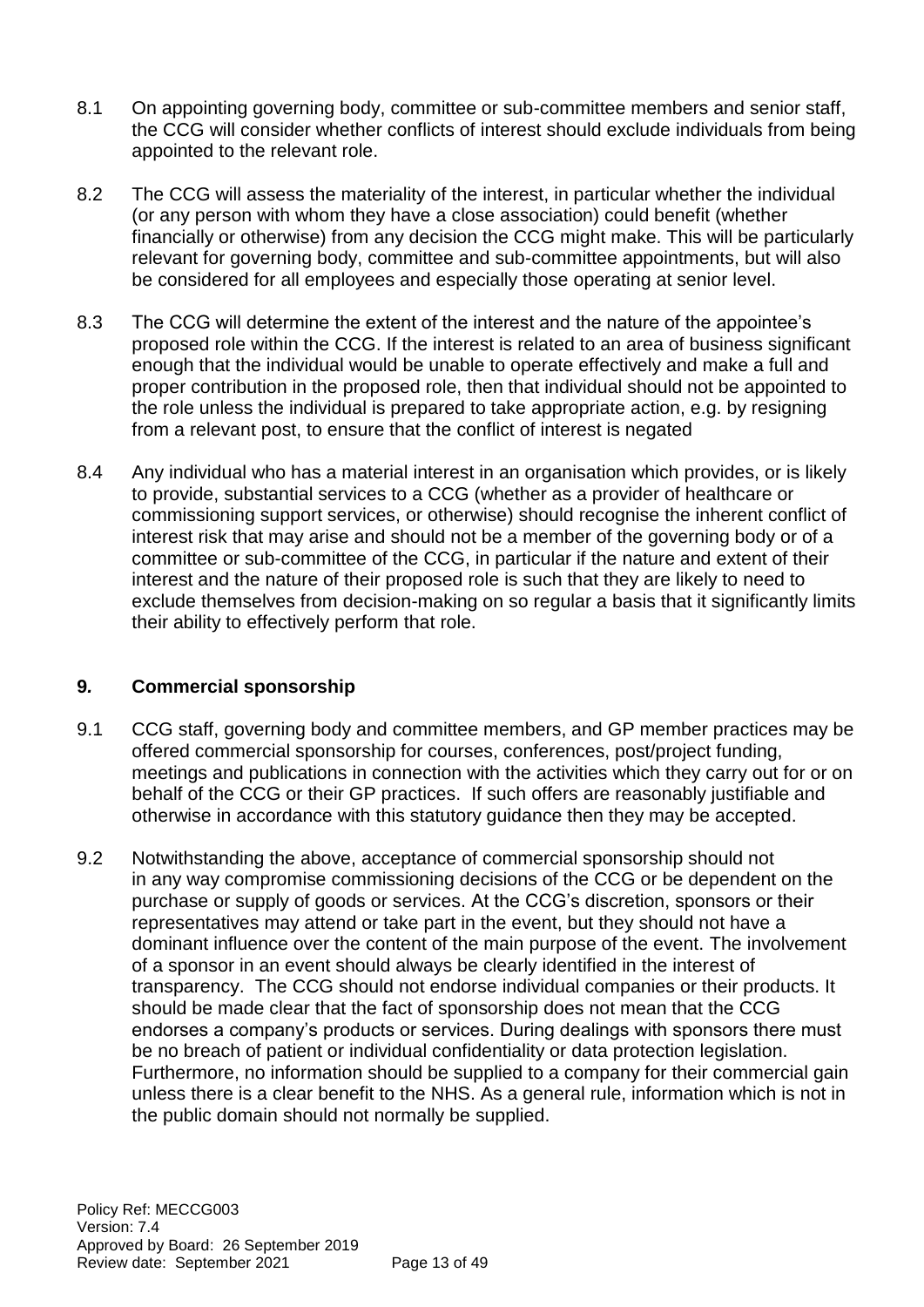- 9.3 All offers of sponsorship, or involvement with arranging sponsored events, must be declared to the Head of Corporate Governance, who will provide advice on whether or not it would be appropriate to accept any such offers/continue to be involved. The Head of Corporate Governance will record all offers, (whether accepted or declined), on the CCG's register of interests.
- 9.4 Organisations external to the CCG or NHS may also sponsor posts or research. However, there is potential for conflicts of interest to occur, particularly when research funding by external bodies does or could lead to a real or perceived commercial advantage, or if sponsored posts cause a conflict of interest between the aims of the sponsor and the aims of the organisation, particularly in relation to procurement and competition. In these circumstances there needs to be transparency and any conflicts of interest must be well managed. For further information, please refer to Managing [Conflicts of Interest in the NHS: Guidance for staff and organisations.](https://www.england.nhs.uk/wp-content/uploads/2017/02/guidance-managing-conflicts-of-interest-nhs.pdf)

# **10. Managing Conflicts of Interests at Meetings**

- 10.1 The chair of a meeting of the CCG's governing body or any of its committees, subcommittees or groups has ultimate responsibility for deciding whether there is a conflict of interest and for taking the appropriate course of action in order to manage the conflict of interest.
- 10.2 In the event that the chair of a meeting has a conflict of interest, the vice chair is responsible for deciding the appropriate course of action in order to manage the conflict of interest. If the vice chair is also conflicted then the remaining non-conflicted voting members of the meeting should agree between themselves how to manage the conflict(s).
- 10.3 In making such decisions, the chair (or vice chair or remaining non-conflicted members as above) may wish to consult with the Conflicts of Interest Guardian or another member of the governing body. The Conflicts of Interest Guardian should be consulted in all cases where there is disagreement between meeting attendees as to whether a matter is a conflict or not.
- 10.4 It is good practice for the chair, with the support of the CCG's Director of Governance and Performance and, if required, the Conflicts of Interest Guardian, to proactively consider ahead of meetings what conflicts are likely to arise and how they should be managed, including taking steps to ensure that supporting papers for particular agenda items of private sessions/meetings are not sent to conflicted individuals in advance of the meeting where relevant.
- 10.5 To support chairs in their role, they should have access to a declaration of interest checklist prior to meetings, which should include details of any declarations of conflicts which have already been made by members of the group. A template declaration of interests checklist is attached at **Appendix 3**.
- 10.6 The chair should ask at the beginning of each meeting if anyone has any conflicts of interest to declare in relation to the business to be transacted at the meeting. Each member of the group should declare any interests which are relevant to the business of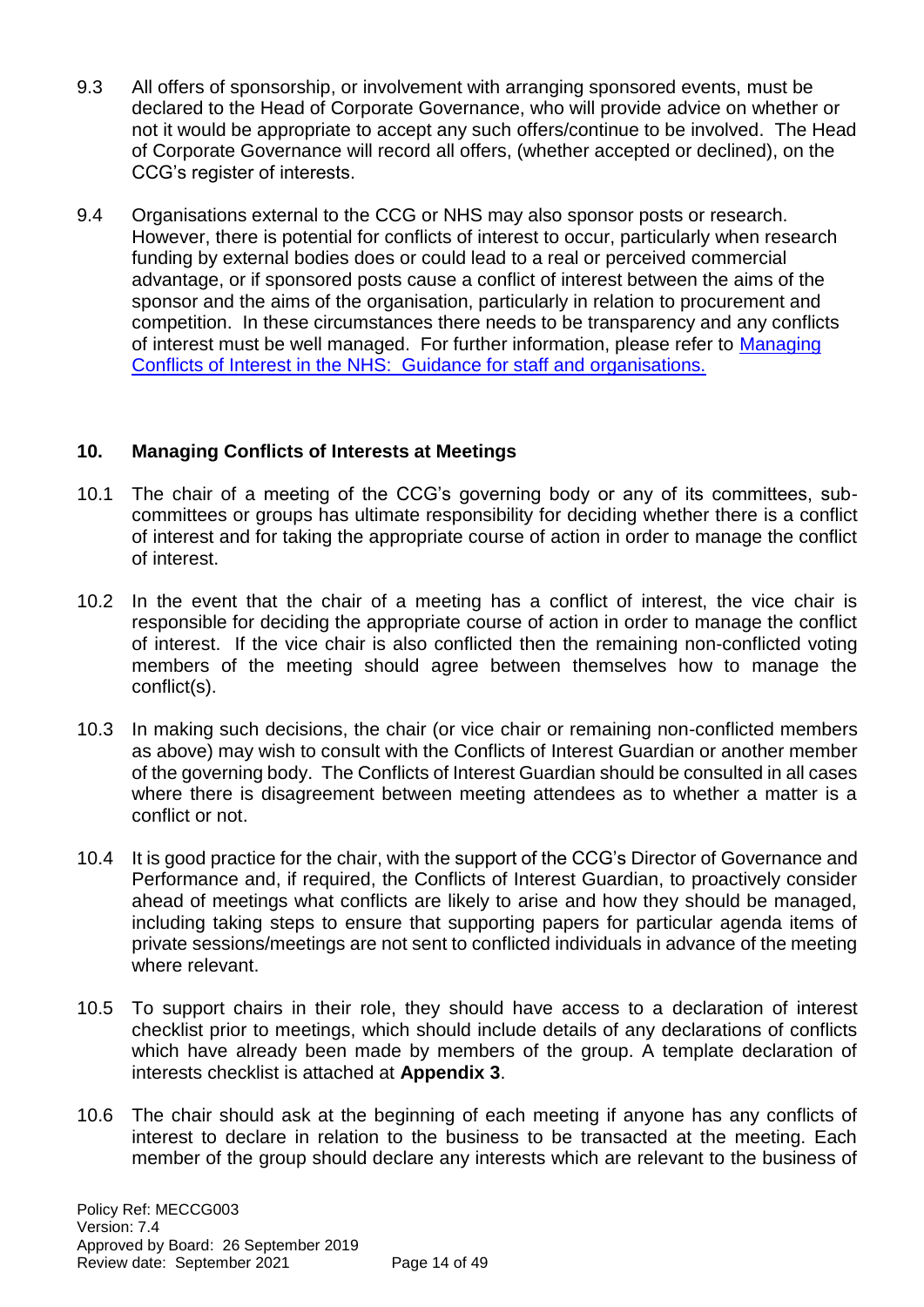the meeting whether or not those interests have previously been declared. Any new interests declared at a meeting must be included on the CCG's relevant register of interests to ensure it is up-to-date.

- 10.7 Similarly, any new offers of gifts or hospitality (whether accepted or not) which are declared at a meeting must be included on the CCG's register of gifts and hospitality to ensure it is up-to-date. Please refer to the [Gifts & Hospitality Policy \(MECCG041\)](https://midessexccg.nhs.uk/about-us/the-library/policy-library/corporate-policies/1986-meccg041-gifts-hospitality-policy) for further guidance on the process for approval of acceptance of Gifts & Hospitality.
- 10.8 It is the responsibility of each individual member of the meeting to declare any relevant interests they may have. However, should the chair or any other member of the meeting be aware of facts or circumstances which may give rise to a conflict of interests but which have not been declared then they should bring this to the attention of the chair who will decide whether there is a conflict of interest and the appropriate course of action to take in order to manage the conflict of interest.
- 10.9 When a member of the meeting (including the chair or vice chair) has a conflict of interest in relation to one or more items of business to be transacted at the meeting, the chair (or vice chair or remaining non-conflicted members where relevant as described above) must decide how to manage the conflict. The appropriate course of action will depend on the particular circumstances, but could include one or more of the following:
	- Where the chair has a conflict of interest, deciding that the vice chair (or another nonconflicted member of the meeting if the vice chair is also conflicted) should chair all or part of the meeting;
	- Requiring the individual who has a conflict of interest (including the chair or vice chair if necessary) not to attend the meeting;
	- Ensuring that the individual concerned does not receive the supporting papers or minutes of the meeting which relate to the matter(s) which give rise to the conflict;
	- Requiring the individual to leave the discussion when the relevant matter(s) are being discussed and when any decisions are being taken in relation to those matter(s). In private meetings, this could include requiring the individual to leave the room and in public meetings to either leave the room or join the audience in the public gallery;
	- Allowing the individual to participate in some or all of the discussion when the relevant matter(s) are being discussed but requiring them to leave the meeting when any decisions are being taken in relation to those matter(s). This may be appropriate where, for example, the conflicted individual has important relevant knowledge and experience of the matter(s) under discussion, which it would be of benefit for the meeting to hear, but this will depend on the nature and extent of the interest which has been declared;
	- Noting the interest and ensuring that all attendees are aware of the nature and extent of the interest, but allowing the individual to remain and participate in both the discussion and in any decisions. This is only likely to be the appropriate course of action where it is decided that the interest which has been declared is either immaterial or not relevant to the matter(s) under discussion.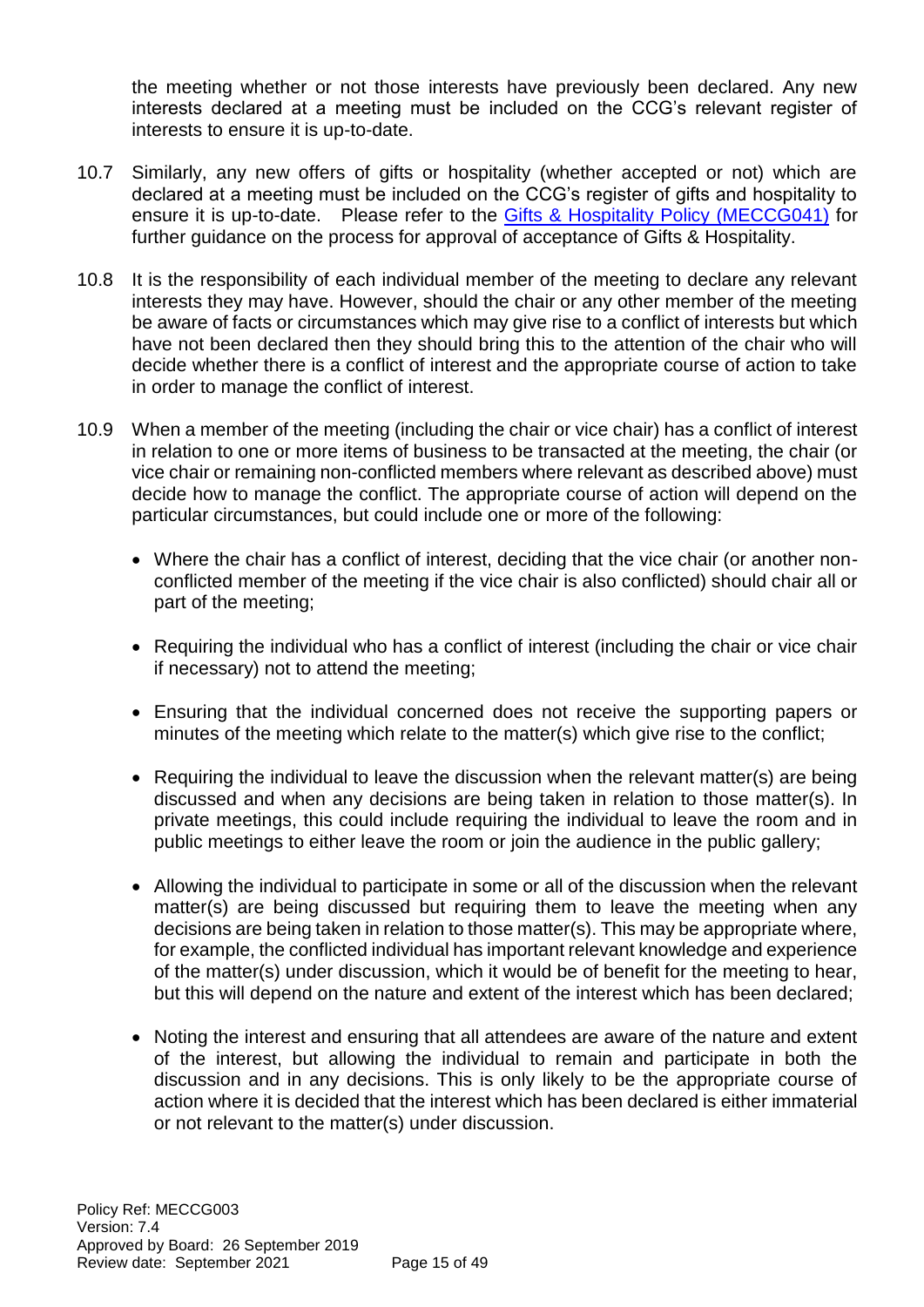- Where the conflict of interest relates to outside employment and an individual continues to participate in meetings pursuant to the preceding two bullet points, he or she should ensure that the capacity in which they continue to participate in the discussions is made clear and correctly recorded in the meeting minutes. Where it is appropriate for them to participate in decisions they must only do so if they are acting in their CCG role.
- 10.10 It is imperative that the CCG is completely transparent in its decision-making processes through robust record-keeping. If any conflicts of interest are declared or otherwise arise in a meeting, the chair must ensure the following information is recorded in the minutes:
	- who has the interest;
	- the nature of the interest and why it gives rise to a conflict, including the magnitude of any interest;
	- the items on the agenda to which the interest relates;
	- how the conflict was agreed to be managed; and
	- evidence that the conflict was managed as intended (for example recording the points during the meeting when particular individuals left or returned to the meeting).
- 10.11 A template for recording any declarations made during meetings is attached at **Appendix 4** and an example of how to report any declarations in the minutes is attached at **Appendix 5**.

# **11. Managing Conflicts of Interests throughout the Commissioning Cycle**

- 11.1 Conflicts of interest need to be managed appropriately throughout the whole commissioning cycle. At the outset of a commissioning process, the relevant interests of all individuals involved should be identified and clear arrangements put in place to manage any conflicts of interest. This includes consideration as to which stages of the process a conflicted individual should not participate in, and, in some circumstances, whether that individual should be involved in the process at all. Managers should identify and appropriately manage any conflicts of interest that may arise where staff are involved in both the management of existing contracts and the procurement of related/replacement contracts. Managers should also identify as soon as possible where staff might transfer to a provider (or their role may materially change) following the award of a contract. This should be treated as a relevant interest and managers should ensure they manage the potential conflict.
- 11.2 The way in which services are designed can either increase or decrease the extent of perceived or actual conflicts of interest. Particular attention should be given to public and patient involvement in service development. Public involvement supports transparent and credible commissioning decisions. It should happen at every stage of the commissioning cycle from needs assessment, planning and prioritisation to service design, procurement and monitoring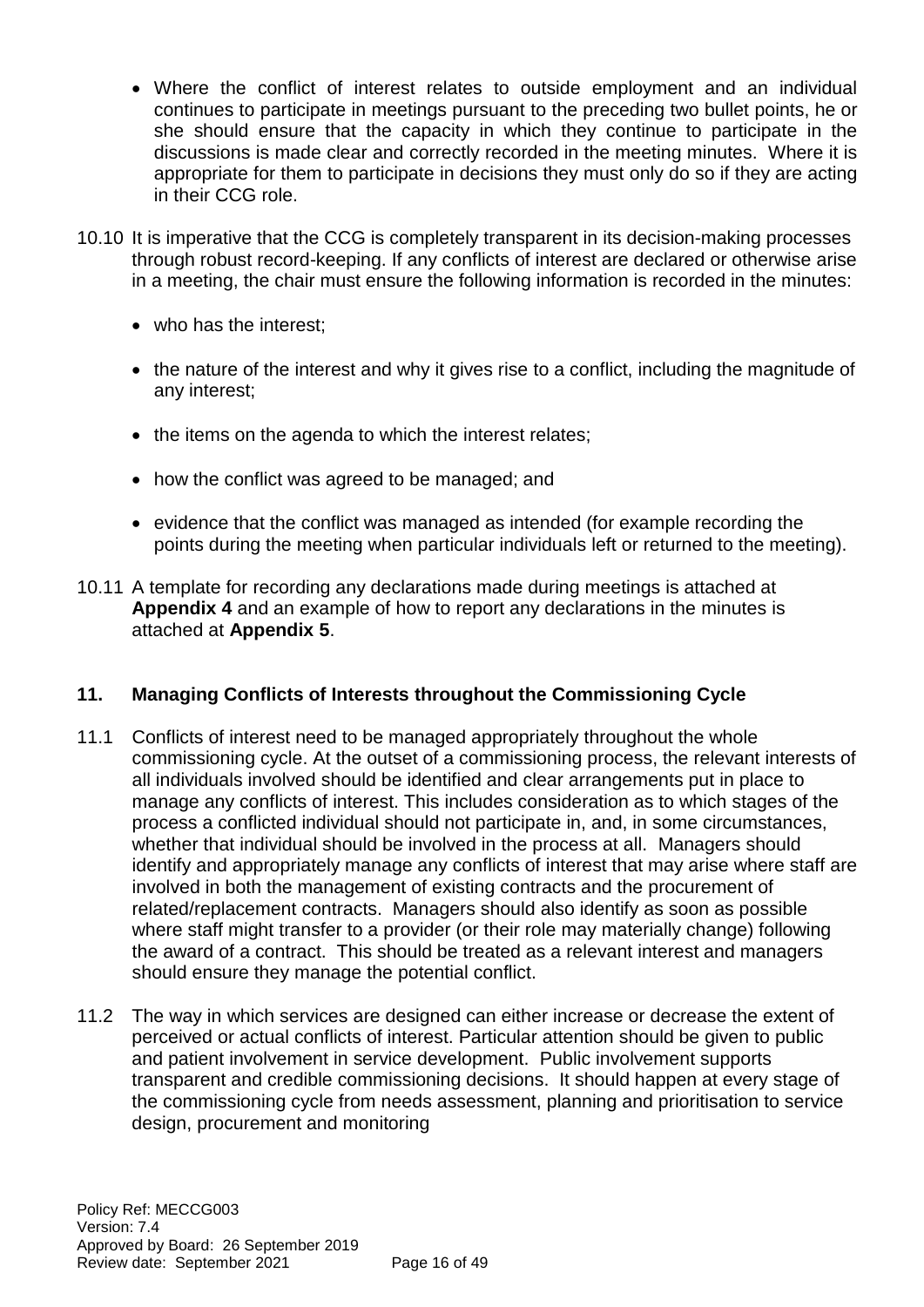- 11.3 It is good practice to engage relevant providers, especially clinicians, in confirming that the design of service specifications will meet patient needs. This may include providers from the acute, primary, community, and mental health sectors, and may include NHS, third sector and private sector providers. Such engagement, done transparently and fairly, is entirely legal. However, conflicts of interest, as well as challenges to the fairness of the procurement process, can arise if a commissioner engages selectively with only certain providers (be they incumbent or potential new providers) in developing a service specification for a contract for which they may later bid. CCG managers/staff should be particularly mindful of these issues when engaging with existing/potential providers in relation to the development of new care models. Appendix 10 provides a summary of key aspects of how conflicts of interest relating to the commissioning of new care models should be managed.
- 11.4 Provider engagement should follow the three main principles of procurement law, namely equal treatment, non-discrimination and transparency. This includes ensuring that the same information is given to all at the same time and procedures are transparent. This mitigates the risk of potential legal challenge.
- 11.5 As the service design develops, it is good practice to engage with a range of providers on an on-going basis to seek comments on the proposed design e.g., via the commissioners website and/or via workshops with interested parties (ensuring a record is kept of all interaction). NHS Improvement has issued guidance on the use of provider boards in service design.
- 11.6 Engagement should help to shape the requirement to meet patient need, but it is important not to gear the requirement in favour of any particular provider(s). If appropriate, the advice of an independent clinical adviser on the design of the service should be secured by the CCG, with advice from its procurement specialist if necessary.
- 11.7 Board members and CCG Managers/staff should ensure they meet any obligations to document their decisions including, but not limited to, any obligations they have under the National Health Service (Procurement, Patient Choice and Competition) (No 2) Regulations 2013 and the Public Contracts Regulations 2015.
- 11.7 CCG commissioners should seek, as far as possible, to specify the outcomes that they wish to see delivered through a new service, rather than the process by which these outcomes are to be achieved. As well as supporting innovation, this helps prevent bias towards particular providers in the specification of services. However, they also need to ensure careful consideration is given to the appropriate degree of financial risk transfer in any new contractual model.
- 11.8 Specifications should be clear and transparent, reflecting the depth of engagement (in order to comply with proportionality requirements of the procurement process) and set out the basis on which any contract will be awarded.

# **12. Procurement and Awarding Grants**

12.1The CCG will need to be able to recognise and manage any conflicts or potential conflicts of interest that may arise in relation to the procurement of any services or the administration of grants. "Procurement" relates to any purchase of goods, services or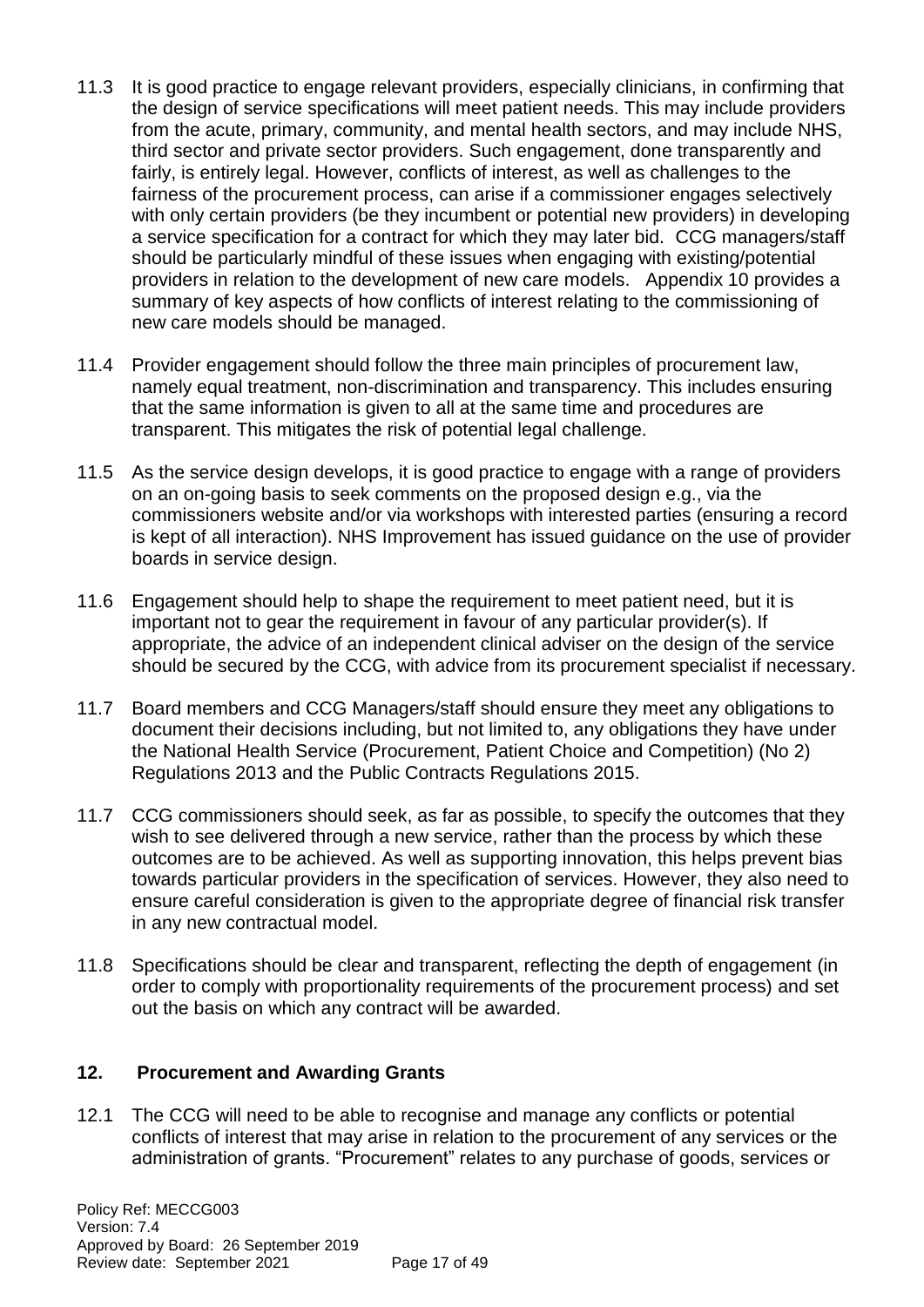works and the term "procurement decision" should be understood in a wide sense to ensure transparency of decision making on spending public funds. The decision to use a single tender action, for instance, is a procurement decision and if it results in the commissioner entering into a new contract, extending an existing contract, or materially altering the terms of an existing contract, then it is a decision that should be recorded.

- 12.2 CCGs must comply with two different regimes of procurement law and regulation when commissioning healthcare services: the NHS procurement regime (the NHS (Procurement, Patient Choice and Competition (No.2)) Regulations 2013) (PPCCR 2013), and the Public Contracts Regulations 2015 (PCR 2015)
	- For procurements made under Section 75 of the Health & Social Care 2012 Act; apply only to NHS England and CCGs; enforced by NHS Improvement; and
	- The PCR 2015: apply to all public contracts enforced through the Courts.

Whilst the two regimes overlap in terms of some of their requirements, they are not the same – so compliance with one regime does not automatically mean compliance with the other.

12.2.1 The National Health Service (Procurement, Patient Choice and Competition) (No.2) Regulations 2013 state:

*"CCGs must not award a contract for the provision of NHS health care services where conflicts, or potential conflicts, between the interests involved in commissioning such services and the interests involved in providing them affect, or appear to affect, the integrity of the award of that contract",* and

*"CCGs must keep a record of how it managed any such conflict in relation to NHS commissioning contracts it has entered into."*

12.2.2 Paragraph 24 of Public Contracts Regulations 2015 states:

*"Contracting authorities shall take appropriate measures to effectively prevent, identify and remedy conflicts of interest arising in the conduct of procurement procedures so as to avoid any distortion of competition and to ensure equal treatment of all economic operators". Conflicts of interest are described as "any situation where relevant staff members have, directly or indirectly, a financial, economic or other personal interest which might be perceived to compromise their impartiality and independence in the context of the procurement procedure".*

12.3 The Procurement, Patient Choice and Competition Regulations (PPCCR) place requirements on commissioners to ensure that they adhere to good practice in relation to procurement, run a fair, transparent process that does not discriminate against any provider, do not engage in anti-competitive behaviour that is against the interest of patients, and protect the right of patients to make choices about their healthcare. Furthermore the PPCCR places requirements on commissioners to secure high quality, efficient NHS healthcare services that meet the needs of the people who use those services.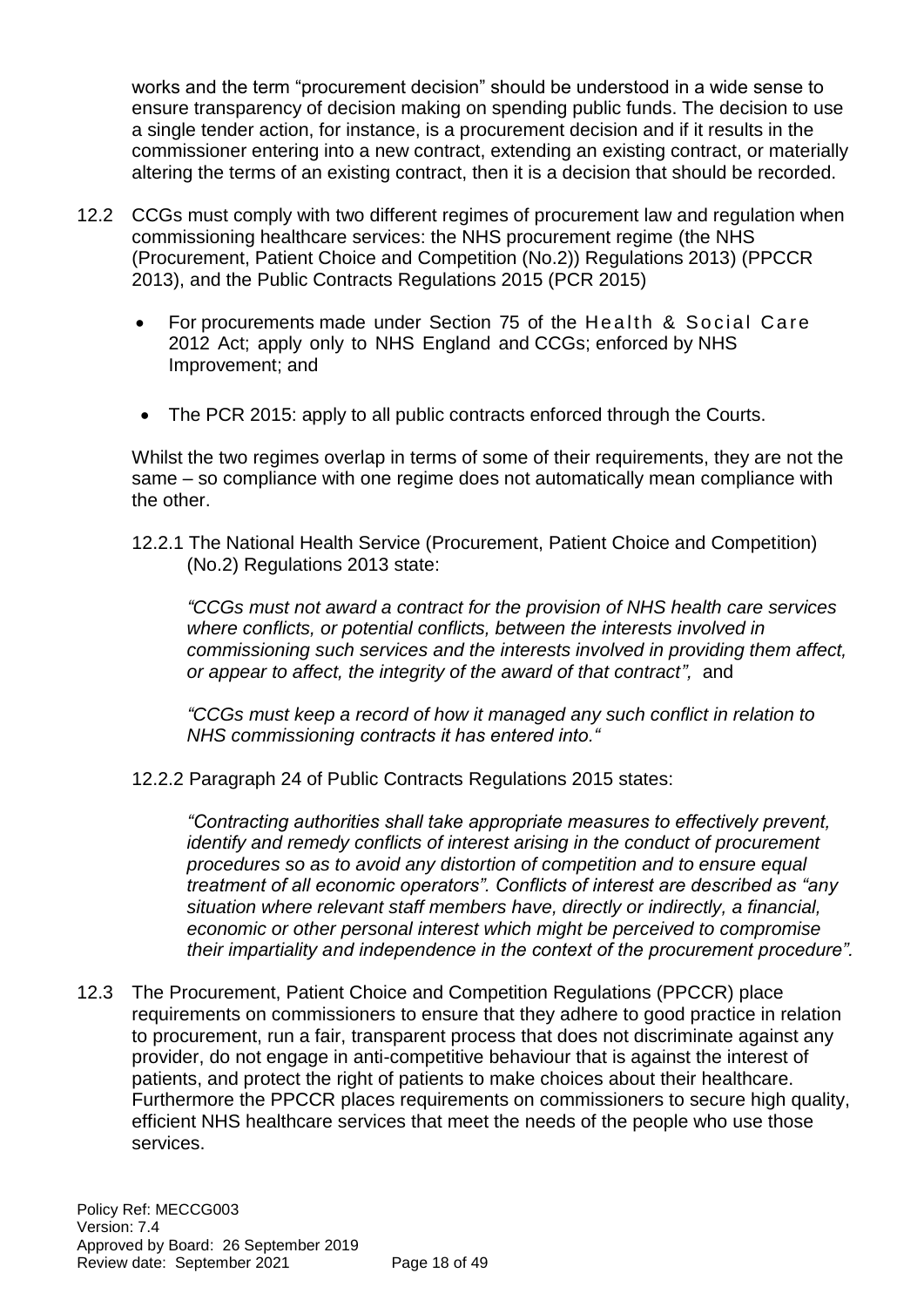- 12.4 An area in which conflicts could arise is where the CCG commissions (or continues to commission by contract extension) healthcare services, including GP services, in which a member of the CCG has a financial or other interest. This may most often arise in the context of co-commissioning of primary care, particularly with regard to delegated commissioning, where GPs are current or possible providers, or in relation to the commissioning of new care models.
- 12.5 A procurement template, reproduced in **Appendix 6**, sets out factors that the CCG should address when drawing up their plans to commission general practice services. Complete transparency around procurement will provide:
	- Evidence that the CCG is seeking and encouraging scrutiny of its decision-making process;
	- A record of the public involvement throughout the commissioning of the service;
	- A record of how the proposed service meets local needs and priorities for partners such as the Health and Wellbeing Boards, local Healthwatch and local communities;
	- Evidence to the audit committee and internal and external auditors that a robust process has been followed in deciding to commission the service, in selecting the appropriate procurement route, and in addressing potential conflicts.
- 12.6 A Register of Procurement Decisions and Contracts Awarded will be maintained by the Contracts team for the procurement of a new service and/or any extension or material variation of a current contract. The register must include:
	- The details of the decision:
	- Who was involved in making the decision (including the name of the CCG clinical lead, the CCG contract manager, the name of the decision making committee and the name of any other individuals with decision-making responsibility);
	- A summary of any conflicts of interest in relation to the decision and how this was managed by the CCG; and
	- The award decision taken.
- 12.7 A template Register of Procurement Decisions and Contracts Awarded is attached at **Appendix 7**.
- 12.8 The Register of Procurement Decisions and Contracts Awarded must be updated by the Head of Contracts whenever a procurement decision is taken.
- 12.9 The register will be made publicly available and easily accessible to patients and the public by the Head of Contracts by ensuring it is available in a prominent place on the [CCG's website](https://midessexccg.nhs.uk/about-us/the-library/registers-of-interest/register-of-procurement-decisions) and making the register available upon request for inspection at the CCG's headquarters.
- 12.10 As part of a procurement process, bidders must declare any conflicts of interest. This allows commissioners to ensure that they comply with the principles of equal treatment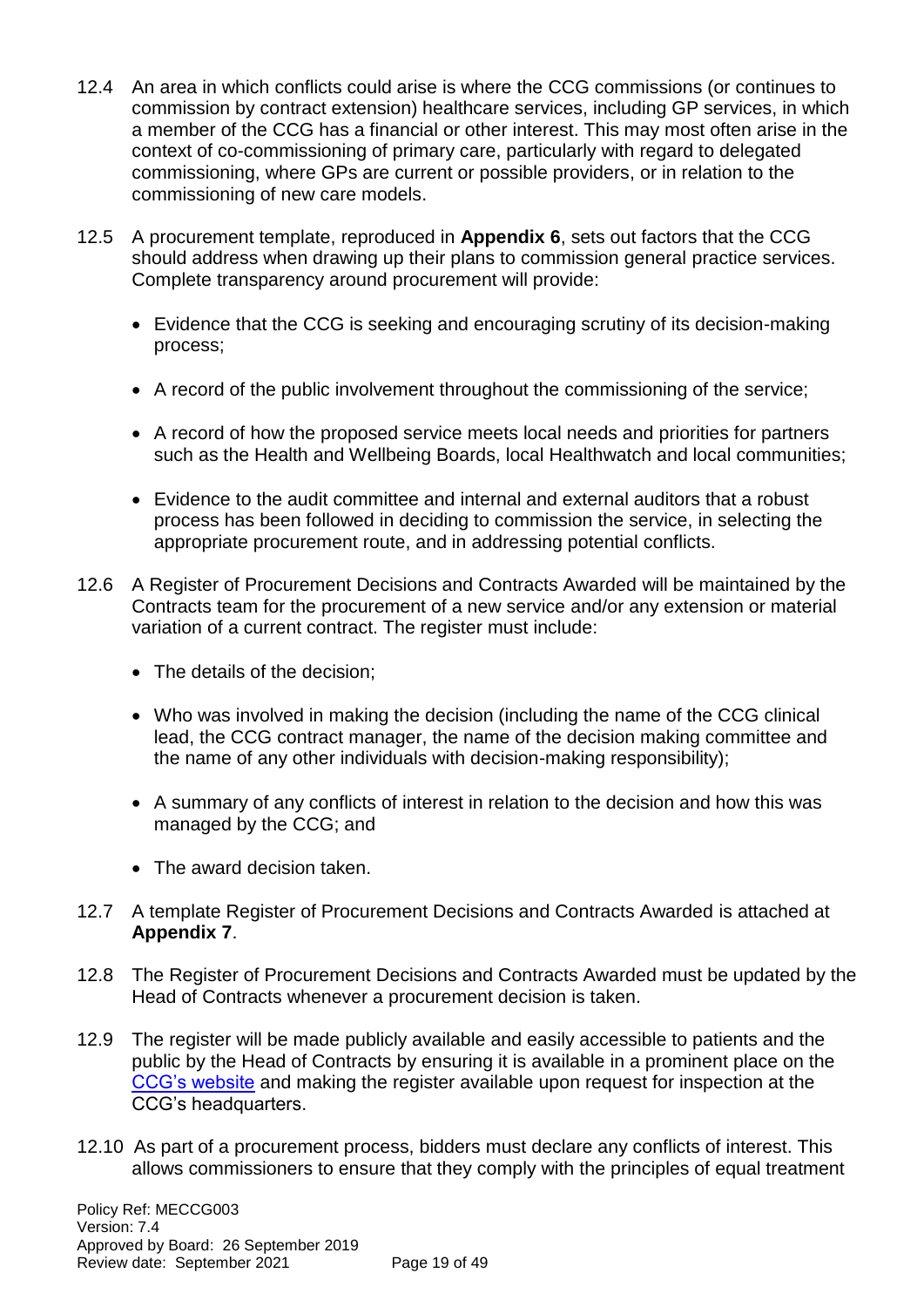and transparency. When a bidder declares a conflict, the commissioners must decide how best to deal with it to ensure that no bidder is treated differently to any other. A declaration of interests for bidders/ contractors template is attached at **Appendix 8**.

- 12.11 It will not usually be appropriate to declare such a conflict on the register of procurement decisions, as it may compromise the anonymity of bidders during the procurement process. However, commissioners should retain an internal audit trail of how the conflict or perceived conflict was dealt with to allow them to provide information at a later date if required. Commissioners are required under regulation 84 of the Public Contract Regulations 2015 to make and retain records of contract award decisions and key decisions that are made during the procurement process (there is no obligation to publish them). Such records must include "communications with economic operators and internal deliberations" which should include decisions made in relation to actual or perceived conflicts of interest declared by bidders. These records must be retained for a period of at least three years from the date of award of the contract.
- 12.12 All bid/tender evaluators must declare any interest which may lead to a conflict with the interests of the CCG and the public for whom they commission services in relation to a decision made by the CCG which may affect or appear to affect the integrity of the procurement process. A conflict of interest form for bid evaluators is attached at **Appendix 9**.
- 12.13 Procurement decisions relating to the commissioning of primary medical services should be made by a committee of the CCG's governing body. This should:
	- for joint commissioning take the form of a primary care commissioning committee established between the CCG (or CCGs) and NHS England; and
	- in the case of delegated commissioning, be a committee established by the CCG.
- 12.14 The quorum requirements for primary care commissioning committee meetings must include a majority of lay and executive members in attendance with eligibility to vote.
- 12.15 In the interest of minimising the risks of conflicts of interest, GPs will not have voting rights on the primary care commissioning committee. These arrangements do not preclude GP participation in strategic discussions on primary care issues, subject to appropriate management of conflicts of interest. They apply to decision-making on procurement issues and the deliberations leading up to the decision.
- 12.16 Whilst sub-committees or sub-groups of the primary care commissioning committee can be established e.g., to develop business cases and options appraisals, ultimate decision-making responsibility for the primary medical services functions must rest with the primary care commissioning committee. For example, whilst a sub-group could develop an options appraisal, it should take the options to the primary care commissioning committee for their review and decision-making.
- 12.17 It is important that conflicts of interests are managed appropriately within subcommittees and sub-groups. As an additional safeguard, it is recommended that subgroups submit their minutes to the primary care commissioning committee, detailing any conflicts and how they have been managed. The primary care commissioning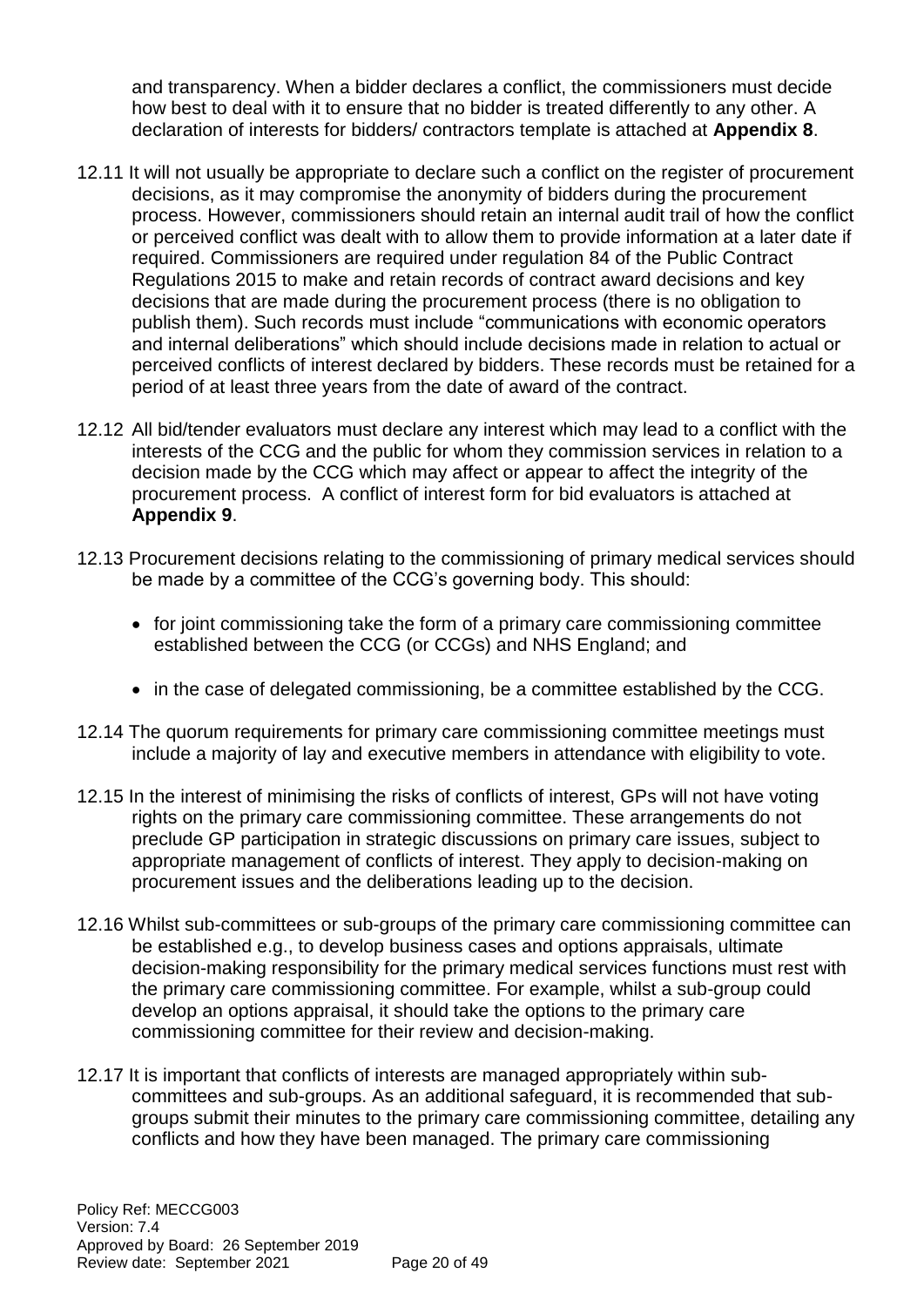committee should be satisfied that conflicts of interest have been managed appropriately in its sub-committees and take action where there are concerns.

# **13. Contract Monitoring**

- 13.1 The management of conflicts of interest applies to all aspects of the commissioning cycle, including contract management.
- 13.2 Any contract monitoring meeting needs to consider conflicts of interest as part of the process i.e., the chair of a contract management meeting should invite declarations of interests; record any declared interests in the minutes of the meeting; and manage any conflicts appropriately and in line with this guidance. This equally applies where a contract is held jointly with another organisation such as the Local Authority or with other CCGs under lead commissioner arrangements.
- 13.3 The individuals involved in the monitoring of a contract should not have any direct or indirect financial, professional or personal interest in the incumbent provider or in any other provider that could prevent them, or be perceived to prevent them, from carrying out their role in an impartial, fair and transparent manner.
- 13.4 The CCG will be mindful of any potential conflicts of interest when it disseminates any contract or performance information/reports on providers, and manage the risks appropriately.

# **14. Raising Concerns or Breaches**

- 14.1 There will be situations when interests will not be identified, declared or managed appropriately and effectively. This may happen innocently, accidentially or because of the deliberate actions of staff or organisations. For the purposes of this policy, these situations are referred to as 'breaches'.
- 14.2 It is the duty of every CCG employee, governing body member, committee or sub-committee member and GP practice member to speak up about genuine concerns in relation to the administration of the CCG's policy on conflicts of interest management, and to report these concerns. These individuals should not ignore their suspicions or investigate themselves, but rather speak to the designated CCG point of contact for these matters.
- 14.3 Anyone who wishes to report a suspected or known breach of the policy, who is not an employee or worker of the CCG, should also ensure that they comply with their own organisation's whistleblowing policy, since most such policies should provide protection against detriment or dismissal.
- 14.4 Often a concern can be easily resolved upon raising it formally or informally with someone such as a line manager. However, if this does not resolve matters, or the individual does not feel able to raise it with them, the designated CCG point of contact for these matters in the first instance is the CCG's Head of Corporate Governance (Tel: 01245 398731 or email [sara.oconnor@nhs.net](mailto:sara.oconnor@nhs.net) ).
- 14.5 If the individual still remains concerned after this, s/he can contact: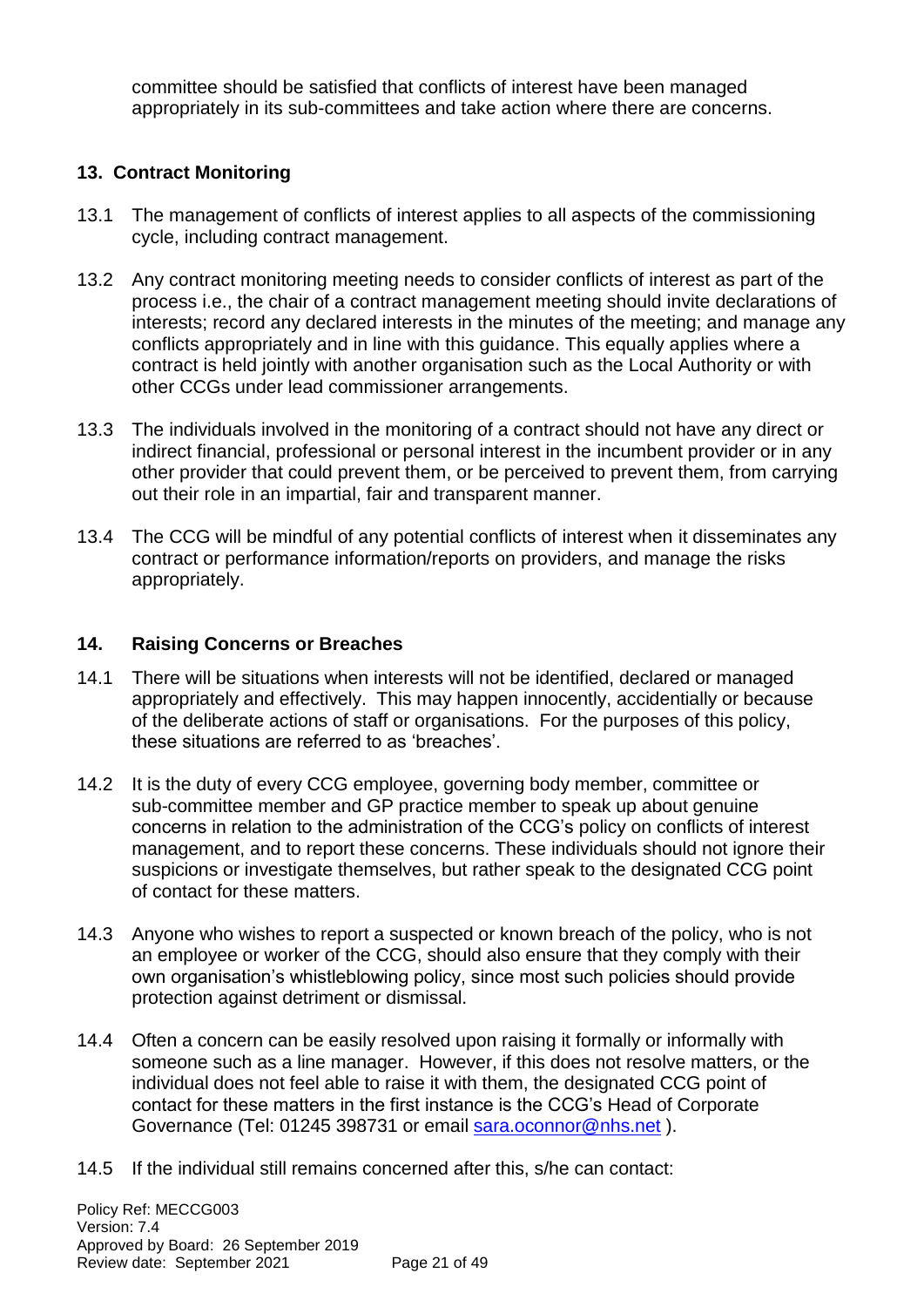- The CCG's Director of Governance & Performance, who is also the Executive Director for Whistleblowing (see point 15.1 below) (Tel: 01245 398139 or email [viv.barnes@nhs.net \)](mailto:viv.barnes@nhs.net).
- The CCG's Conflicts of Interests Guardian (Lay Member for Governance, John Gilham) – (Tel: 07710206001 or e-mail: [john.gilham@nhs.net](mailto:john.gilham@nhs.net)
- Providers, patients and other third parties can also make a complaint to NHS Improvement in relation to a commissioner's conduct under the Procurement Patient Choice and Competition Regulations.
- 14.6 On receipt, the concern will be recorded and acknowledged within two working days. The central record will record the date the concern was received, whether you have requested confidentiality, a summary of the concerns and dates when updates or feedback have been provided.
- 14.7 Where a concern cannot be resolved quickly, for example by discussion with a line manager, a proportionate investigation will be undertaken using someone suitably independent (usually from a different part of the organisation) and properly trained.
- 14.8 It may be decided that the concern would be better looked at under another process, for example, the CCG's disciplinary policy, in which case the individual who raised the concern will be notified.
- 14.9 The individual who raised the concern will be informed how long the investigation is expected to take and kept up to date with its progress. Wherever possible, the full investigation report will be made available to the individual who raised the concern (while respecting the confidentiality of others).
- 14.10 Where it is determined that an individual has failed to disclose any relevant interests or has otherwise breached the CCG's rules and policies relating to the management of conflicts of interest, will be subject to disciplinary action. CCG staff, governing body and committee members in particular should be aware that the outcomes of such action may, if appropriate, result in the termination of their employment or position with the CCG. In the case of an organisation having breached CCG requirements, contractual action may be taken against the relevant organisation.
- 14.11 Statutorily regulated healthcare professionals who work for, or are engaged by, the CCG are under professional duties imposed by their relevant regulator to act appropriately with regard to conflicts of interest. The CCG will report statutorily regulated healthcare professionals to their regulator if they believe that they have acted improperly, so that these concerns can be investigated. Statutorily regulated healthcare professionals should be made aware that the consequences for inappropriate action could include fitness to practise proceedings being brought against them, and that they could, if appropriate, be struck off by their professional regulator as a result.
- 14.12 In extreme cases, staff and other individuals could face personal civil liability, for example a claim for misfeasance in public office.
- 14.13 Anonymised details of confirmed breaches of the Conflict of Interests policy will be published by the Head of Corporate Governance on the CCG's website, for the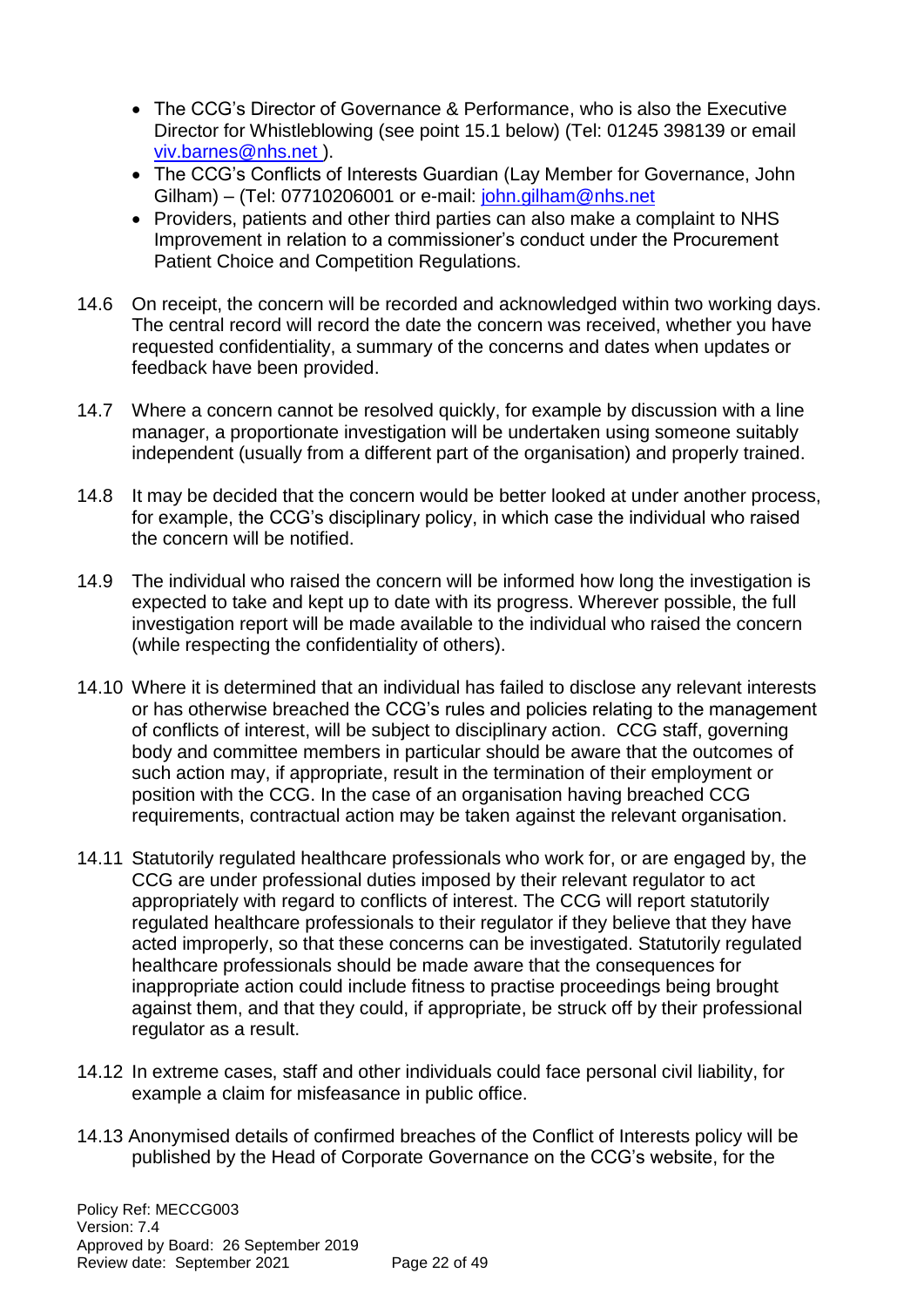purposes of learning and development, and reported to NHS England.

# **15. Whistleblowing**

15.1 The CCG's [Freedom to Speak Up: Raising Concerns \(Whistleblowing\)](https://midessexccg.nhs.uk/about-us/the-library/policy-library/corporate-policies/3042-meccg012-whistleblowing-policy-procedure) Policy (Policy Ref [MECCG012\)](https://midessexccg.nhs.uk/about-us/the-library/policy-library/corporate-policies/3042-meccg012-whistleblowing-policy-procedure) sets out how it will deal with concerns about unlawful conduct, financial malpractice, dangers to the public or environment or patient care. The CCG aims for managers and staff to resolve concerns and issues as soon as possible but understands staff may find this difficult. Therefore Whistle-Blowing provides a framework for employees to raise any such concerns in line with the Public Interest Disclosure Act 1998, without being disloyal to colleagues, managers or the organisation itself and enables staff to raise their concerns about any malpractice at an early stage and in the right way.

# **16. Anti-Fraud and Bribery Policy**

16.1 The [Anti-Fraud and Bribery Policy, \(Policy Ref MECCG008\)](https://midessexccg.nhs.uk/about-us/the-library/policy-library/finance/2020-meccg008-anti-fraud-and-bribery-policy) provides direction and help in dealing with suspected cases of theft, fraud or corruption. It gives a framework for a response and advice and information on certain key aspects and implications of an investigation. If fraud and /or corruption is suspected, this must be reported to the Local Counter Fraud Specialist (LCFS) [eleni.gill@nhs.net](mailto:eleni.gill@nhs.net) or the Chief Finance Officer immediately, unless the LCFS or the Chief Finance Officer is implicated. If that is the case, the matter should be reported to the NHS Fraud and Corruption Reporting Line (FCRL) on freephone 0800 028 4060 or at [https://cfa.nhs.uk/home,](https://cfa.nhs.uk/home) who will decide on the action to be taken. Any suspected fraud or bribery can also be reported to NHS Protect using the NHS Fraud and Corruption Reporting Line on 08000284060 or by filling in an online form at<https://cfa.nhs.uk/reportfraud>

# **17. Associated Policies and Guidance**

- CCG Constitution (particularly Standing Orders and Standing Financial Instructions)
- [Managing Conflicts of Interest: Statutory Guidance for CCGs](https://www.england.nhs.uk/wp-content/uploads/2017/02/guidance-managing-conflicts-of-interest-nhs.pdf)
- [Anti-Fraud and Bribery Policy \(MECCG008\)](https://midessexccg.nhs.uk/about-us/the-library/policy-library/finance/2020-meccg008-anti-fraud-and-bribery-policy)
- [Whistleblowing Policy \(MECCG012\)](http://midessexccg.nhs.uk/about-us/the-library/policy-library/corporate-policies)
- [Gifts and Hospitality Policy \(MECCG041\)](https://midessexccg.nhs.uk/about-us/the-library/policy-library/corporate-policies)
- [Procurement Policy \(MECCG042\)](http://midessexccg.nhs.uk/about-us/the-library/policy-library/finance)
- [Standards of Business Conduct Policy \(MECCG112\)](http://midessexccg.nhs.uk/about-us/the-library/policy-library/corporate-policies)
- [Close Personal Relations at Work Policy \(MECCG122\)](http://midessexccg.nhs.uk/about-us/the-library/policy-library/hr-policies)
- [Defining the Boundaries between NHS and Private Healthcare \(MECCG142\)](http://midessexccg.nhs.uk/about-us/the-library/policy-library)

## **18. Training**

.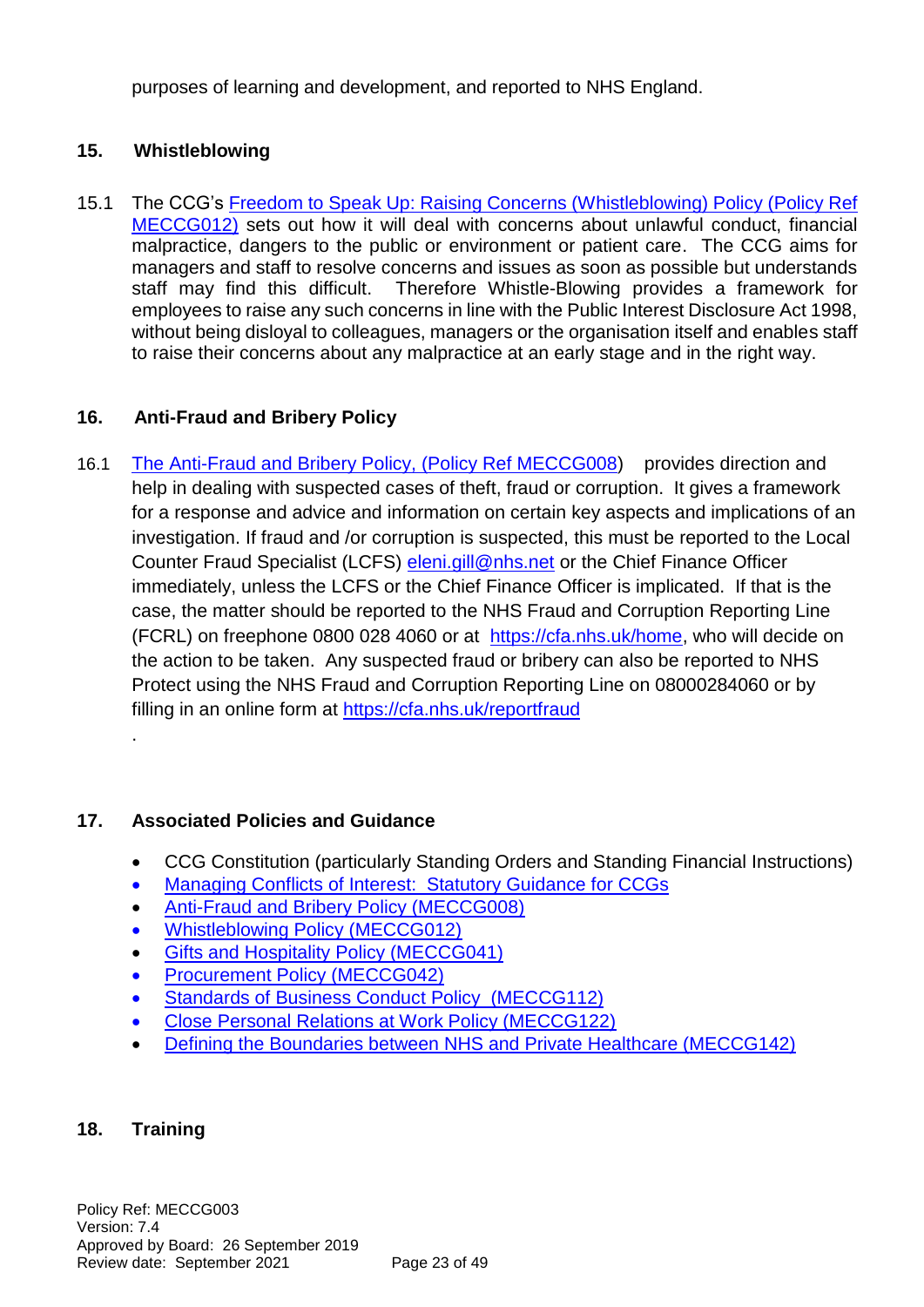- 18.1 The CCG will ensure that training is offered to all employees, governing body members, members of CCG committees and sub-committees and practice staff with involvement in CCG decision-making on the management of conflicts of interest. This is to ensure staff and others within the CCG understand what conflicts are and how to manage them effectively.
- 18.2 All such individuals will receive training on the following:
	- What is a conflict of interest;
	- Why is conflict of interest management important;
	- What are the responsibilities of the organisation you work for in relation to conflicts of interest;
	- What should you do if you have a conflict of interest relating to your role, the work you do or the organisation you work for (e.g. who is classed as a decision-maker,who to tell, where it should be recorded, what actions you may need to take and what implications it may have for your role);
	- How conflicts of interest can be managed;
	- What to do if you have concerns that a conflict of interest is not being declared or managed appropriately;
	- What are the potential implications of a breach of the CCG's rules and policies for managing conflicts of interest.
- 18.3 CCG employees, governing body members, members of CCG committees and subcommittees and practice staff with involvement in CCG business will be required to complete relevant modules of the NHS England online training package on conflicts of interests on an annual basis. The CCG will record completion rates of this training.

## **19. Monitoring of Compliance and Effectiveness**

19.1 The Director of Governance & Performance will be responsible for monitoring compliance with and the effectiveness of this policy via an annual audit of the CCG's Governance, Assurance Framework and Risk Management arrangements.

## **20. Review of Policy**

20.1 This policy will be reviewed annually.

# **APPENDICES:**

- **Appendix 1**  Declaration of interests for CCG members and employees
- **Appendix 2**  Register of interests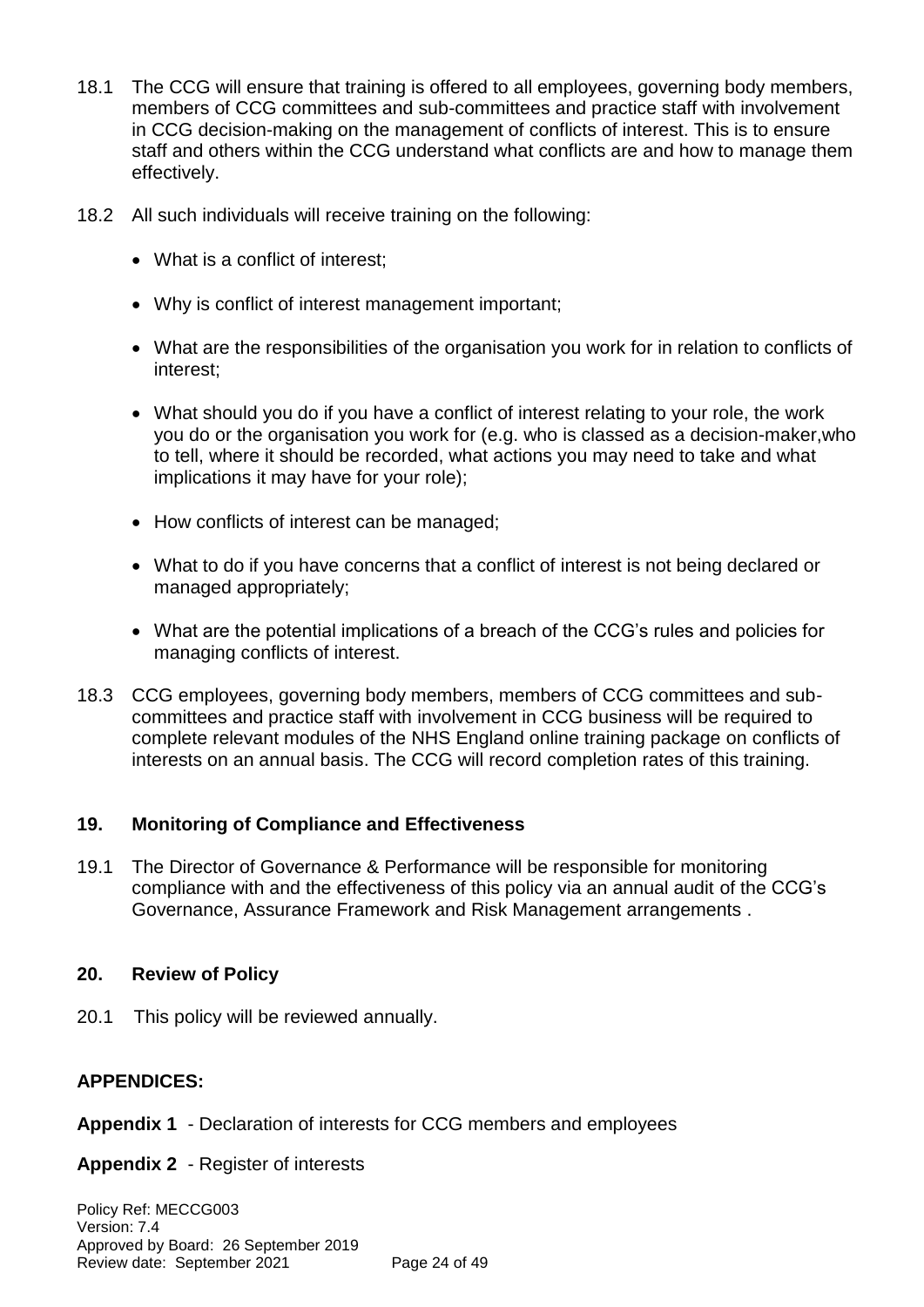- **Appendix 3**  Chair's declarations of interest checklist
- **Appendix 4**  Template to record interests during the meeting
- **Appendix 5**  Template for minutes
- **Appendix 6**  Procurement checklist
- **Appendix 7**  Register of procurement decisions and contracts awarded
- **Appendix 8** Declaration of conflict of interests for bidders/contractors
- **Appendix 9** Declaration of interest for bid evaluators

**Appendix 10** – Summary of key aspects on managing conflicts of interest relating to commissioning of new care model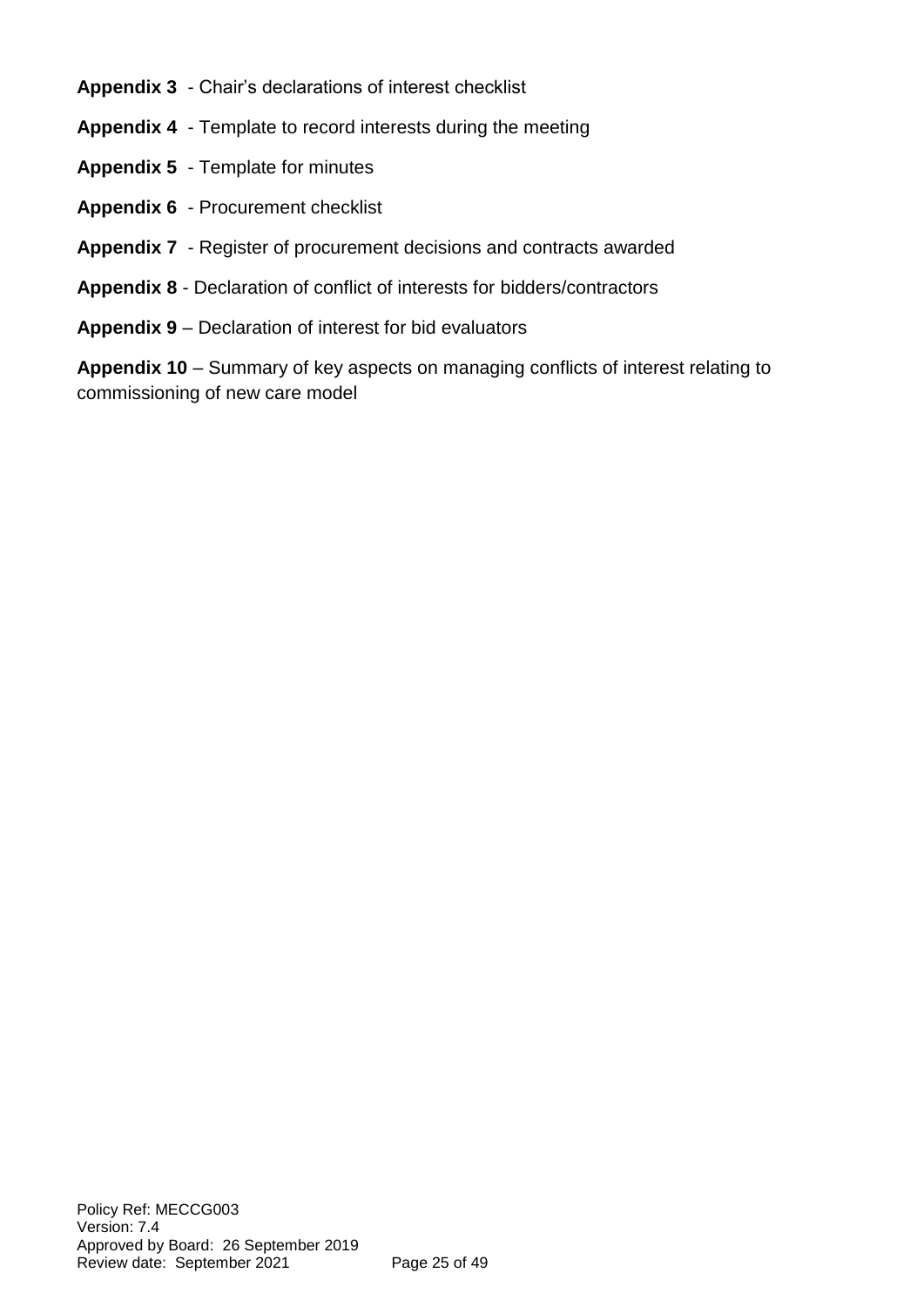# **Declaration of Interest form (for CCG employees, Member Practices and other Committee/Sub-Committee members)**

**To be completed and signed even if a 'Nil' Return**

| Name:                                                                                                                                                                |                           |                                                                            |                                       | <b>Email Address:</b> |                         |                                                                                                                                                                                                                                                                                     |                |                                                                                                                                                         |                                                                                                                                                               |
|----------------------------------------------------------------------------------------------------------------------------------------------------------------------|---------------------------|----------------------------------------------------------------------------|---------------------------------------|-----------------------|-------------------------|-------------------------------------------------------------------------------------------------------------------------------------------------------------------------------------------------------------------------------------------------------------------------------------|----------------|---------------------------------------------------------------------------------------------------------------------------------------------------------|---------------------------------------------------------------------------------------------------------------------------------------------------------------|
|                                                                                                                                                                      |                           |                                                                            |                                       |                       |                         |                                                                                                                                                                                                                                                                                     | <b>Tel No:</b> |                                                                                                                                                         |                                                                                                                                                               |
| Position within, or relationship with, the CCG (or<br>NHS England in the event of joint committees):                                                                 |                           |                                                                            |                                       |                       |                         |                                                                                                                                                                                                                                                                                     |                |                                                                                                                                                         |                                                                                                                                                               |
| <b>Name and Position of Line Manager:</b>                                                                                                                            |                           |                                                                            |                                       |                       |                         |                                                                                                                                                                                                                                                                                     |                |                                                                                                                                                         |                                                                                                                                                               |
|                                                                                                                                                                      |                           |                                                                            |                                       |                       |                         | by those staff considered to be 'decision-making' staff, as defined within the CCG's Conflicts of Interest Policy, will be included within the publicly<br>available Register of Interests posted on the CCG website unless an objection to publication is received (see overleaf). |                |                                                                                                                                                         | Please list below details of actual or potential interests held by you, or state 'Nil' if there are no interests that need to be declared. Interests declared |
| <b>Declared Interest</b><br>Type of<br>(Name of the Organisation<br><b>Interest</b><br>and nature of business)<br>(see guidance<br>notes below -<br>please mark 'X') |                           | Is the interest<br>direct or<br>indirect?<br>(see guidance<br>notes below) | <b>Nature of Interest</b>             |                       | <b>Date of Interest</b> | Action taken to mitigate<br>risk<br>(to be agreed with line<br>manager or a senior CCG<br>manager, who must then sign                                                                                                                                                               |                |                                                                                                                                                         |                                                                                                                                                               |
|                                                                                                                                                                      | <b>Financial Interest</b> | Non-Financial<br>Professional Interest                                     | Non-Professional<br>Personal Interest |                       |                         |                                                                                                                                                                                                                                                                                     | <b>From</b>    | To<br>(Insert end date)<br>if interest will be<br>time limited.<br><b>Advise Head of</b><br>Corporate<br>Governance of<br>date when<br>interest ceases) | Page 2 of this form)                                                                                                                                          |
|                                                                                                                                                                      |                           |                                                                            |                                       |                       |                         |                                                                                                                                                                                                                                                                                     |                |                                                                                                                                                         |                                                                                                                                                               |
|                                                                                                                                                                      |                           |                                                                            |                                       |                       |                         |                                                                                                                                                                                                                                                                                     |                |                                                                                                                                                         |                                                                                                                                                               |
|                                                                                                                                                                      |                           |                                                                            |                                       |                       |                         |                                                                                                                                                                                                                                                                                     |                |                                                                                                                                                         |                                                                                                                                                               |

**NB: The names of individuals who make a 'Nil' declaration will not be included in the publicly available register of interests.**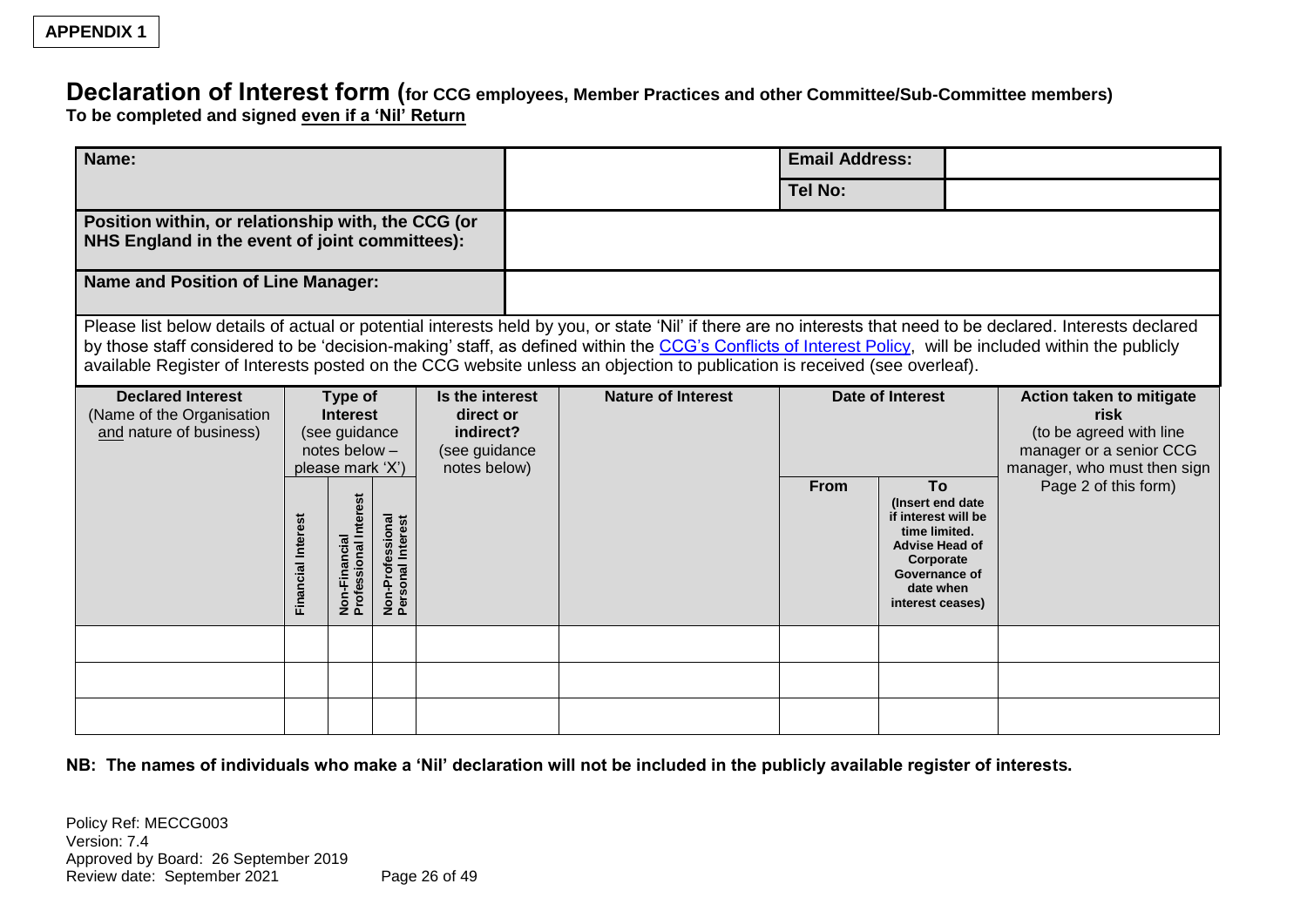#### **Committee Membership/Attendance**

Please indicate if you are a 'core member' or regularly attend any of the following Committee/Sub-Committees (whether or not you are declaring an interest).

#### **Committee Membership**

| <b>Audit Committee</b> | <b>Live Well</b><br>Committee | <b>Primary Care</b><br><b>Commissioning</b><br>Committee | <b>Quality Finance &amp;</b><br>Governance<br><b>Committee</b> | <b>Remuneration</b><br>Committee | Mid and South Essex CCGs<br><b>Joint Committee</b> |
|------------------------|-------------------------------|----------------------------------------------------------|----------------------------------------------------------------|----------------------------------|----------------------------------------------------|
|                        |                               |                                                          |                                                                |                                  |                                                    |

#### **Sub-Committee Membership**

| <b>Exceptional</b><br><b>Cases Panel</b> | <b>Medicines</b><br><b>Management</b> | <b>Primary Care</b><br><b>Forum</b> | <b>M&amp;SE JC</b><br><b>Finance &amp;</b><br><b>Performance</b><br><b>Sub-Committee</b> | <b>M&amp;SE JC</b><br><b>Patient Safety &amp;</b><br><b>Quality Sub-</b><br><b>Committee</b> |
|------------------------------------------|---------------------------------------|-------------------------------------|------------------------------------------------------------------------------------------|----------------------------------------------------------------------------------------------|
|                                          |                                       |                                     |                                                                                          |                                                                                              |

#### **Fair Processing Statement**

The information submitted will be held by Mid Essex CCG (the data controller) for the management of conflicts of interest, for human resources purposes, or other reasons specified on this form and to comply with the organisation's policies. This information may be held in both manual and electronic form in accordance with the Data Protection Act 1998. Information may be disclosed to third parties in accordance with the Freedom of Information Act 2000 and published on the CCG's website within registers that the CCG holds. The data protection officer can be contacted via the Head of Corporate Governance.

#### **Declaration**

I confirm that the information provided above is complete and correct. I acknowledge that any changes in these declarations must be notified to the CCG as soon as practicable and no later than 28 days after the interest arises. I am aware that if I do not make full, accurate and timely declarations then civil, criminal, or internal disciplinary action may result.

I **do / do not [delete as applicable]** object to my name and details of declared interests being published on registers that the CCG holds.

| If you are raising an objection, please give reasons and a decision will be made by the CCG's Conflict of Interests Guardian whether to redact this information |
|-----------------------------------------------------------------------------------------------------------------------------------------------------------------|
| $\mid$ from the publicly available register(s).                                                                                                                 |
|                                                                                                                                                                 |
|                                                                                                                                                                 |

#### **Signed**: \_\_\_\_\_\_\_\_\_\_\_\_\_\_\_\_\_\_\_\_\_\_\_\_\_\_\_\_\_\_\_\_\_\_\_\_\_\_\_\_\_\_\_\_\_\_\_\_\_\_\_\_\_\_\_\_\_\_\_\_\_\_\_\_\_\_\_\_\_\_\_\_\_\_\_\_\_\_\_\_\_\_\_\_\_ **Date**:\_\_\_\_\_\_\_\_\_\_\_\_\_\_\_\_\_

**(Individual making the declaration of interest(s)**

**'Nil' declarations do not require sign-off by Line Manager. However, where one or more interests have been declared, members of CCG staff must discuss and agree how these interests will be managed with their line manager/senior manager, who must then sign this form before returning to the Head of Corporate Governance.** Agreed action taken to mitigate the risk must be recorded in the last column overleaf. Interests declared by staff from member practices will be reviewed by a senior manager within the CCG and signed-off below.

| Signed:                              | <b>Position:</b> | Date: |  |
|--------------------------------------|------------------|-------|--|
| (Line Manager or Senior CCG Manager) |                  |       |  |
| Policy Ref: MECCG003                 |                  |       |  |
| Version: 7.4                         |                  |       |  |

Approved by Board: 26 September 2019 Review date: September 2021 Page 27 of 49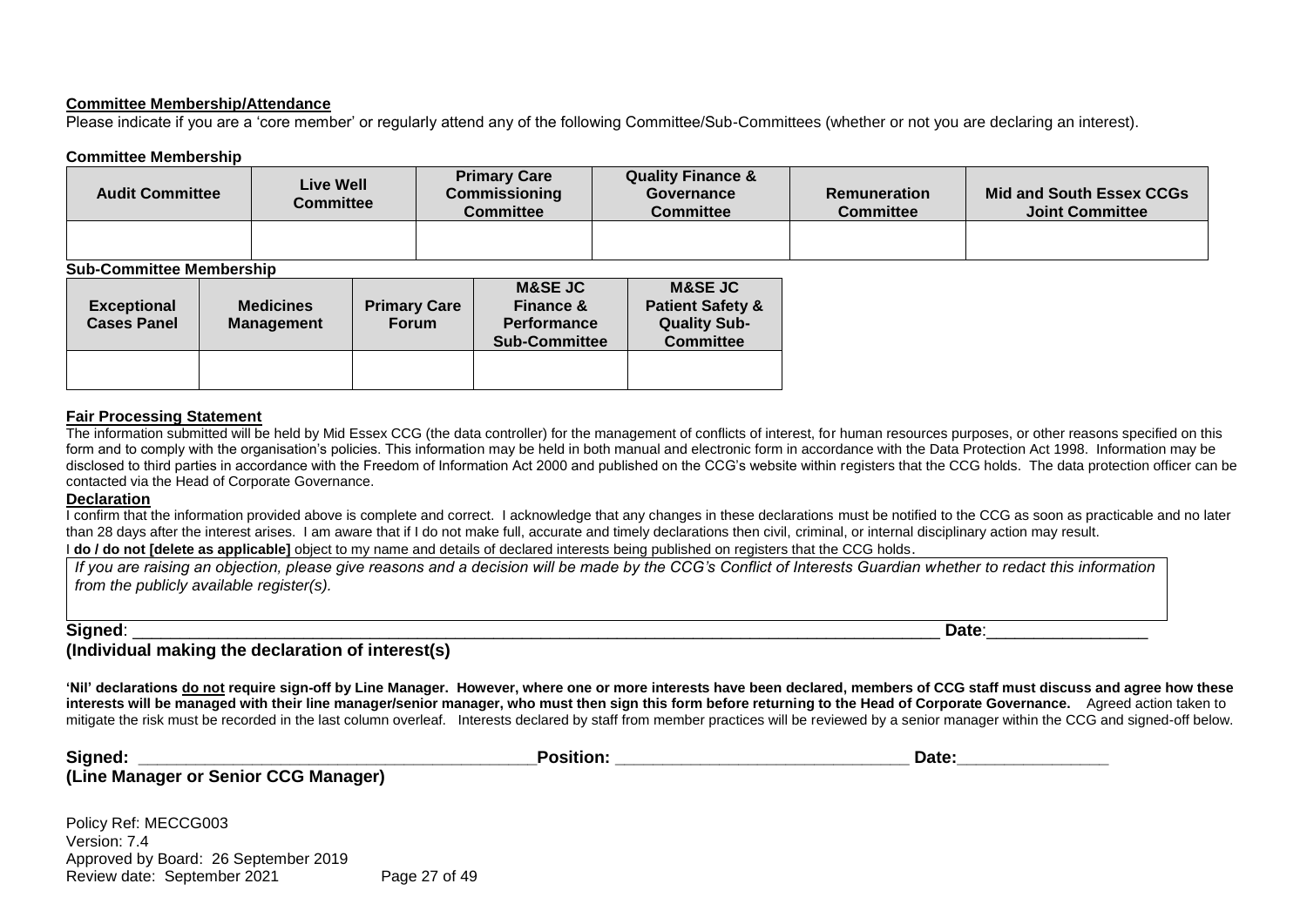# **DEFINITION OF AN INTEREST**

A conflict of interest may be "actual" or "potential".

| <b>Actual</b>                                              | <b>Potential</b>                                                                                |
|------------------------------------------------------------|-------------------------------------------------------------------------------------------------|
| There is a material conflict between one or more interests | There is the possibility of a material conflict between one or more interests in the<br>future. |

It should also be noted that a benefit may arise from the making of a gain or the avoidance of a loss. Interests fall into four categories as set out below (these are not exhaustive and if you have any doubt as to whether an interest should be declared, please seek advice from the Head of Corporate Governance/Director of Governance and Performance:

| Type of          | <b>Description</b>                                                                                                                                                                                                                                                                                                                       |
|------------------|------------------------------------------------------------------------------------------------------------------------------------------------------------------------------------------------------------------------------------------------------------------------------------------------------------------------------------------|
| Interest         |                                                                                                                                                                                                                                                                                                                                          |
| Financial        | This is where an individual may get direct financial benefits from the consequences of a commissioning decision. This could, for example, include                                                                                                                                                                                        |
| <b>Interests</b> | being:                                                                                                                                                                                                                                                                                                                                   |
|                  | A director, including a non-executive director, or senior employee in a private company or public limited company or other organisation which is<br>doing, or which is likely, or possibly seeking to do, business with health or social care organisations. This includes involvement with a potential<br>provider of a new care model. |
|                  | A shareholder (or similar owner interests), a partner or owner of a private or not-for-profit company, business, partnership or consultancy which is<br>doing, or which is likely, or possibly seeking to do, business with health or social care organisations.<br>A management consultant for a provider;                              |
|                  | • A provider of clinical private practice;                                                                                                                                                                                                                                                                                               |
|                  | Employment outside of the CCG;                                                                                                                                                                                                                                                                                                           |
|                  | In receipt of secondary income;                                                                                                                                                                                                                                                                                                          |
|                  | In receipt of a grant from a provider;                                                                                                                                                                                                                                                                                                   |
|                  | In receipt of any payments (for example honoraria, one off payments, day allowances or travel or subsistence) from a provider                                                                                                                                                                                                            |
|                  | In receipt of research funding, including grants that may be received by the individual or any organisation in which they have an interest or role; and                                                                                                                                                                                  |
|                  | Having a pension that is funded by a provider (where the value of this might be affected by the success or failure of the provider).                                                                                                                                                                                                     |
| Non-             | This is where an individual may obtain a non-financial professional benefit from the consequences of a commissioning decision, such as increasing                                                                                                                                                                                        |
| Financial        | their professional reputation or status or promoting their professional career. This may, for example, include situations where the individual is:                                                                                                                                                                                       |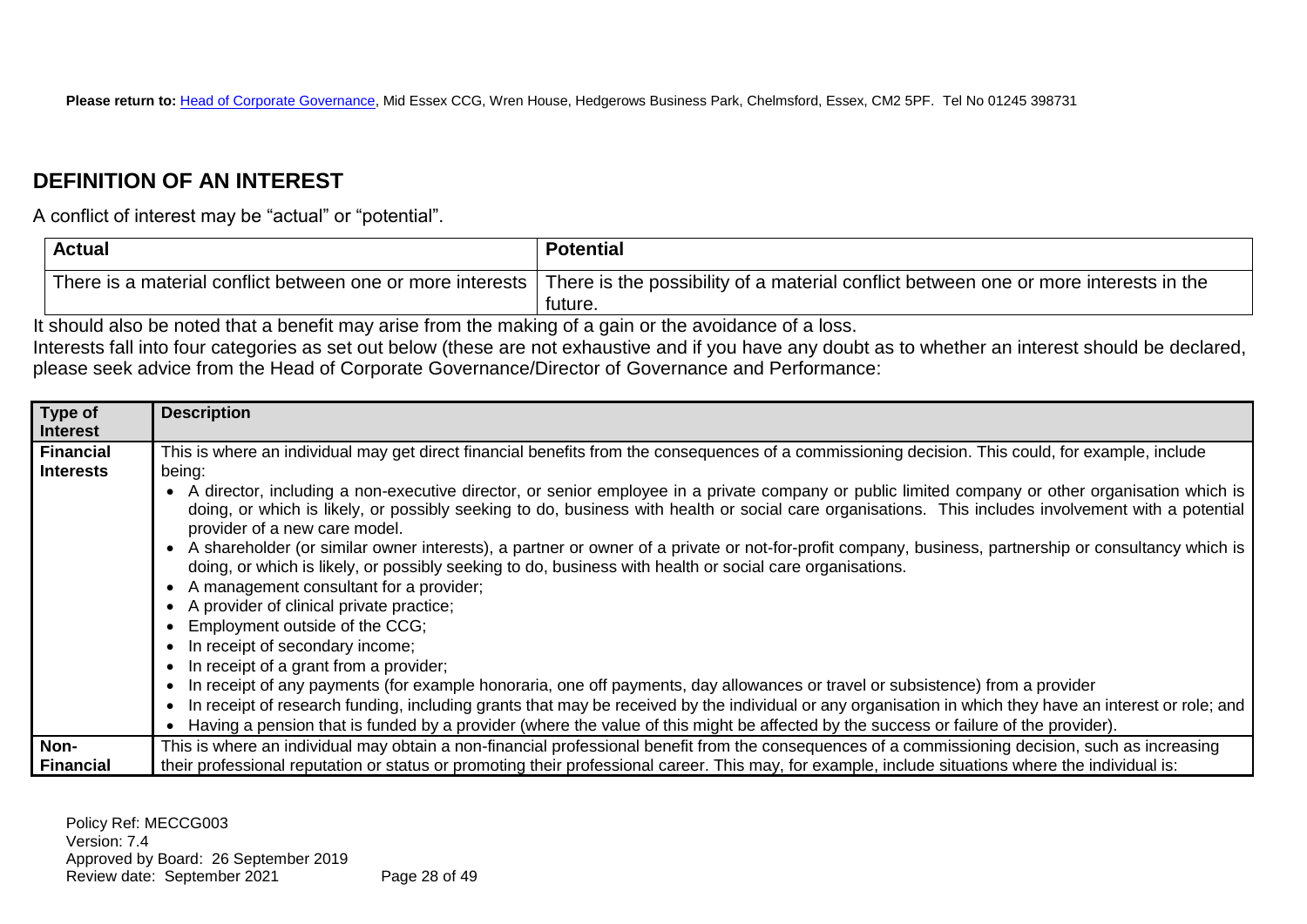| Type of                                                  | <b>Description</b>                                                                                                                                                                                                                                                                                                                                                                                                                                                                                                                                                                                                                                                                                                                                                                                                                                                                                                                                                                                                                                                                     |
|----------------------------------------------------------|----------------------------------------------------------------------------------------------------------------------------------------------------------------------------------------------------------------------------------------------------------------------------------------------------------------------------------------------------------------------------------------------------------------------------------------------------------------------------------------------------------------------------------------------------------------------------------------------------------------------------------------------------------------------------------------------------------------------------------------------------------------------------------------------------------------------------------------------------------------------------------------------------------------------------------------------------------------------------------------------------------------------------------------------------------------------------------------|
| <b>Interest</b>                                          |                                                                                                                                                                                                                                                                                                                                                                                                                                                                                                                                                                                                                                                                                                                                                                                                                                                                                                                                                                                                                                                                                        |
| Professional<br><b>Interests</b>                         | • An advocate for a particular group of patients;<br>• A GP with special interests e.g., in dermatology, acupuncture etc.<br>• An active member of a particular specialist professional body (although routine GP membership of the Royal College of General Practitioners RCGP,<br>British Medical Association (BMA) or a medical defence organisation would not usually by itself amount to an interest which needed to be declared);<br>• An advisor for Care Quality Commission (CQC) or National Institute for Health and Care Excellence (NICE);<br>Engaged in a research role.<br>$\bullet$<br>The development and holding of patents and other intellectual property rights which allow staff to protect something that they create, preventing<br>unauthorised use of products or the copying of protected ideas; or<br>• GPs and practice managers who are members of the governing body or committees of the CCG, should declare details of their roles and<br>responsibilities held within their GP practices.                                                             |
| Non-<br><b>Financial</b><br>Personal<br><b>Interests</b> | This is where an individual may benefit personally in ways which are not directly linked to their professional career and do not give rise to a direct<br>financial benefit. This could include, for example, where the individual is:<br>• A voluntary sector champion for a provider;<br>• A volunteer for a provider;<br>A member of a voluntary sector board or has any other position of authority in or connection with a voluntary sector organisation;<br>$\bullet$<br>Suffering from a particular condition requiring individually funded treatment;<br>$\bullet$<br>• A member of a lobby or pressure groups with an interest in health and care.                                                                                                                                                                                                                                                                                                                                                                                                                            |
| <b>Indirect</b><br><b>Interests</b>                      | This is where an individual has a close association with an individual who has a financial interest, a non-financial professional interest or a non-financial<br>personal interest in a commissioning decision (as those categories are described above). For example, this should include:<br>• Spouse / partner;<br>Close family member or relative e.g., parent, grandparent, child, grandchild or sibling;<br>$\bullet$<br>Close friend or associate; or<br>Business partner.<br>$\bullet$<br>A declaration of interest for a "business partner" in a GP partnership should include all relevant collective interests of the partnership, and all interests<br>of their fellow GP partners (which could be done by cross referring to the separate declarations made by those GP partners, rather than by repeating<br>the same information verbatim).<br>Whether an interest held by another person gives rise to a conflict of interest will depend upon the nature of the relationship between that person and<br>the individual and the role of the individual within the CCG. |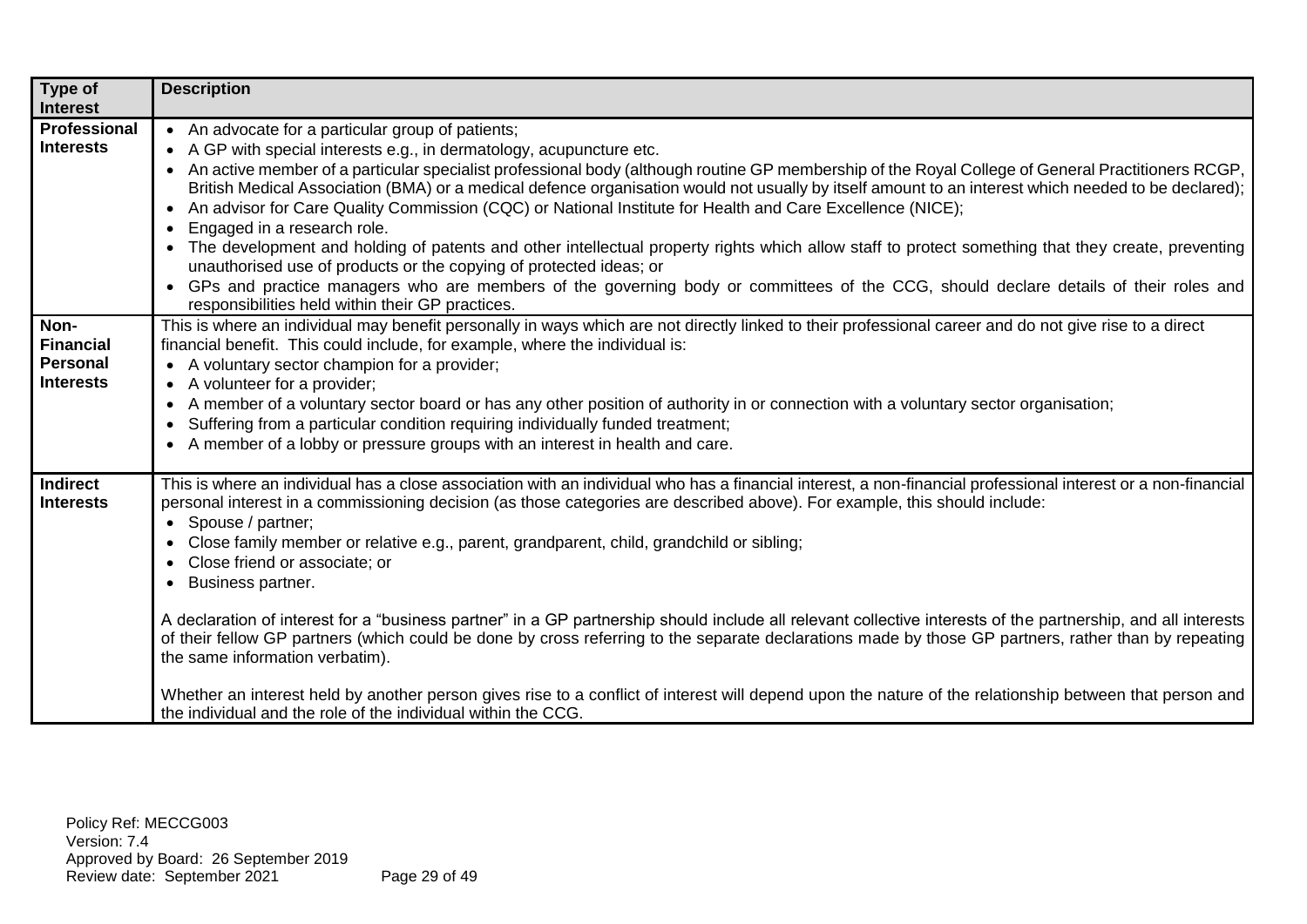# **Appendix 2: Template Register of interests**

| <b>Name</b> | <b>Current position (s)</b><br>held in the CCG i.e.<br><b>Governing Body</b><br>member;<br><b>Committee</b><br>member; Member | <b>Declared</b><br><b>Interest</b><br>(Name of the<br>organisation<br>and nature of<br>business)<br>practice; CCG | <b>Type of Interest</b>   |                                             | Is the<br>interest<br>direct or<br>indirect<br>$\overline{?}$ | <b>Nature of</b><br><b>Interest</b> | <b>Date of Interest</b> |                          | <b>Action taken to</b><br>mitigate risk |  |
|-------------|-------------------------------------------------------------------------------------------------------------------------------|-------------------------------------------------------------------------------------------------------------------|---------------------------|---------------------------------------------|---------------------------------------------------------------|-------------------------------------|-------------------------|--------------------------|-----------------------------------------|--|
|             | employee or other                                                                                                             |                                                                                                                   | <b>Financial Interest</b> | $ci$ al<br>Professional<br>Ě.<br>Ë<br>Non-I | Personal Interes<br>Non-Financial                             |                                     |                         | <b>To</b><br><b>From</b> |                                         |  |
|             |                                                                                                                               |                                                                                                                   |                           |                                             |                                                               |                                     |                         |                          |                                         |  |
|             |                                                                                                                               |                                                                                                                   |                           |                                             |                                                               |                                     |                         |                          |                                         |  |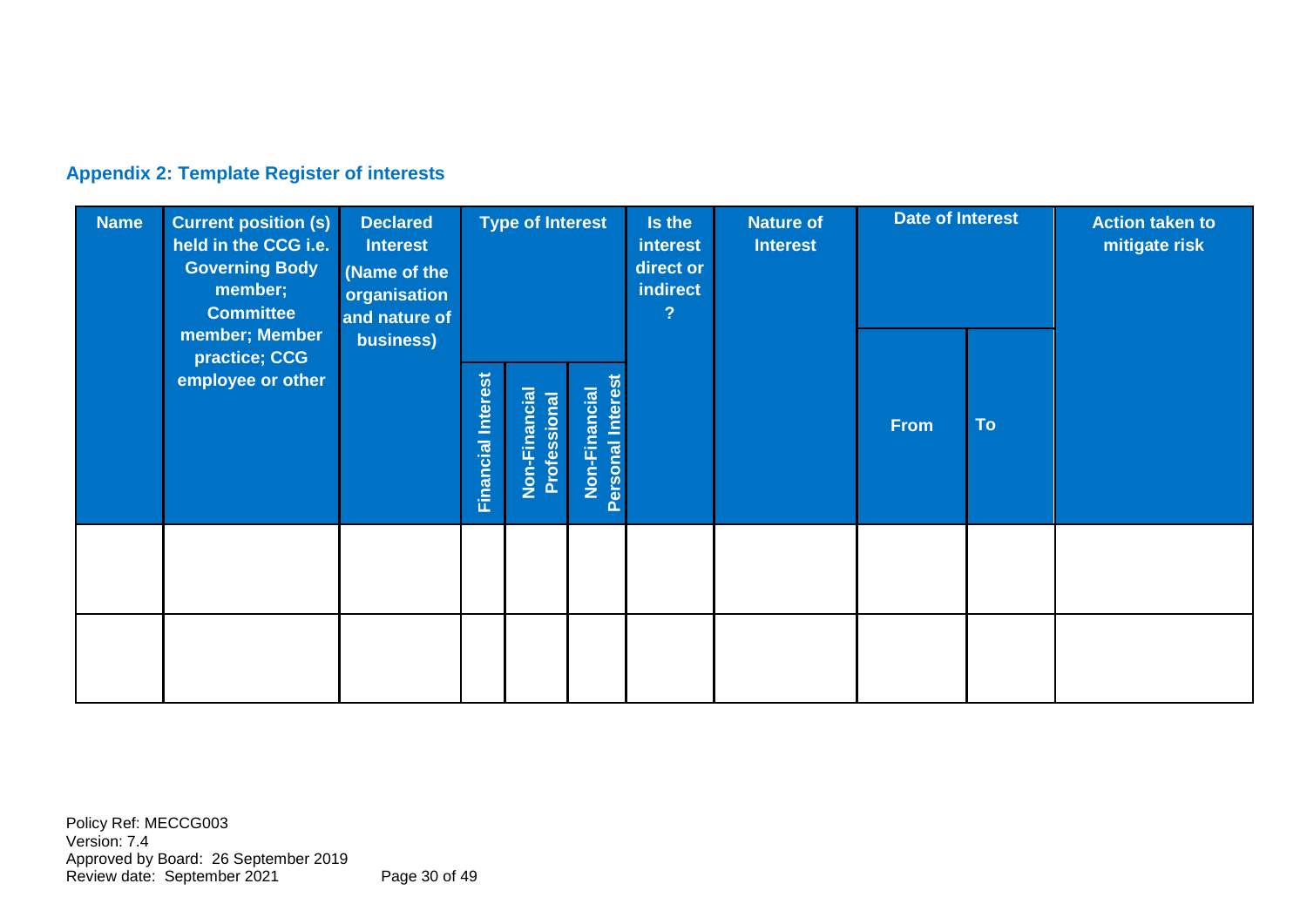# **Appendix 3: Template declarations of interest checklist**

Under the Health and Social Care Act 2012, there is a legal obligation to manage conflicts of interest appropriately. It is essential that declarations of interest and actions arising from the declarations are recorded formally and consistently across all CCG governing body, committee and sub-committee meetings. This checklist has been developed with the intention of providing support in conflicts of interest management to the Chair of the meeting- prior to, during and following the meeting. It does not cover the requirements for declaring interests outside of the committee process.

| <b>Timing</b>                | <b>Checklist for Chairs</b>                                                                                                                                                                 | <b>Responsibility</b>            |
|------------------------------|---------------------------------------------------------------------------------------------------------------------------------------------------------------------------------------------|----------------------------------|
| In advance<br>of the meeting | 1. The agenda to include a standing<br>item on declaration of interests to<br>enable individuals to raise any<br>issues and/or make a declaration<br>at the meeting.                        | Meeting Chair and<br>secretariat |
|                              | 2. A definition of conflicts of<br>interest should also be<br>accompanied with each agenda<br>to provide clarity for all recipients.                                                        | Meeting Chair and<br>secretariat |
|                              | 3. Agenda to be circulated to<br>enable attendees (including<br>visitors) to identify any interests<br>relating specifically to the<br>agenda items being considered.                       | Meeting Chair and<br>secretariat |
|                              | 4. Members should contact the<br><b>Chair</b> as soon as an actual or<br>potential conflict is identified.                                                                                  | Meeting members                  |
|                              | 5. Chair to review a summary<br>report from preceding<br>meetings i.e., sub-committee,<br>working group, etc., detailing any<br>conflicts of interest declared and<br>how this was managed. | <b>Meeting Chair</b>             |
|                              | A template for a summary<br>report to present discussions at<br>preceding meetings is detailed<br>below.                                                                                    |                                  |
|                              | 6. A copy of the members'<br>declared interests is checked<br>to establish any actual or<br>potential conflicts of interest that<br>may occur during the meeting.                           | <b>Meeting Chair</b>             |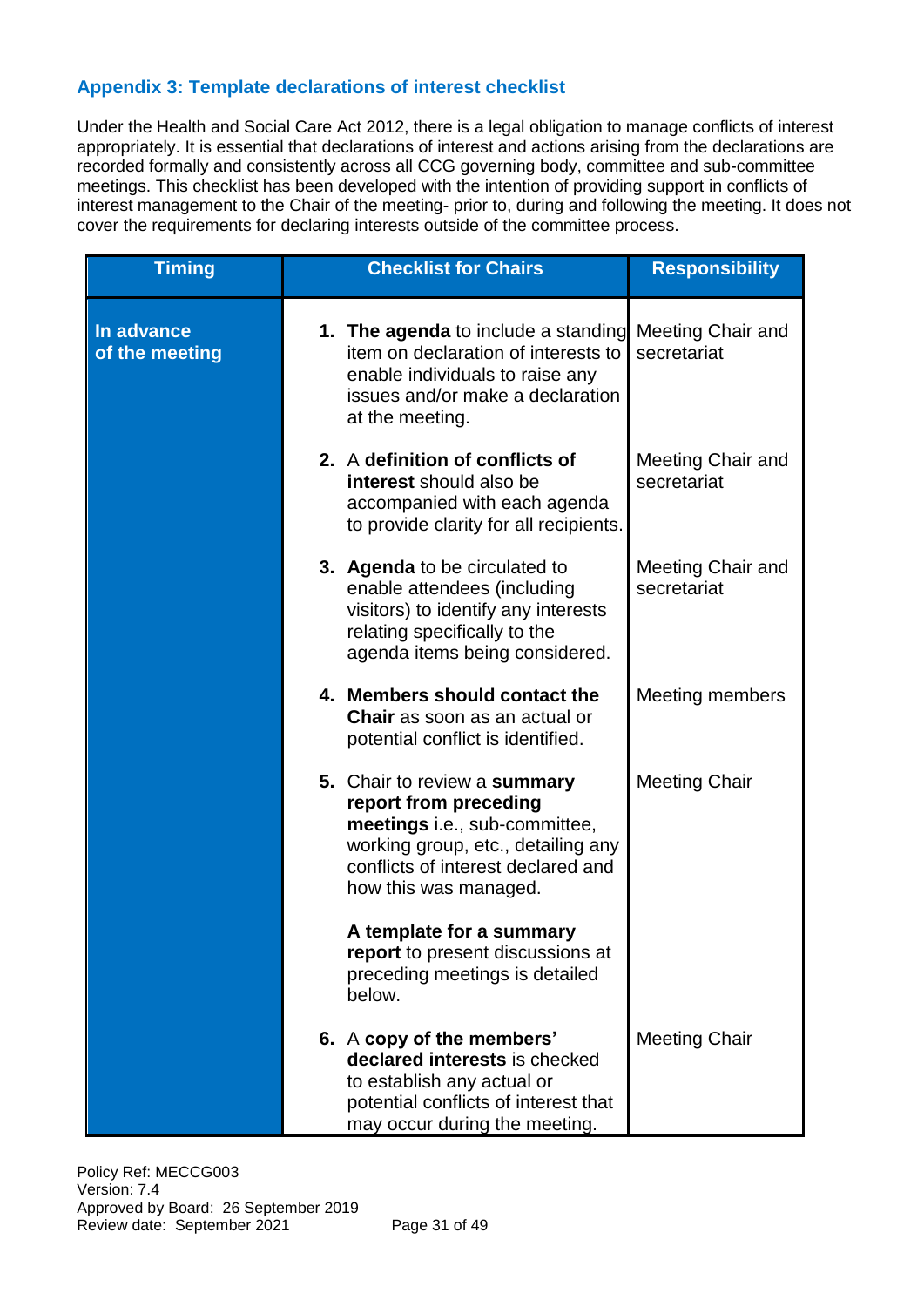| <b>During the meeting</b> | 7. Check and declare the<br>meeting is quorate and ensure<br>that this is noted in the minutes<br>of the meeting.                                                                                                                                                                                                                  | <b>Meeting Chair</b>             |
|---------------------------|------------------------------------------------------------------------------------------------------------------------------------------------------------------------------------------------------------------------------------------------------------------------------------------------------------------------------------|----------------------------------|
|                           | 8. Chair requests members to<br>declare any interests in<br>agenda items- which have not<br>already been declared, including<br>the nature of the conflict.                                                                                                                                                                        | <b>Meeting Chair</b>             |
|                           | 9. Chair makes a decision as to<br>how to manage each interest<br>which has been declared,<br>including whether / to what<br>extent the individual member<br>should continue to participate in<br>the meeting, on a case by case<br>basis, and this decision is<br>recorded.                                                       | Meeting Chair and<br>secretariat |
|                           | 10. As minimum requirement, the<br>following should be recorded in<br>the minutes of the meeting:                                                                                                                                                                                                                                  | Secretariat                      |
|                           | Individual declaring the interest;<br>At what point the interest was<br>declared;<br>The nature of the interest;<br>The Chair's decision and<br>resulting action taken;<br>The point during the meeting at<br>which any individuals retired<br>from and returned to the meeting<br>- even if an interest has not been<br>declared; |                                  |
|                           | Visitors in attendance who<br>participate in the meeting must<br>also follow the meeting protocol<br>and declare any interests in a<br>timely manner.<br>A template for recording any                                                                                                                                              |                                  |

Policy Ref: MECCG003 Version: 7.4 Approved by Board: 26 September 2019 Review date: September 2021 Page 32 of 49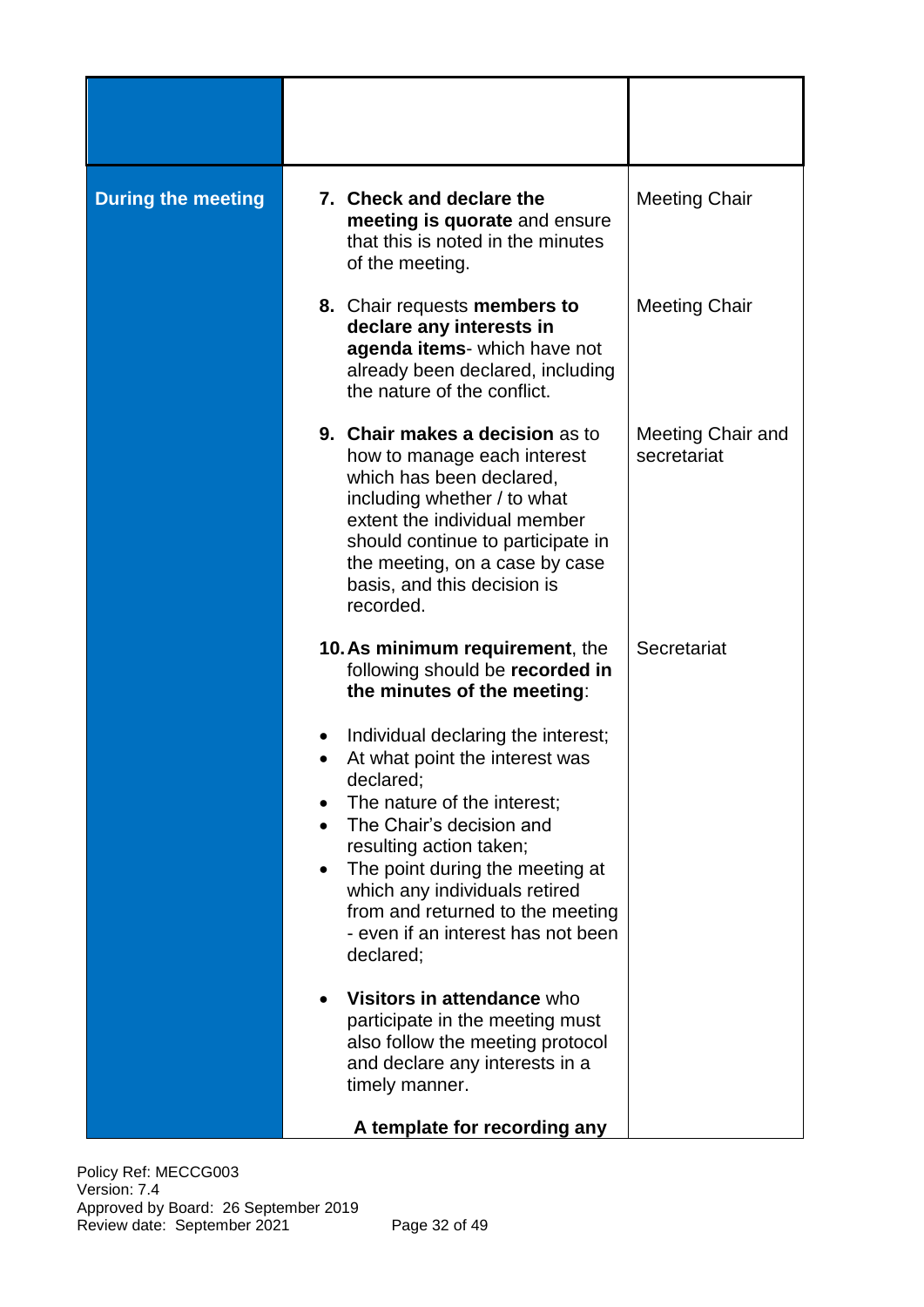|                                 | interests during meetings is<br>detailed below.                                                                          |                                                               |
|---------------------------------|--------------------------------------------------------------------------------------------------------------------------|---------------------------------------------------------------|
| <b>Following the</b><br>meeting | 11. All new interests declared at<br>the meeting should be promptly<br>updated onto the declaration of<br>interest form; | Individual(s)<br>declaring<br>interest(s)                     |
|                                 | <b>12.</b> All new completed declarations<br>of interest should be transferred<br>onto the register of interests.        | Designated person<br>responsible for<br>registers of interest |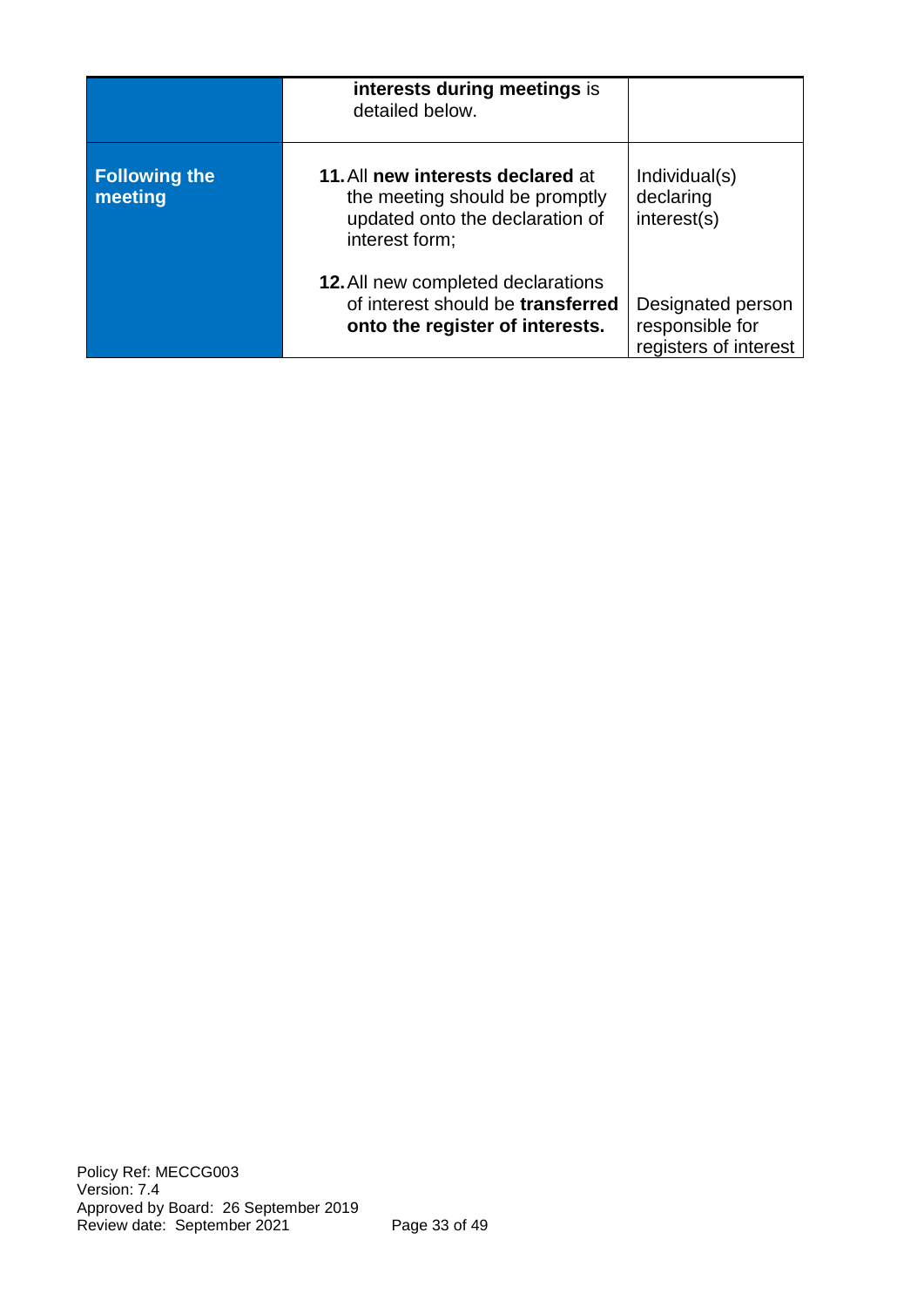# **Appendix 4: Template to record interests during the meeting**

| <b>Meeting</b> | Date of<br><b>Meeting</b> | <b>Chairperson</b><br>(name) | Secretariat (name) | <b>Name of person</b><br>declaring<br><b>interest</b> | Agenda<br><b>Item</b> | <b>Details of</b><br><b>interest</b><br>declared | <b>Action taken</b> |
|----------------|---------------------------|------------------------------|--------------------|-------------------------------------------------------|-----------------------|--------------------------------------------------|---------------------|
|                |                           |                              |                    |                                                       |                       |                                                  |                     |
|                |                           |                              |                    |                                                       |                       |                                                  |                     |
|                |                           |                              |                    |                                                       |                       |                                                  |                     |
|                |                           |                              |                    |                                                       |                       |                                                  |                     |
|                |                           |                              |                    |                                                       |                       |                                                  |                     |
|                |                           |                              |                    |                                                       |                       |                                                  |                     |

Policy Ref: MECCG003 Version: 7.4 Approved by Board: 26 September 2019 Review date: September 2021 Page 34 of 49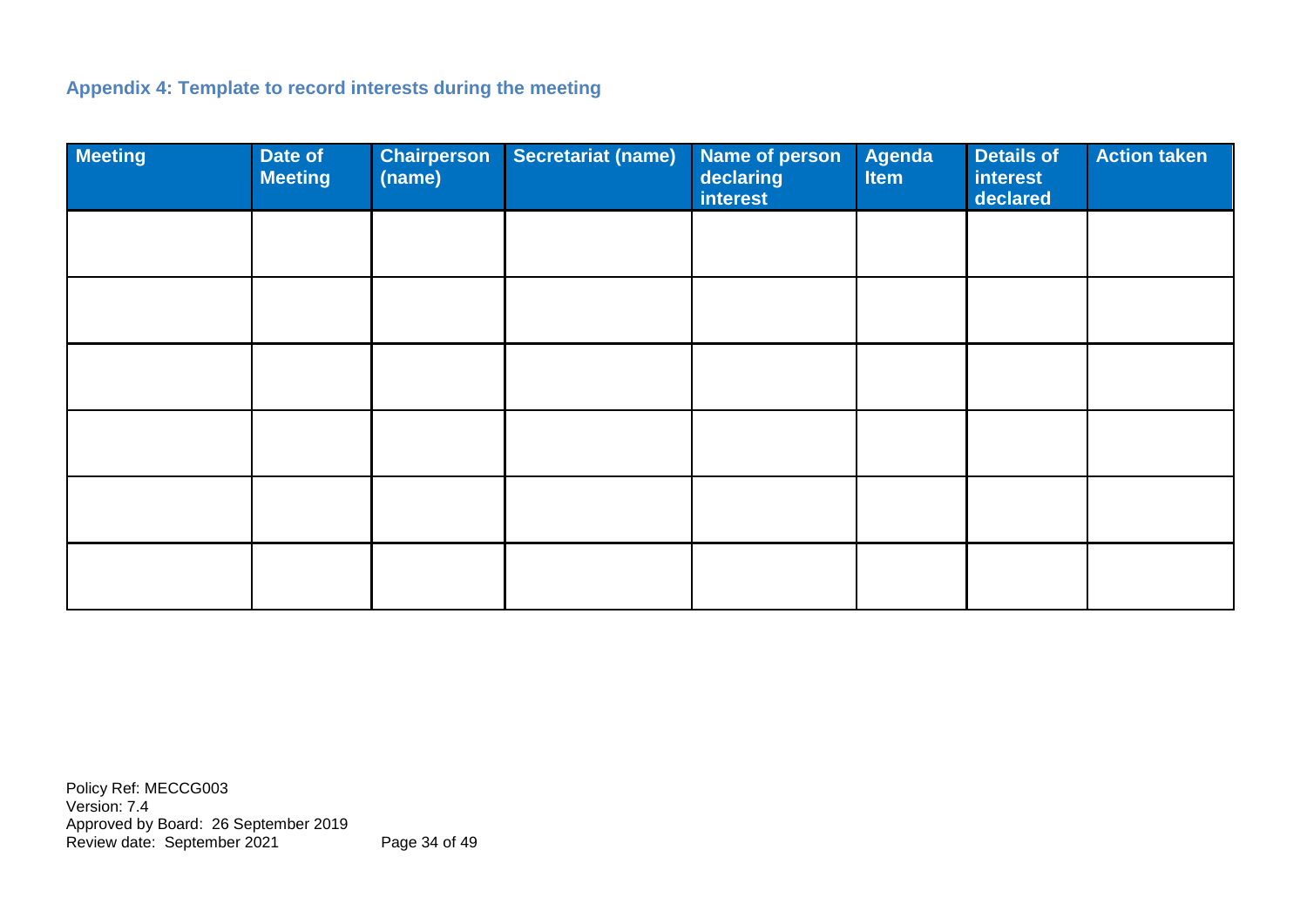# **Appendix 5: Template for minutes**

#### *XXXX* **Clinical Commissioning Group Primary Care Commissioning Committee Meeting**

**Date:** *15 February 2016* **Time:** *2pm to 4pm* **Location:** *Room B, XXXX CCG*

#### **Attendees:**

| <b>Name</b>    | Initials Role |                                              |
|----------------|---------------|----------------------------------------------|
| Sarah Kent     |               | SK XXX CCG Governing Body Lay Member (Chair) |
| Andy Booth     |               | AB XXX CCG Audit Chair Lay Member            |
| Julie Hollings |               | JH XXX CCG PPI Lay Member                    |
| Carl Hodd      |               | CH Assistant Head of Finance                 |
| Mina Patel     |               | MP Interim Head of Localities                |
|                |               | Dr Myra Nara MN Secondary Care Doctor        |
|                |               | Dr Maria Stewart MS Chief Clinical Officer   |
| Jon Rhodes     |               | JR Chief Executive - Local Healthwatch       |

#### **In attendance from 2.35pm**

| Neil Ford |  |  | NF Primary Care Development Director |  |  |
|-----------|--|--|--------------------------------------|--|--|
|-----------|--|--|--------------------------------------|--|--|

| <b>Item No</b> | <b>Agenda Item</b>                                                                                                                                                                                                                                                                                                                                                                                                                                                                                                                                                                                  | <b>Actions</b> |
|----------------|-----------------------------------------------------------------------------------------------------------------------------------------------------------------------------------------------------------------------------------------------------------------------------------------------------------------------------------------------------------------------------------------------------------------------------------------------------------------------------------------------------------------------------------------------------------------------------------------------------|----------------|
| 1              | <b>Chairs welcome</b>                                                                                                                                                                                                                                                                                                                                                                                                                                                                                                                                                                               |                |
| $\mathbf{2}$   | <b>Apologies for absence</b><br><apologies be="" noted="" to=""></apologies>                                                                                                                                                                                                                                                                                                                                                                                                                                                                                                                        |                |
| 3              | <b>Declarations of interest</b><br>SK reminded committee members of their obligation to<br>declare any interest they may have on any issues<br>arising at committee meetings which might conflict with<br>the business of XXX clinical commissioning group.<br>Declarations declared by members of the Primary Care<br>Commissioning Committee are listed in the CCG's<br>Register of Interests. The Register is available either<br>via the secretary to the governing body or the CCG<br>website at the following link:<br>http://xxxccg.nhs.uk/about-xxx-ccg/who-we-are/our -<br>governing-body/ |                |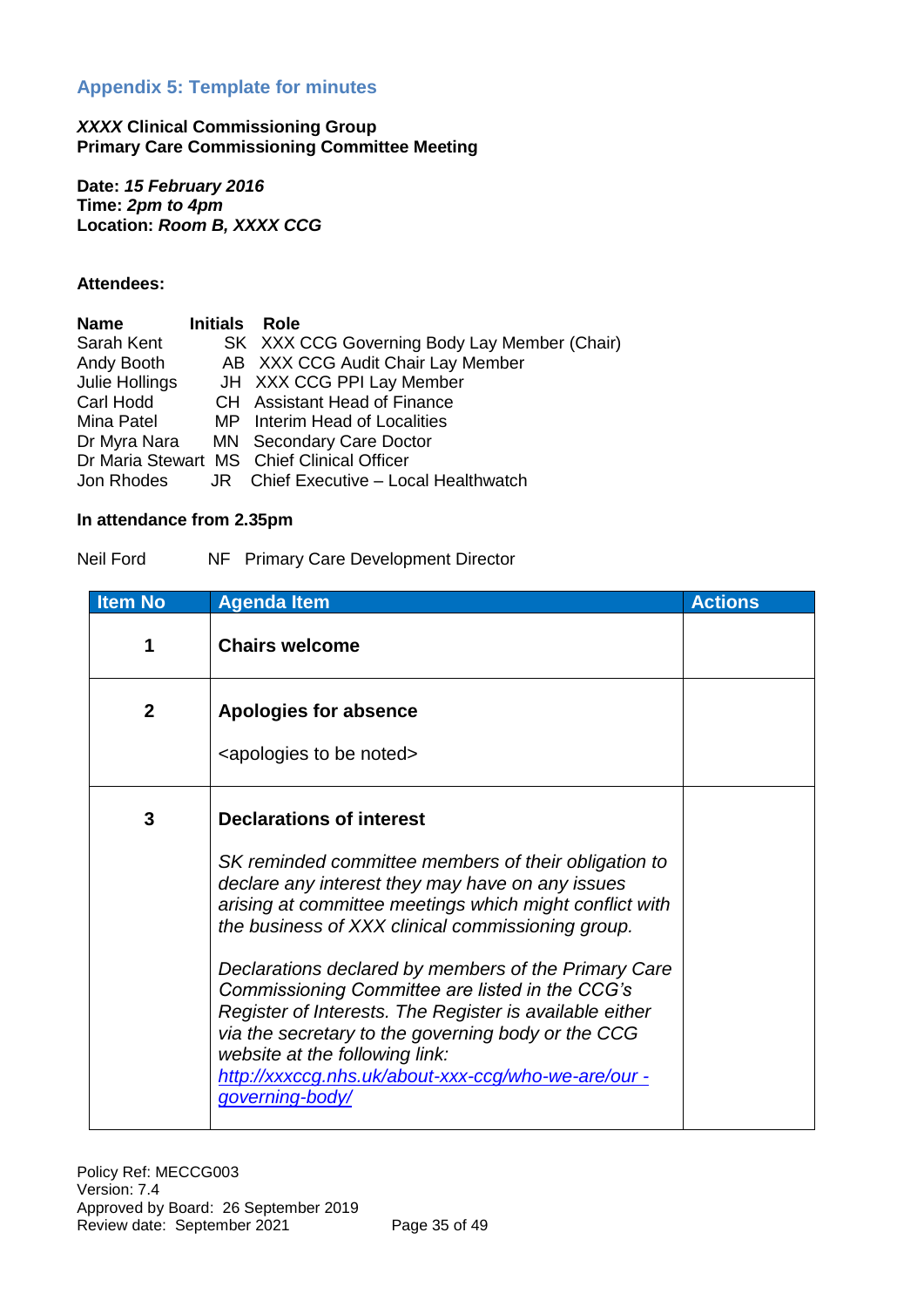|   | Declarations of interest from sub committees.<br>None declared<br>Declarations of interest from today's meeting<br>The following update was received at the meeting:<br>With reference to business to be discussed at<br>this meeting, MS declared that he is a<br>shareholder in XXX Care Ltd.<br>SK declared that the meeting is quorate and that MS<br>would not be included in any discussions on agenda<br>item X due to a direct conflict of interest which could<br>potentially lead to financial gain for MS.<br>SK and MS discussed the conflict of interest, which is<br>recorded on the register of interest, before the meeting |  |
|---|---------------------------------------------------------------------------------------------------------------------------------------------------------------------------------------------------------------------------------------------------------------------------------------------------------------------------------------------------------------------------------------------------------------------------------------------------------------------------------------------------------------------------------------------------------------------------------------------------------------------------------------------|--|
|   | and MS agreed to remove himself from the table and<br>not be involved in the discussion around agenda item<br>Х.                                                                                                                                                                                                                                                                                                                                                                                                                                                                                                                            |  |
| 4 | Minutes of the last meeting <date be="" inserted="" to=""><br/>and matters arising</date>                                                                                                                                                                                                                                                                                                                                                                                                                                                                                                                                                   |  |
| 5 | Agenda Item <note agenda="" item="" the=""><br/>MS left the meeting, excluding himself from the</note>                                                                                                                                                                                                                                                                                                                                                                                                                                                                                                                                      |  |
|   | discussion regarding xx.<br><conclude been="" decision="" has="" made=""></conclude>                                                                                                                                                                                                                                                                                                                                                                                                                                                                                                                                                        |  |
|   | <note agenda="" item="" the="" xx=""></note>                                                                                                                                                                                                                                                                                                                                                                                                                                                                                                                                                                                                |  |
|   | MS was brought back into the meeting.                                                                                                                                                                                                                                                                                                                                                                                                                                                                                                                                                                                                       |  |
| 6 | Any other business                                                                                                                                                                                                                                                                                                                                                                                                                                                                                                                                                                                                                          |  |
| 7 | Date and time of the next meeting                                                                                                                                                                                                                                                                                                                                                                                                                                                                                                                                                                                                           |  |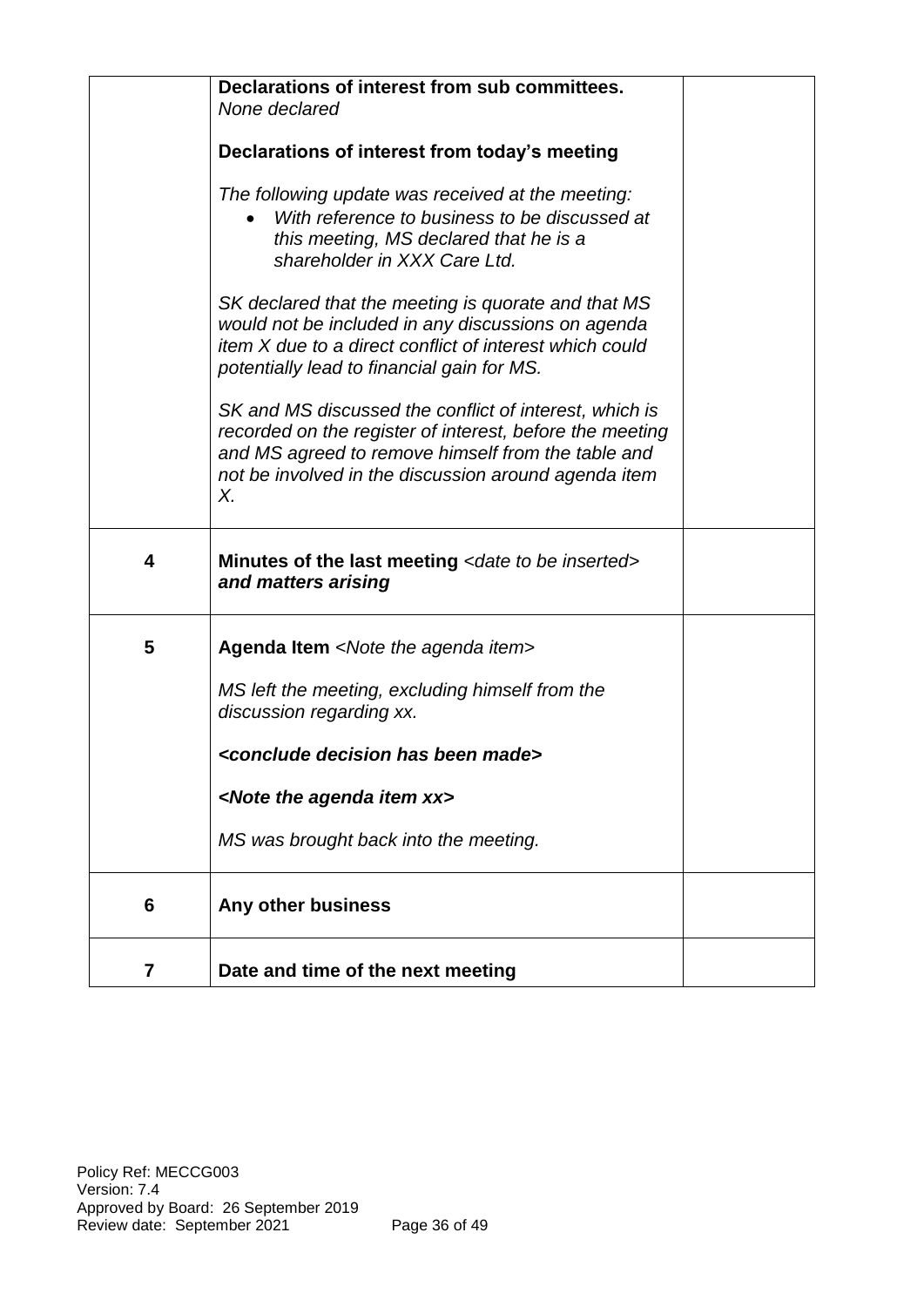# **Appendix 6: Procurement checklist**

| Service:                                                                                                                                                                                                                                                                                  |                          |
|-------------------------------------------------------------------------------------------------------------------------------------------------------------------------------------------------------------------------------------------------------------------------------------------|--------------------------|
| <b>Question</b>                                                                                                                                                                                                                                                                           | <b>Comment/ Evidence</b> |
| 1. How does the proposal deliver good or<br>improved outcomes and value for money - what<br>are the estimated costs and the estimated<br>benefits? How does it reflect the CCG's<br>proposed commissioning priorities? How does it<br>comply with the CCG's commissioning<br>obligations? |                          |
| 2. How have you involved the public in the<br>decision to commission this service?                                                                                                                                                                                                        |                          |
| 3. What range of health professionals have been<br>involved in designing the proposed service?                                                                                                                                                                                            |                          |
| 4. What range of potential providers have been<br>involved in considering the proposals?                                                                                                                                                                                                  |                          |
| 5. How have you involved your Health and<br>Wellbeing Board(s)? How does the proposal<br>support the priorities in the relevant joint health<br>and wellbeing strategy (or strategies)?                                                                                                   |                          |
| 6. What are the proposals for monitoring the<br>quality of the service?                                                                                                                                                                                                                   |                          |
| 7. What systems will there be to monitor and<br>publish data on referral patterns?                                                                                                                                                                                                        |                          |
| 8. Have all conflicts and potential conflicts of<br>interests been appropriately declared and<br>entered in registers?                                                                                                                                                                    |                          |
| 9. In respect of every conflict or potential<br>conflict, you must record how you have managed<br>that conflict or potential conflict. Has the<br>management of all conflicts been recorded with a<br>brief explanation of how they have been<br>managed?                                 |                          |

Policy Ref: MECCG003 Version: 7.4 Approved by Board: 26 September 2019 Review date: September 2021 Page 37 of 49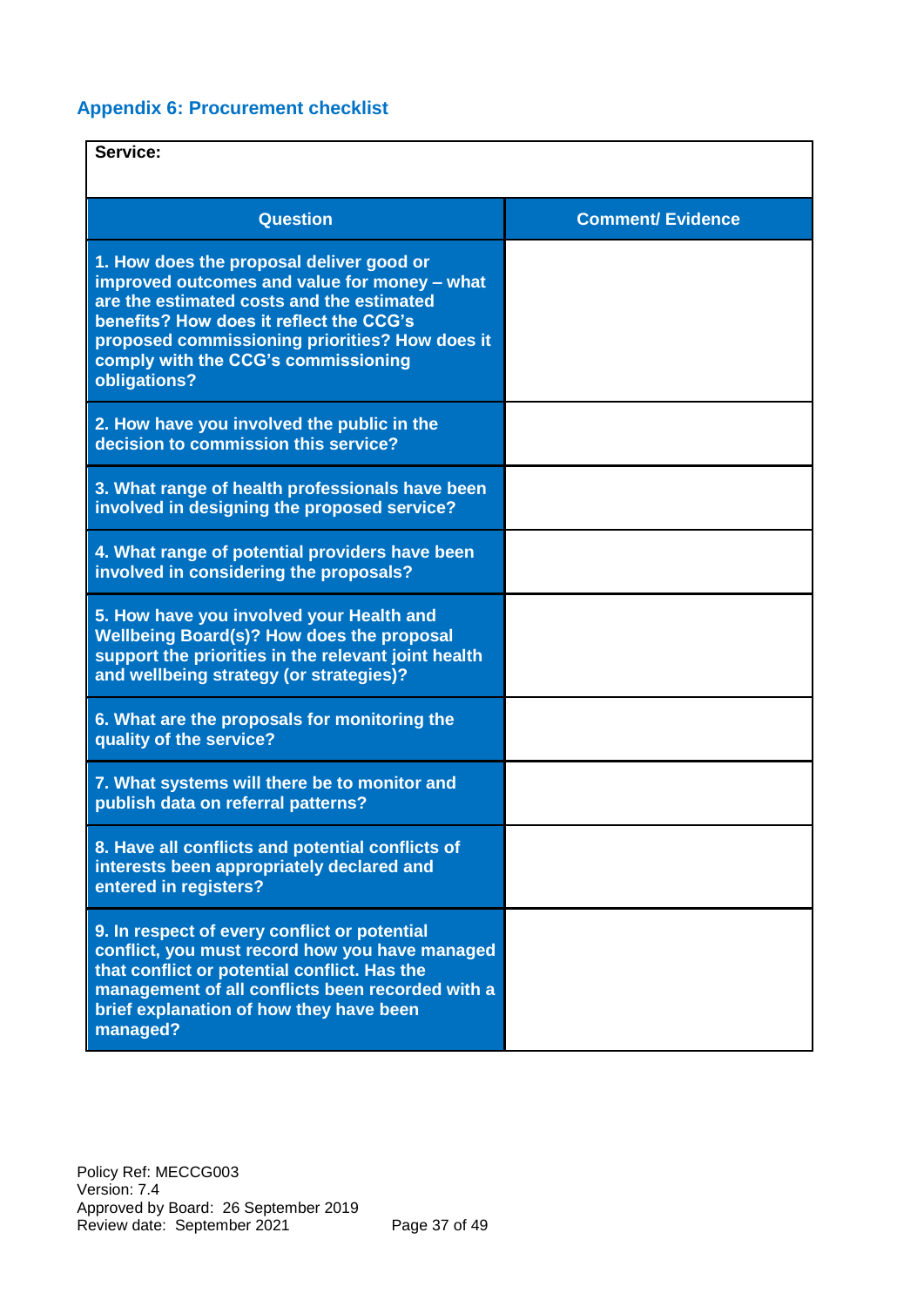| 10. Why have you chosen this procurement route<br>e.g., single action tender? <sup>1</sup>                                                                                                                                       |  |  |  |  |
|----------------------------------------------------------------------------------------------------------------------------------------------------------------------------------------------------------------------------------|--|--|--|--|
| 11. What additional external involvement will<br>there be in scrutinising the proposed decisions?                                                                                                                                |  |  |  |  |
| 12. How will the CCG make its final<br>commissioning decision in ways that preserve<br>the integrity of the decision-making process and<br>award of any contract?                                                                |  |  |  |  |
| Additional question when qualifying a provider on a list or framework or pre selection<br>for tender (including but not limited to any qualified provider) or direct award (for<br>services where national tariffs do not apply) |  |  |  |  |
| 13. How have you determined a fair price for<br>the service?                                                                                                                                                                     |  |  |  |  |
| Additional questions when qualifying a provider on a list or framework or pre selection<br>for tender (including but not limited to any qualified provider) where GP practices are<br>likely to be qualified providers           |  |  |  |  |
| 14. How will you ensure that patients are<br>aware of the full range of qualified providers<br>from whom they can choose?                                                                                                        |  |  |  |  |
| Additional questions for proposed direct awards to GP providers                                                                                                                                                                  |  |  |  |  |
| 15. What steps have been taken to<br>demonstrate that the services to which the<br>contract relates are capable of being provided<br>by only one provider?                                                                       |  |  |  |  |
| 16. In what ways does the proposed service<br>go above and beyond what GP practices<br>should be expected to provide under the GP<br>contract?                                                                                   |  |  |  |  |
| 17. What assurances will there be that a GP<br>practice is providing high-quality services<br>under the GP contract before it has the<br>opportunity to provide any new services?                                                |  |  |  |  |

 $\overline{a}$ 

<sup>&</sup>lt;sup>1</sup>Taking into account all relevant regulations (e.g. the NHS (Procurement, patient choice and competition) (No 2) Regulations 2013 and guidance (e.g. that of Monitor).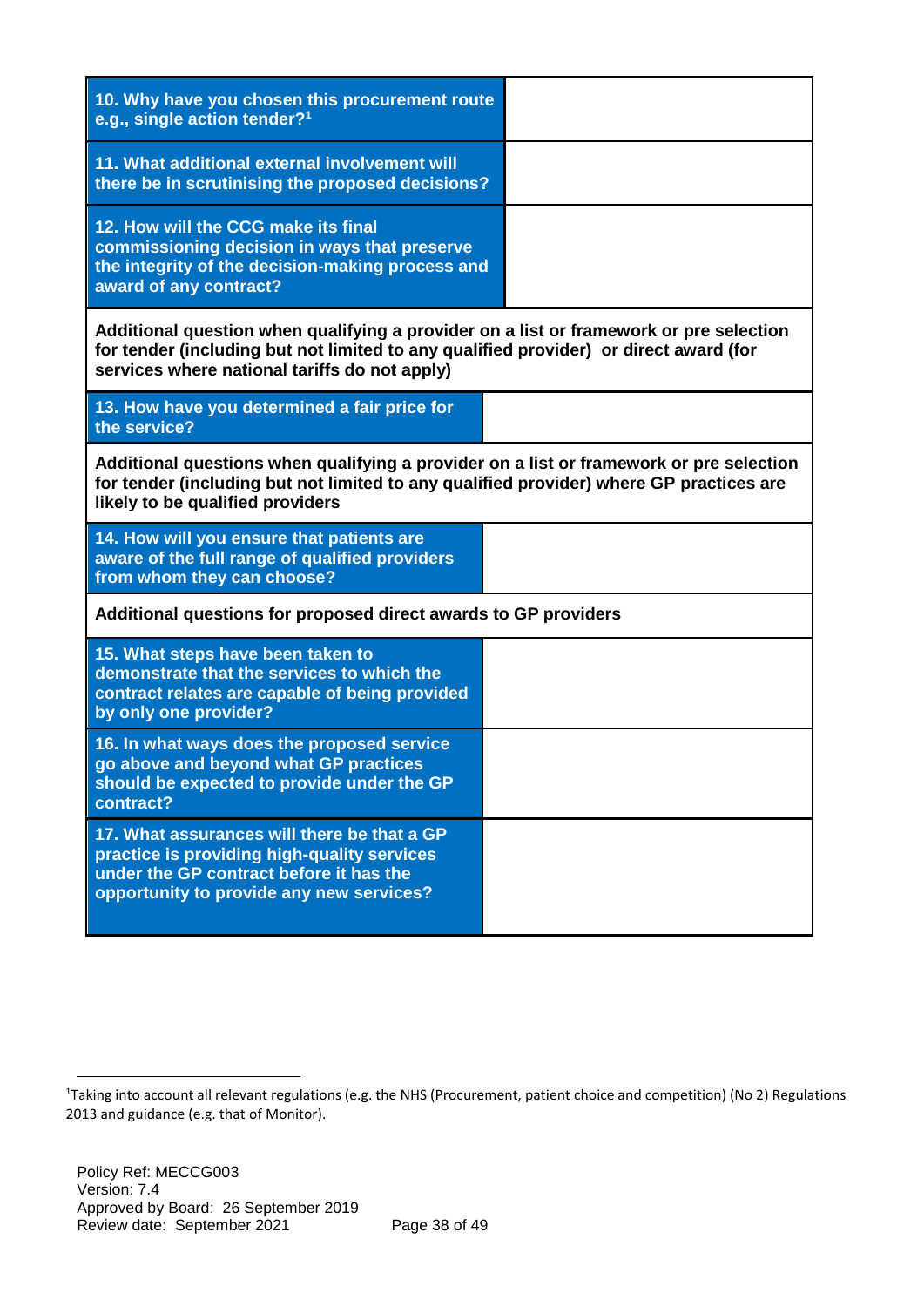# **Appendix 7: Register of procurement decisions and contracts awarded**

| <b>Ref</b><br><b>No</b> | Contract/<br><b>Service title</b> | <b>Procurement</b><br>description | <b>Existing contract</b><br>or new<br>procurement (if<br>existing include<br>details) | Procurement<br>$type - CGG$<br>procurement,<br>collaborative<br>procurement<br>with partners | CCG<br>clinical<br>lead | <b>CCG</b><br>contract<br>manger | <b>Decision making</b><br>process and<br>name of decision<br>making<br>committee | <b>Summary of</b><br>conflicts of<br>interest declared<br>and how these<br>were managed | <b>Contract</b><br>awarded (supplier<br>name & registered<br>address) | <b>Contract</b><br>value (£)<br>(Total) | Cont<br>value<br>to CO |
|-------------------------|-----------------------------------|-----------------------------------|---------------------------------------------------------------------------------------|----------------------------------------------------------------------------------------------|-------------------------|----------------------------------|----------------------------------------------------------------------------------|-----------------------------------------------------------------------------------------|-----------------------------------------------------------------------|-----------------------------------------|------------------------|
|                         |                                   |                                   |                                                                                       |                                                                                              |                         |                                  |                                                                                  |                                                                                         |                                                                       |                                         |                        |
|                         |                                   |                                   |                                                                                       |                                                                                              |                         |                                  |                                                                                  |                                                                                         |                                                                       |                                         |                        |
|                         |                                   |                                   |                                                                                       |                                                                                              |                         |                                  |                                                                                  |                                                                                         |                                                                       |                                         |                        |
|                         |                                   |                                   |                                                                                       |                                                                                              |                         |                                  |                                                                                  |                                                                                         |                                                                       |                                         |                        |

Policy Ref: MECCG003 Version: 7.4 Approved by Board: 26 September 2019 Review date: September 2021 Page 39 of 49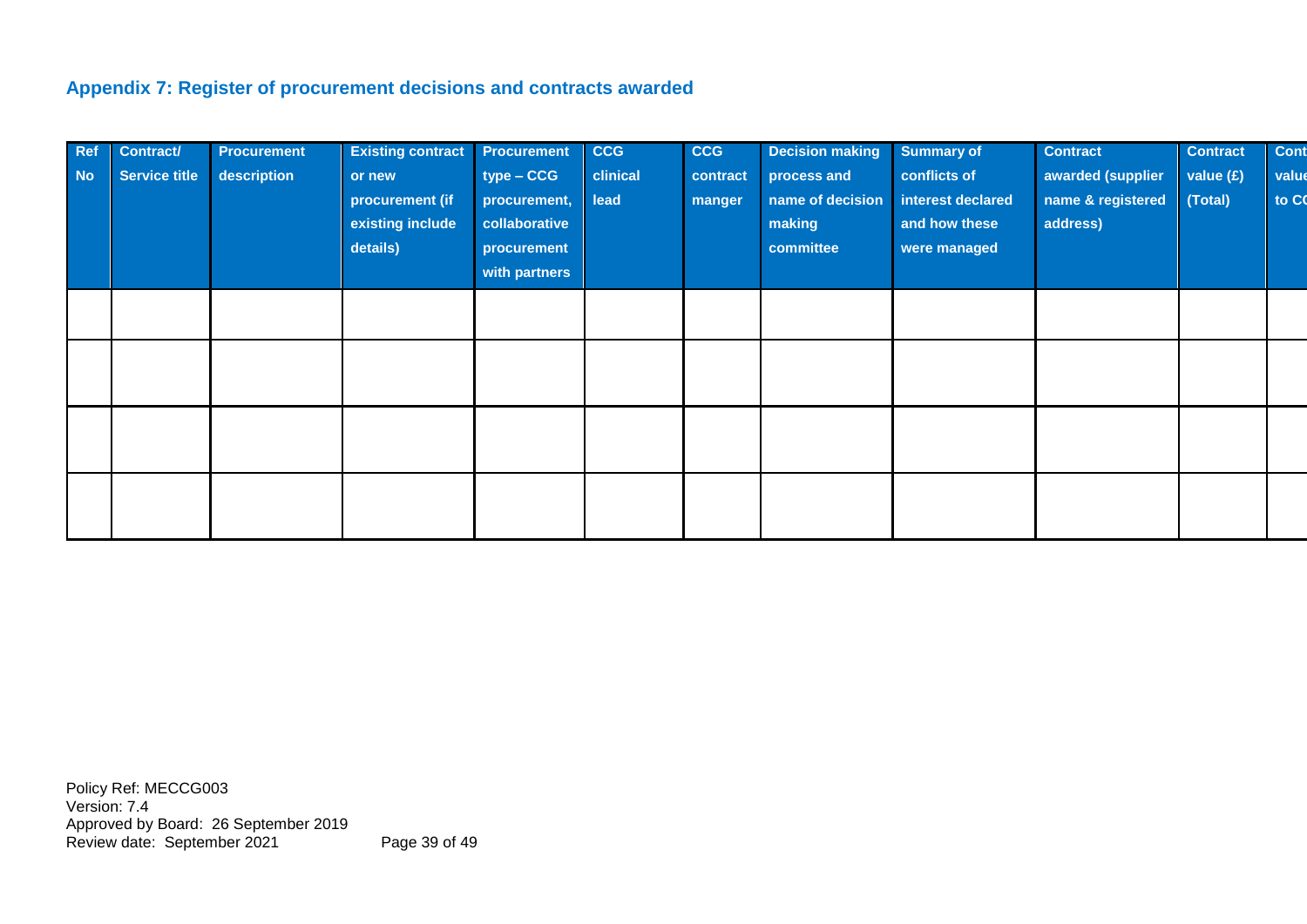## **Appendix 8: Declaration of conflict of interests for bidders/contractors**

#### **[DN: Please use for all Good and Services, including the Light-Touch Regime Services only]**

#### **SCHEDULE 2**

#### **Declaration of conflict of interests for bidders/contractors**

#### **Proposed contract for [Insert name of procurement]**

**Tender reference: [Insert reference, identical to the reference within the covering letter]**

#### **Bidders'/Potential Contractors' Declaration form: financial and other interests**

This form must be completed and submitted via the **BravoSolution** e-procurement portal no later than XXXX hrs on XXXX XXX 2015 **[DN: Amend as appropriate]**

This form is required to be completed in accordance with regulation 24 of the Public Contract **Regulations** 

[, [s14O of the NHS Act 2006 (as amended by the Health and Social care Act 2012) and the NHS (Procurement, Patient Choice and Competition) (No 2) Regulations 2013] **[DN: Amend as appropriate. If the procurement does not relate to s14O of the NHS Act or if it does not relate to the NHS Regulations 2013, then delete those references]**.

All potential bidders/contractors/service providers, including sub-contractors, members of a consortium, advisers or other associated parties (Relevant Organisation) are required to identify any potential conflicts of interest that could arise if the Relevant Organisation were to take part in any procurement process and/or provide services under, or otherwise enter into any contract with. The Contracting Authority, or with NHS England in circumstances where the CCG is jointly commissioning the service with, or acting under a delegation from, NHS England.

If any assistance is required in order to complete this form, then the Relevant Organisation should contact **[Insert name of procurement Manager] via the Portal [DN: Insert contact detail]**

The Contracting Authority may exclude a Bidder where there is a conflict of interest which cannot be effectively remedied. The concept of a conflict of interest includes any situation where relevant staff members have, directly or indirectly, a financial, economic or other personal interest which might be perceived to compromise their impartiality and independence in the context of the procurement procedure.

Provided that it has been carried out in a transparent manner, routine pre-market engagement carried out by The Contracting Authority should not represent a conflict of interest for the Relevant Organisation.

Any changes to interests declared either during the procurement process or during the term of any contract subsequently entered into by the Relevant Organisation and The Contracting Authority must notified to The Contracting Authority by completing a new declaration form and submitting it via the **BravoSolution** e-procurement portal

Relevant Organisations completing this declaration form must provide sufficient detail of each interest so that The Contracting Authority, NHS England and also a member of the public would be able to understand clearly the sort of financial or other interest the person concerned has and the circumstances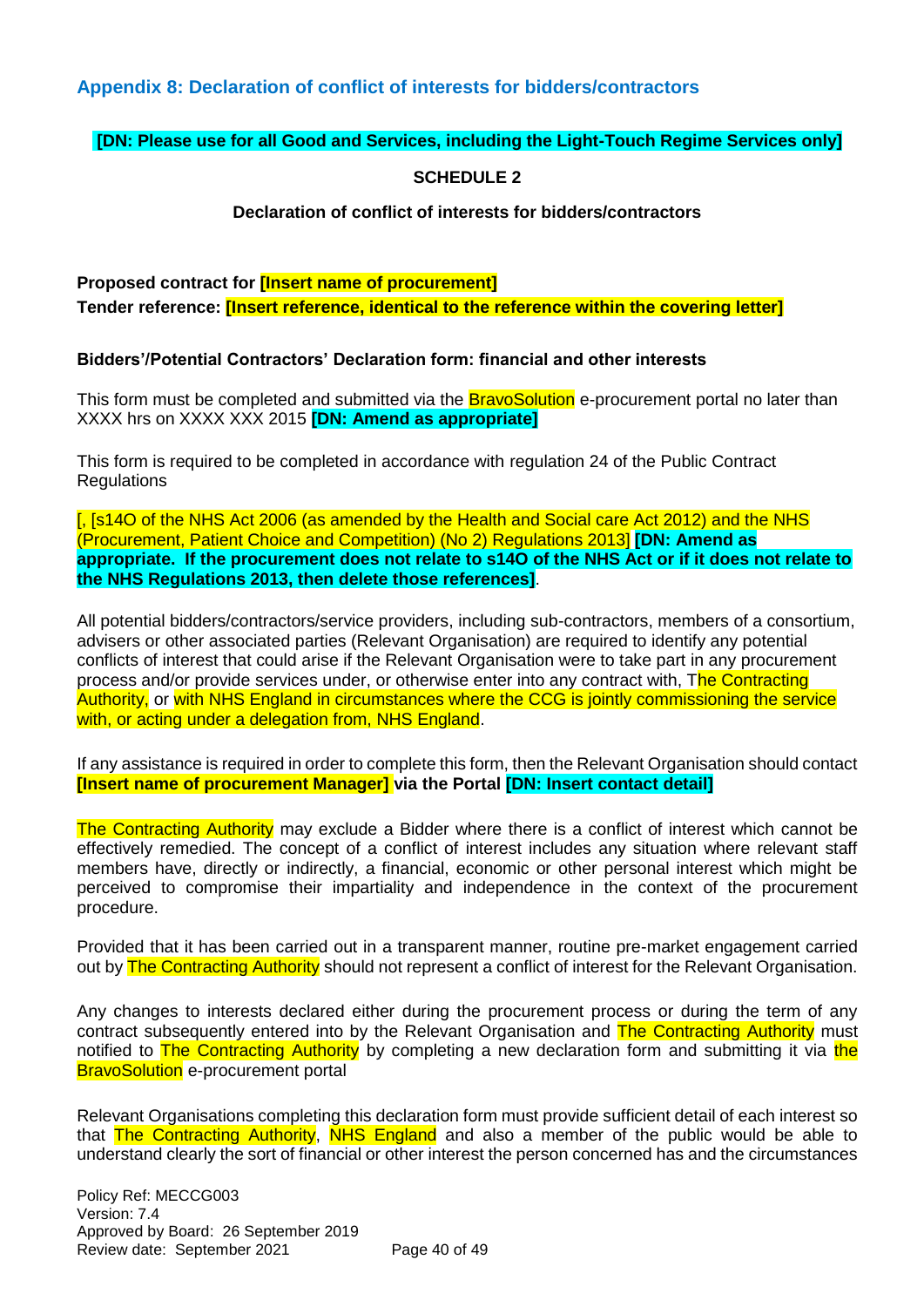in which a conflict of interest with the business or running of the Contracting Authority or NHS England (including the award of a contract) might arise.

If in doubt as to whether a conflict of interests could arise, a declaration of the interest should be made.

Interests that must be declared (whether such interests are those of the Relevant Person (see first bullet point below for definition) themselves or of a family member, close friend or other acquaintance of the Relevant Person), include the following:

- the Relevant Organisation or any person employed or engaged by or otherwise connected with a Relevant Organisation (Relevant Person) has provided or is providing services or other work for Attain, The Contracting Authority or NHS England;
- a Relevant Organisation or Relevant Person is providing services or other work for any other potential bidder in respect of this project or procurement process;
- the Relevant Organisation or any Relevant Person has any other connection with Attain, The Contracting Authority or NHS England, whether personal or professional, which the public could perceive may impair or otherwise influence The Contracting Authority's or any of its members' or employees' judgements, decisions or actions.

#### **Declaration:**

| Name of Relevant    |  |
|---------------------|--|
| <b>Organisation</b> |  |

#### **Interests:**

| Type of Interest                      | Details |
|---------------------------------------|---------|
|                                       |         |
| Provision of services or other        |         |
| work for <b>The Contracting</b>       |         |
| <b>Authority or NHS England</b>       |         |
| Provision of services or other        |         |
| work for any other potential          |         |
| bidder in respect of this             |         |
| project or procurement                |         |
| process                               |         |
| Any other connection with             |         |
| <b>The Contracting Authority or</b>   |         |
| <b>NHS England, whether</b>           |         |
| personal or professional,             |         |
| which the public could                |         |
| perceive may impair or                |         |
| otherwise influence The               |         |
| <b>Contracting Authority's or any</b> |         |
| of its members' or                    |         |
| employees' judgements,                |         |
| decisions or actions                  |         |
|                                       |         |

#### **Interests:**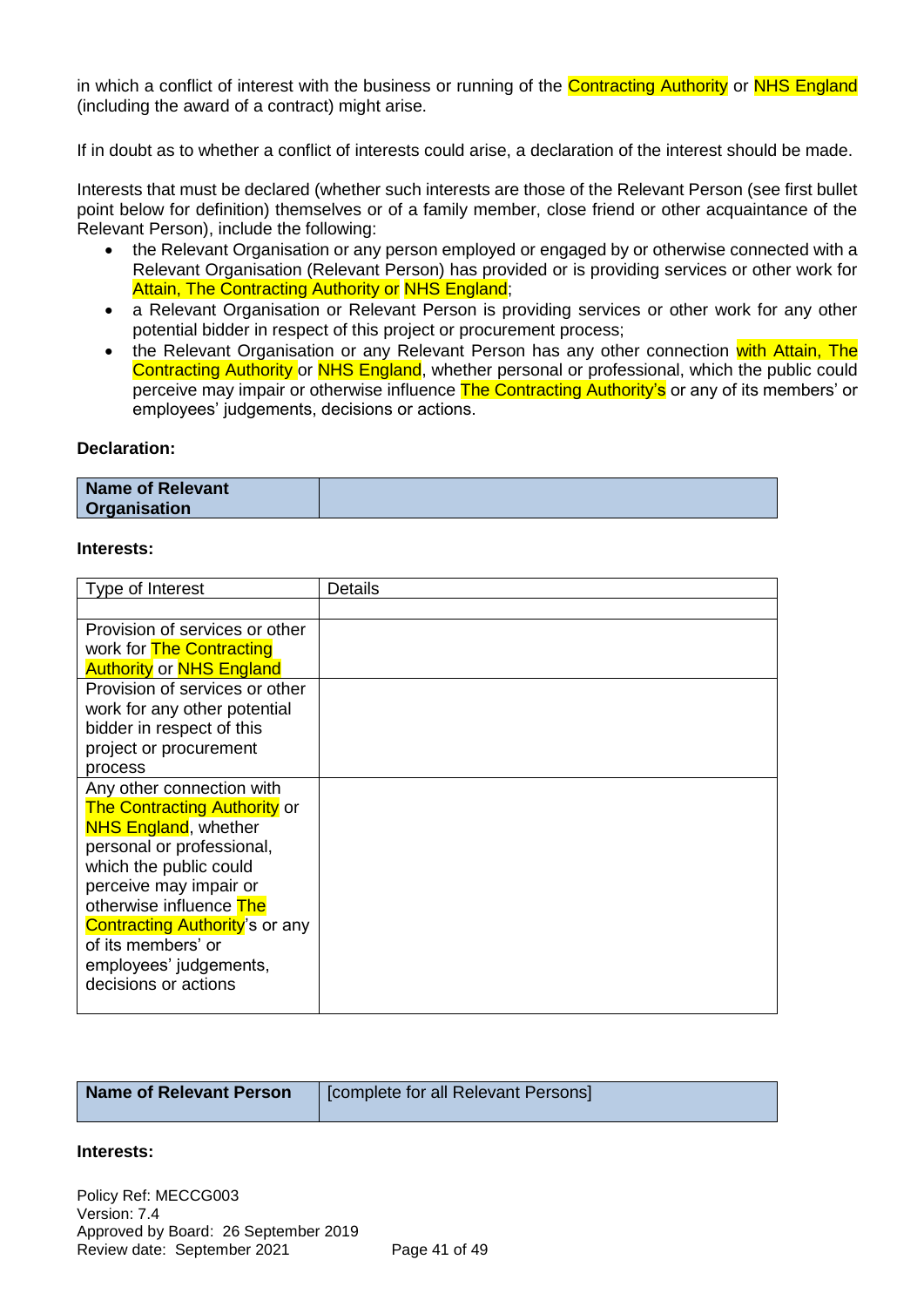| Type of Interest                      | <b>Details</b> | Personal interest or that of |
|---------------------------------------|----------------|------------------------------|
|                                       |                | a family member, close       |
|                                       |                | friend or other              |
|                                       |                | acquaintance?                |
| Provision of services or other        |                |                              |
| work for The Contracting              |                |                              |
| <b>Authority or NHS England</b>       |                |                              |
| Provision of services or other        |                |                              |
| work for any other potential          |                |                              |
| bidder in respect of this             |                |                              |
| project or procurement                |                |                              |
| process                               |                |                              |
| Any other connection with             |                |                              |
| <b>The Contracting Authority or</b>   |                |                              |
| <b>NHS England, whether</b>           |                |                              |
| personal or professional,             |                |                              |
| which the public could                |                |                              |
| perceive may impair or                |                |                              |
| otherwise influence The               |                |                              |
| <b>Contracting Authority's or any</b> |                |                              |
| of its members' or                    |                |                              |
| employees' judgements,                |                |                              |
| decisions or actions                  |                |                              |

To the best of my knowledge and belief, the above information is complete and correct. I undertake throughout the term of the procurement process to update (as necessary) the information and promptly inform The Contracting Authority of such.

Name:

Signed:

On behalf of:

Date: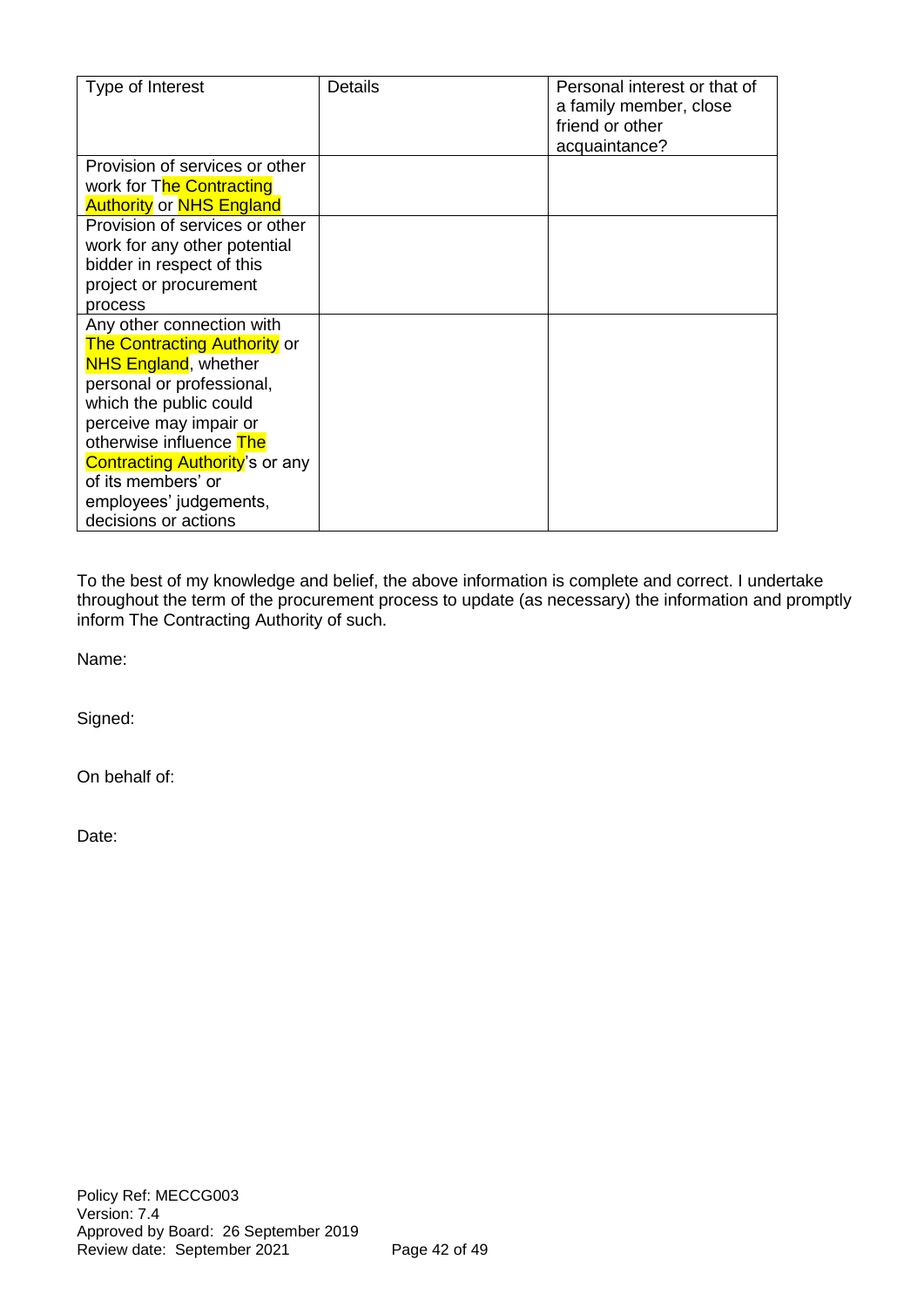## **Appendix 9: Declaration of Conflict of Interests Form for Bid Evaluators**

**[DN: In accordance with Regulation 24 of the Public Contract Regulations 2015, please ensure that all evaluators complete this form. It must also be completed for under threshold procurements. Please review all their responses and ensure you identify, assess and manage any Conflicts of Interests that arise]**

## **Declaration of Conflict of Interests form for Bid Evaluators**

Name of Contracting Authority: *[Insert name of Contracting Authority]* 

Proposed contract for **[Insert name of procurement]** Procurement reference number: [Insert procurement reference]

#### **Notes to evaluators:**

- 1. This form is required to be completed in accordance with Regulation 24 of the Public Contract Regulations 2015.
- 2. All Evaluators must declare any interest which may lead to a conflict with the interests of the Contracting Authority and the public for whom they commission services in relation to a decision made by the Contracting Authority which may affect or appear to affect the integrity of the procurement process.
- 3. If there is any doubt as to whether or not a conflict of interests could arise, a declaration of the interest must be made.
- 4. Further examples of Interests that **must** be declared in regards to this Tender (whether such interests are those of the individual themselves or of a family member, close friend or other acquaintance of the individual):
	- Having a financial interest (e.g. holding shares or options) in a Potential Bidder or any entity involved in any Bidding Consortium.
	- Having a financial or any other personal interest in the outcome of the evaluation of the Tender evaluation process.
	- Being employed by (as staff member or volunteer) or providing services to any Potential Bidder
	- Being a member of a Potential Bidder's Management/Executive Board.
	- Receiving any kind of monetary payment or non-monetary gift or incentive (including hospitality) from any Bidder or its representatives.
	- Canvassing or negotiating with any person with a view to entering into any of the arrangements outlined above.
	- Having a close member of your family (which term includes unmarried partners) or personal friends who fall into any of the categories outlined above.
	- Having any other close relationship (current or historical) with any Potential Bidder
- 5. If any assistance is required in order to complete this form, please contact *[Insert name of* Procurement Manager]
- 6. The completed form should be sent by email to **[Insert Procurement Manager's email address]**

| Evaluator's Name:                                                           |  |
|-----------------------------------------------------------------------------|--|
| Evaluator's Job Title and/or relationship with<br>the Contracting Authority |  |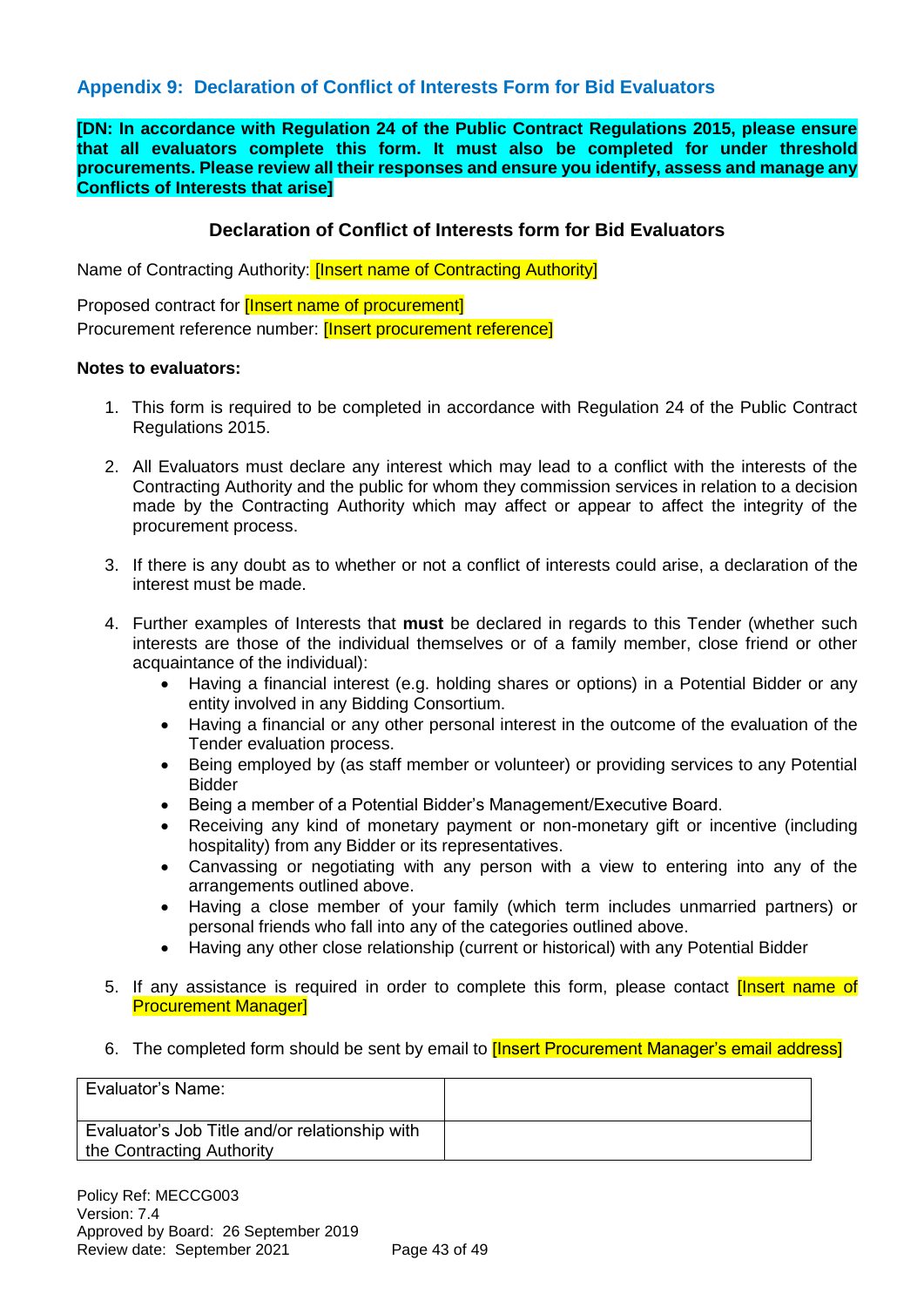#### **Interests**

| Type of Interest                  | <b>Details</b> | Personal interest or that of a<br>family member, close friend or<br>other acquaintance? |
|-----------------------------------|----------------|-----------------------------------------------------------------------------------------|
| Roles and responsibilities held   |                |                                                                                         |
| within member practices           |                |                                                                                         |
| Directorships, including non-     |                |                                                                                         |
| executive directorships, held in  |                |                                                                                         |
| private companies or PLCs         |                |                                                                                         |
| Ownership or part-ownership of    |                |                                                                                         |
| private companies, businesses     |                |                                                                                         |
| or consultancies likely or        |                |                                                                                         |
| possibly seeking to do business   |                |                                                                                         |
| with the Contracting Authority    |                |                                                                                         |
| Shareholdings (more than 5%)      |                |                                                                                         |
| of companies in the field of      |                |                                                                                         |
| health and social care            |                |                                                                                         |
| Positions of authority in an      |                |                                                                                         |
| organisation (e.g. charity or     |                |                                                                                         |
| voluntary organisation) in the    |                |                                                                                         |
| field of health and social care   |                |                                                                                         |
| Any connection with a voluntary   |                |                                                                                         |
| or other organisation             |                |                                                                                         |
| contracting for NHS services      |                |                                                                                         |
| Research funding/grants that      |                |                                                                                         |
| may be received by the            |                |                                                                                         |
| individual or any organisation    |                |                                                                                         |
| they have an interest or role in. |                |                                                                                         |
| Other specific interests such as  |                |                                                                                         |
| those outlined in bullet point 4  |                |                                                                                         |
| above?                            |                |                                                                                         |
| Any other interest, role or       |                |                                                                                         |
| relationship which the public     |                |                                                                                         |
| could perceive would impair or    |                |                                                                                         |
| otherwise influence the           |                |                                                                                         |
| individual's judgment or actions  |                |                                                                                         |
| in their role within the          |                |                                                                                         |
| <b>Contracting Authority</b>      |                |                                                                                         |

#### **Evaluator Declaration:**

To the best of my knowledge and belief, the above information is complete and correct.

The documents made available to me (in whatsoever format) concerning the procurement of **[Name of** service] are classified "Commercial in Confidence", and I confirm that none of these documents nor their contents have or will be released, disclosed or divulged by me, or on my behalf, to any third party without the relevant authorisation to receive them or, without the prior written consent of **[Insert name of** Procurement Manager]

I understand that the release or disclosure of such material to a third party without such authorisation may jeopardise the integrity of the procurement project and will therefore be regarded very seriously and may result in disciplinary and or legal action.

Signed: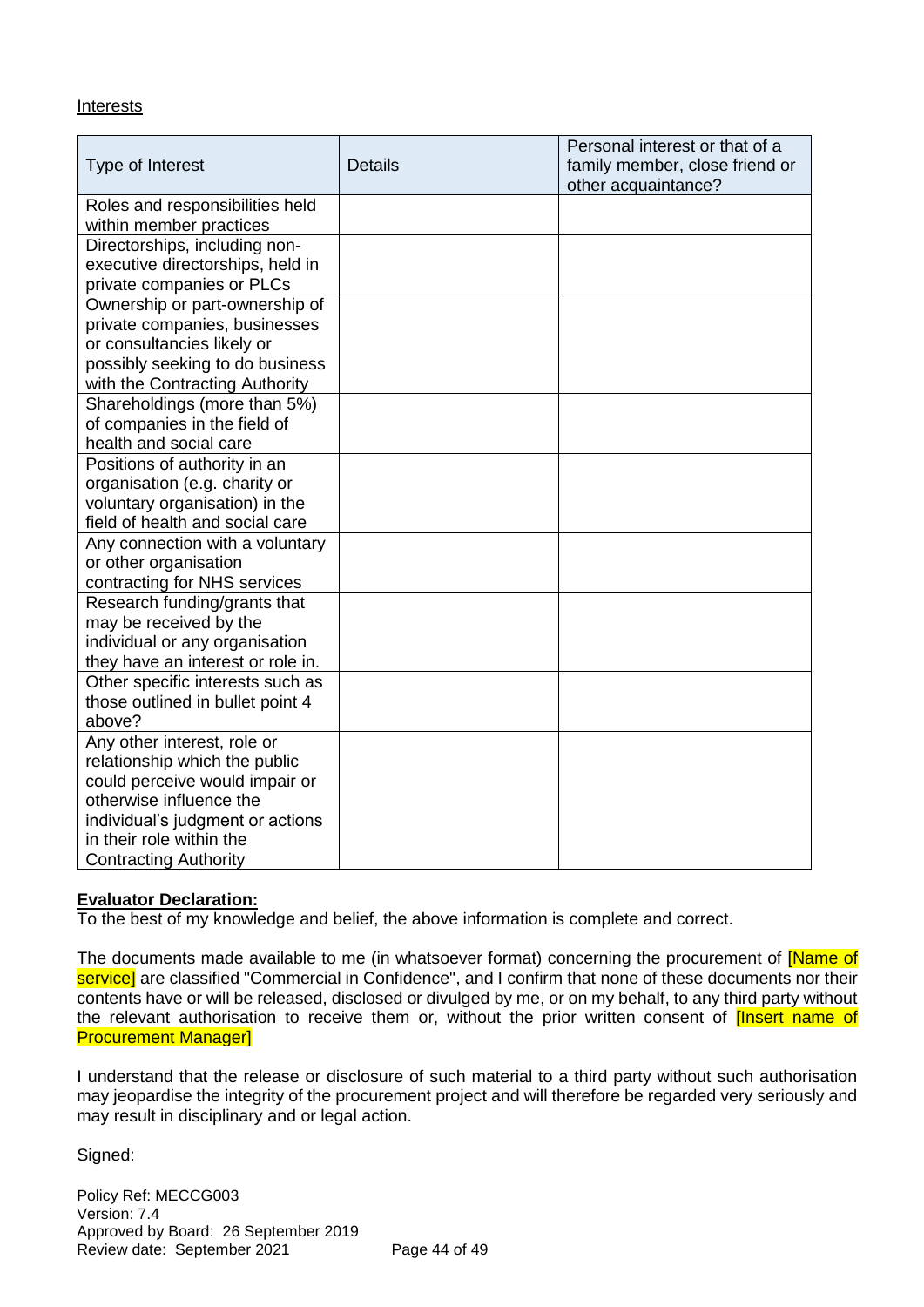### Date: **APPENDIX 10**

## **Annex K: Summary of key aspects of the guidance on managing conflicts of interest relating to commissioning of new care models**

#### **Introduction**

- 1. Conflicts of interest can arise throughout the whole commissioning cycle from needs assessment, to procurement exercises, to contract monitoring. They arise in many situations, environments and forms of commissioning.
- 2. Where CCGs are commissioning new care models (NCM), (ieany Multi-speciality Community Provider (MCP), Primary and Acute Care Systems (PACS) or other arrangements of a similar scale or scope that (directly or indirectly) includes primary medical services. particularly those that include primary medical services) it is likely that there will be some individuals with roles in the CCG (whether clinical or nonclinical), that also have roles within a potential provider, or may be affected by decisions relating to new care models. Any conflicts of interest must be identified and appropriately managed, in accordance with this statutory guidance.
- 3. This annex is intended to provide further advice and support to help CCGs to manage conflicts of interest in the commissioning of new care models. It summarises key aspects of the statutory guidance which are of particular relevance to commissioning new care models rather than setting out new requirements. Whilst this annex highlights some of the key aspects of the statutory guidance, CCGs should always refer to, and comply with, the full statutory guidance.

#### **Identifying and managing conflicts of interest**

- 4. The statutory guidance for CCGs is clear that any individual who has a material interest in an organisation which provides, or is likely to provide, substantial services to a CCG (whether as a provider of healthcare or provider of commissioning support services, or otherwise) should recognise the inherent conflict of interest risk that may arise and should not be a member of the Board or of a committee or sub-committee of the CCG.
- 5. In the case of new care models, it is perhaps likely that there will be individuals with roles in both the CCG and new care model provider/potential provider. These conflicts of interest should be identified as soon as possible, and appropriately managed locally. The position should also be reviewed whenever an individual's role, responsibility or circumstances change in a way that affects the individual's interests. For example where an individual takes on a new role outside the CCG, or enters into a new business or relationship, these new interests should be promptly declared and appropriately managed in accordance with this policy and the statutory guidance.
- 6. There will be occasions where the conflict of interest is profound and acute. In such scenarios (such as where an individual has a direct financial interest which gives rise to a conflict, e.g., secondary employment or involvement with an organisation which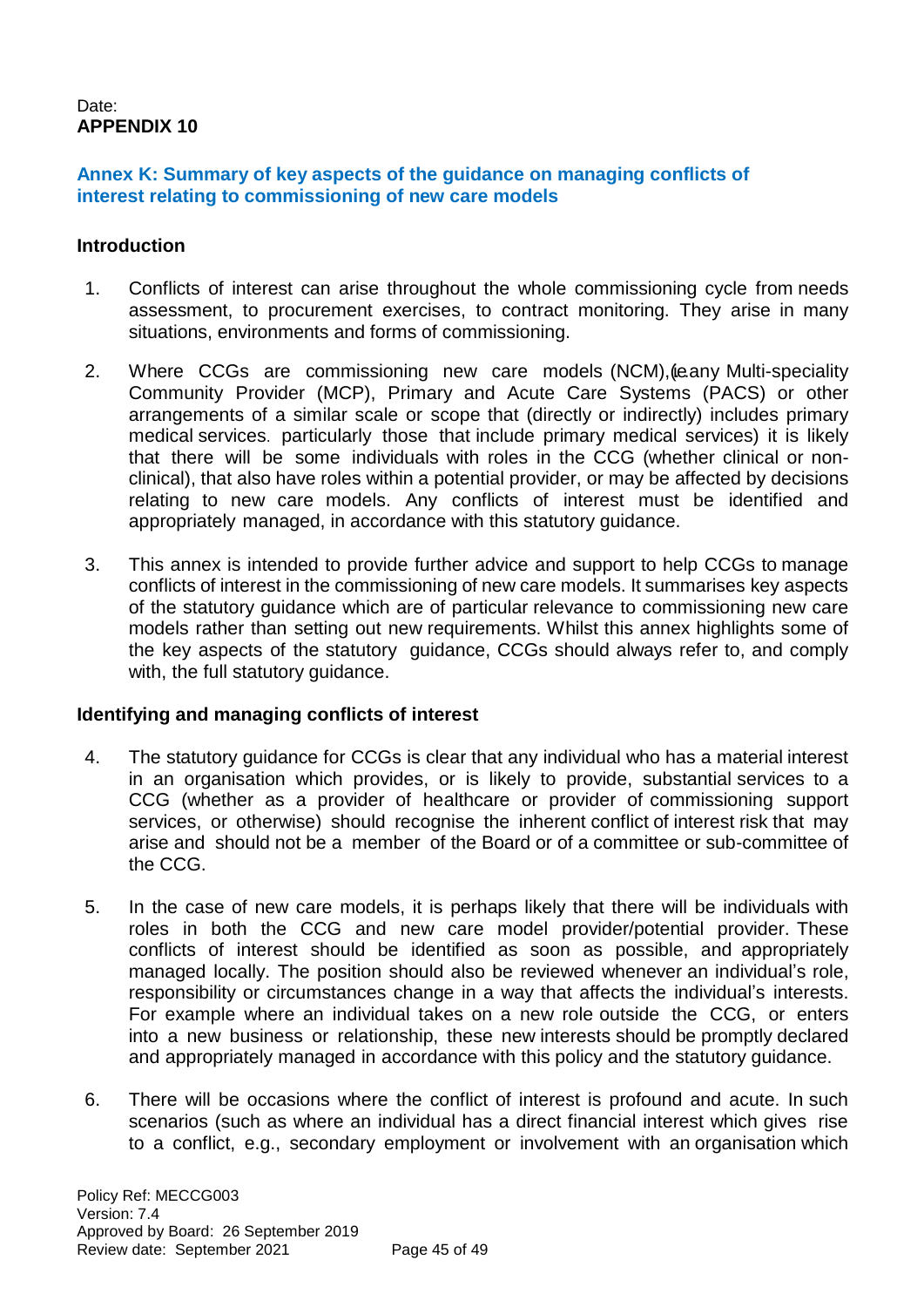benefits financially from contracts for the supply of goods and services to the CCG or aspires to be a new care model provider), it is likely that the CCG will want to consider whether, practically, such an interest is manageable

at all. This can arise in relation to both clinical and non- clinical members/roles. If an interest is not manageable, the appropriate course of action may be to refuse to allow the circumstances which gave rise to the conflict to persist. This may require an individual to step down from a particular role and/or move to another role within the CCG and may require the CCG to take action to terminate an appointment if the individual refuses to step down. CCGs should ensure that their contracts of employment and letters of appointment, HR policies, governing body and committee terms of reference and standing orders are reviewed to ensure that they enable the CCG to take appropriate action to manage conflicts of interest robustly and effectively in such circumstances.

- 7. Where a member of CCG staff participating in a meeting has dual roles, for example a role with the CCG and a role with a new care model provider organisation, but it is not considered necessary to exclude them from the whole or any part of a CCG meeting, he or she should ensure that the capacity in which they continue to participate in the discussions is made clear and correctly recorded in the meeting minutes, but where it is appropriate for them to participate in decisions they must only do so if they are acting in their CCG role.
- 8. CCGs should take all reasonable steps to ensure that employees, committee members, contractors and others engaged under contract with them are aware of the requirement to inform the CCG if they are employed or engaged in, or wish to be employed or engaged in, any employment or consultancy work in addition to their work with the CCG (for example, in relation to new care model arrangements).
- 9. CCGs should identify as soon as possible where staff might be affected by the outcome of a procurement exercise, e.g., they may transfer to a provider (or their role may materially change) following the award of a contract. This should be treated as a relevant interest, and CCGs should ensure they manage the potential conflict. This conflict of interest arises as soon as individuals are able to identify that their role may be personally affected.
- 10. Similarly, CCGs should identify and manage potential conflicts of interest where staff are involved in both the contract management of existing contracts, and involved in procurement of related new contracts.

## Governance arrangements

- 11. Appropriate governance arrangements must be put in place that ensure that conflicts of interest are identified and managed appropriately, in accordance with this statutory guidance, without compromising the CCG's ability to make robust commissioning decisions.
- 12. We know that some CCGs are adapting existing governance arrangements and others developing new ones to manage the risks that can arise when commissioning new care models. We are therefore, not recommending a "one size fits" all governance approach,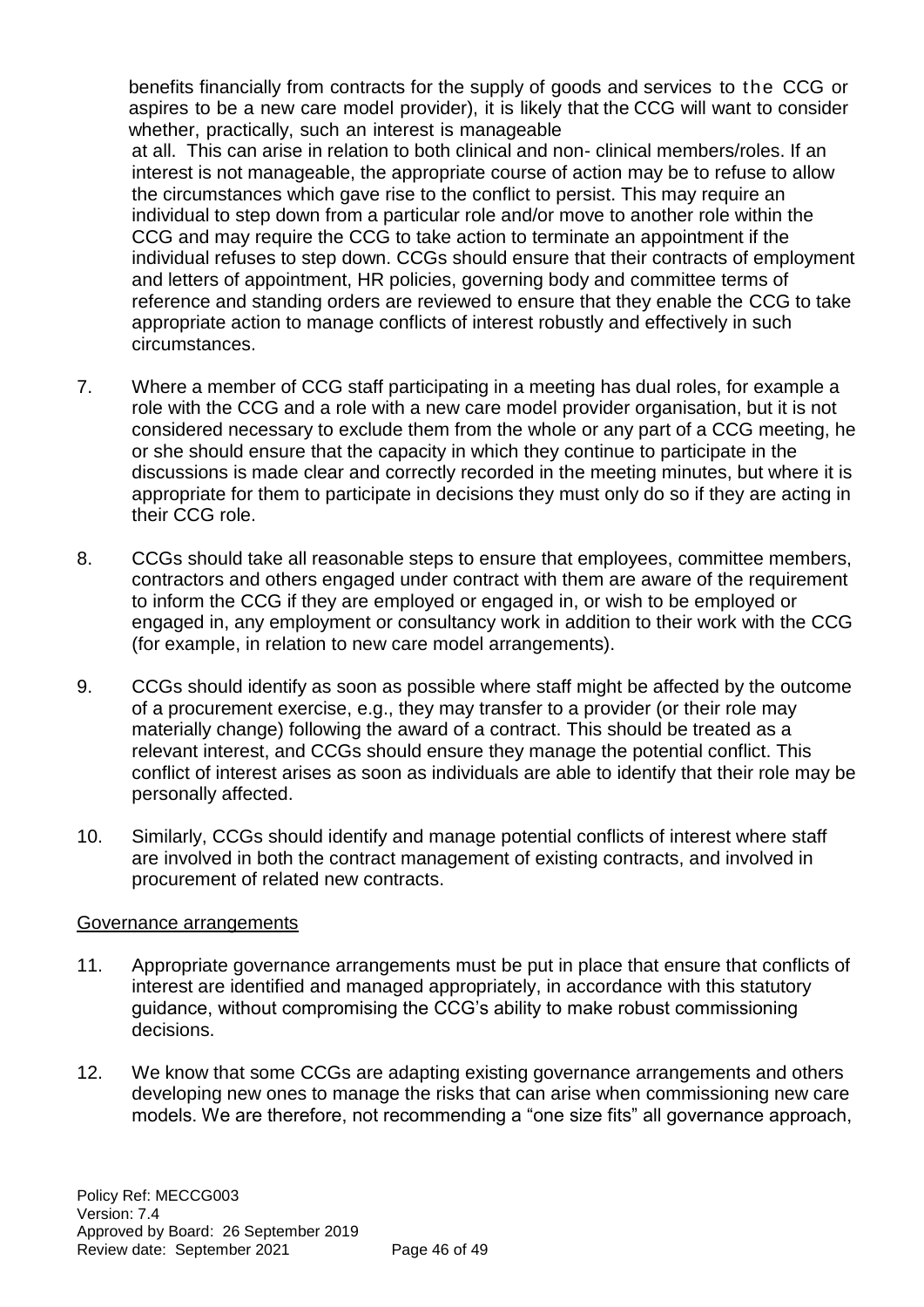but have included some examples of governance models which CCGs may want to consider.

- 13. The principles set out in the general statutory guidance on managing conflicts of interest (paragraph 19-23), including the Nolan Principles and the Good GovernanceStandardsforPublicServices(2004),shouldunderpinall governance arrangements.
- 14. CCGs should consider whether it is appropriate for the Governing Body to take decisions on new care models or (if there are too many conflicted members to make this possible) whether it would be appropriate to refer decisions to a CCG committee.

## Primary Care Commissioning Committee

- 15. Where a CCG has full delegation for primary medical services, CCGs could consider delegating the commissioning and contract management of the entire new care model to its Primary Care Commissioning Committee. This Committee is constituted with a lay and executive majority, and includes a requirement to invite a Local Authority and Healthwatch representative to attend (see paragraph 97 onwards of the CCG guidance).
- 16. Should this approach be adopted, the CCG may also want to increase the representation of other relevant clinicians on the Primary Care Commissioning Committee when new care models are being considered, as mentioned in Paragraph 98 of this guidance. The use of the Primary Care Commissioning Committee may assist with the management of conflicts/quorum issues at governing body level without the creation of a new forum/committee within the CCG.
- 17. If the CCG does not have a Primary Care Commissioning Committee, the CCG might want to consider whether it would be appropriate/advantageous to establish either:
- a) A new care model commissioning committee (with membership including relevant nonconflicted clinicians, and formal decision making powers similar to a Primary Care Commissioning Committee ("NCM Commissioning Committee"); or
- b) A separate clinical advisory committee, to act as an advisory body to provide clinical input to the Governing Body in connection with a new care model project, with representation from all providers involved or potentially involved in the new care model but with formal decision making powers remaining reserved to the governing body ("NCM Clinical Advisory Committee").

## NCM Commissioning Committee

18. The establishment of a NCM Commissioning Committee could help to provide an alternative forum for decisions where it is not possible/appropriate for decisions to be made by the Governing Body due to the existence of multiple conflicts of interest amongst members of the Governing Body. The NCM Commissioning Committee should be established as a sub-committee of the Governing Body.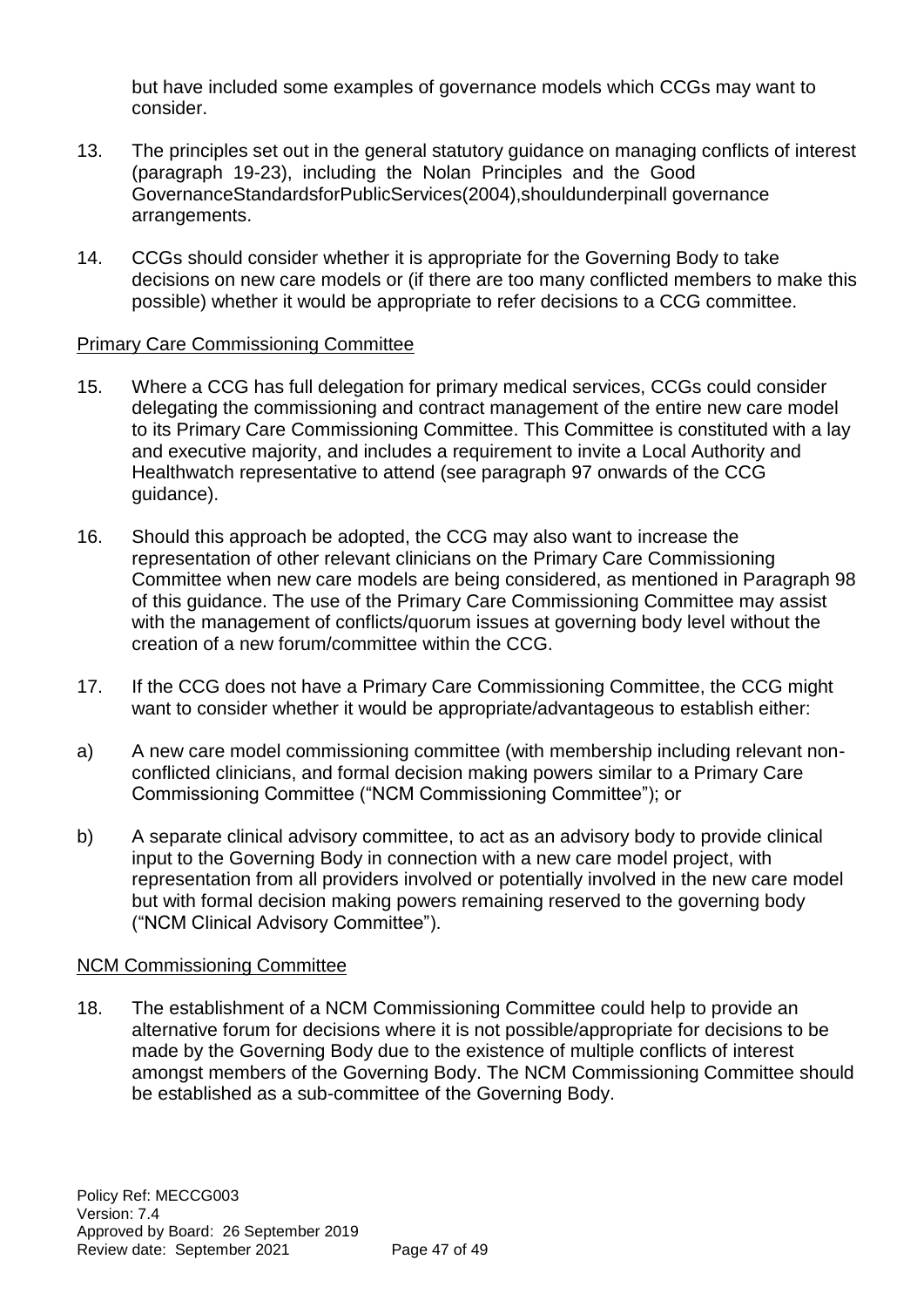- 19. The CCG could make the NCM Commissioning Committee responsible for oversight of the procurement process and provide assurance that appropriate governance is in place, managing conflicts of interest and making decisions in relation to new care models on behalf of the CCG. CCGs may need to amend their constitution if it does not currently contain a power to set up such a committee either with formal delegated decision making powers or containing the proposed categories of individuals (see below).
- 20. The NCM Commissioning Committee should be chaired by a lay member and include non-conflicted GPs and CCG members, and relevant non-conflicted secondary care clinicians.

## NCM Clinical Advisory Committee

- 21. This advisory committee would need to include appropriate clinical representation from all potential providers, but have no decision making powers. With conflicts of interest declared and managed appropriately, the NCM Clinical Advisory Committee could formally advise the CCG Governing Body on clinical matters relating to the new care model, in accordance with a scope and remit specified by the Governing Body.
- 22. This would provide assurance that there is appropriate clinical input into Governing Body decisions, whilst creating a clear distinction between the clinical/provider side input and the commissioner decision-making powers (retained by the Governing Body, with any conflicts on the Governing Body managed in accordance with this statutory guidance and constitution of the CCG).
- 23. From a procurement perspective the Public Contracts Regulations 2015 encourage early market engagement and input into procurement processes. However, this must be managed very carefully and done in an open, transparent and fair way. Advice should therefore be taken as to how best to constitute the NCM Clinical Advisory Committee to ensure all potential participants have the same opportunity. Furthermore it would also be important to ensure that the advice provided to the CCG by this committee is considered proportionately alongside all other relevant information. Ultimately it will be the responsibility of the CCG to run an award process in accordance with the relevant procurement rules and this should be a process which does not unfairly favour any one particular provider or group of providers.
- 24. When considering what approach to adopt (whether adopting an NCM Commissioning Committee, NCM Clinical Advisory committee or otherwise) each CCG will need to consider the best approach for their particular circumstances whilst ensuring robust governance arrangements are put in place. Depending on the circumstances, either of the approaches in paragraph 17 above may help to give the CCG assurance that there was appropriate clinical input into decisions, whilst supporting the management of conflicts. When considering its options the CCG will, in particular, need to bear in mind any joint / delegated commissioning arrangements that it already has in place either with NHS England, other CCGs or local authorities and how those arrangements impact on its options.

#### Provider engagement